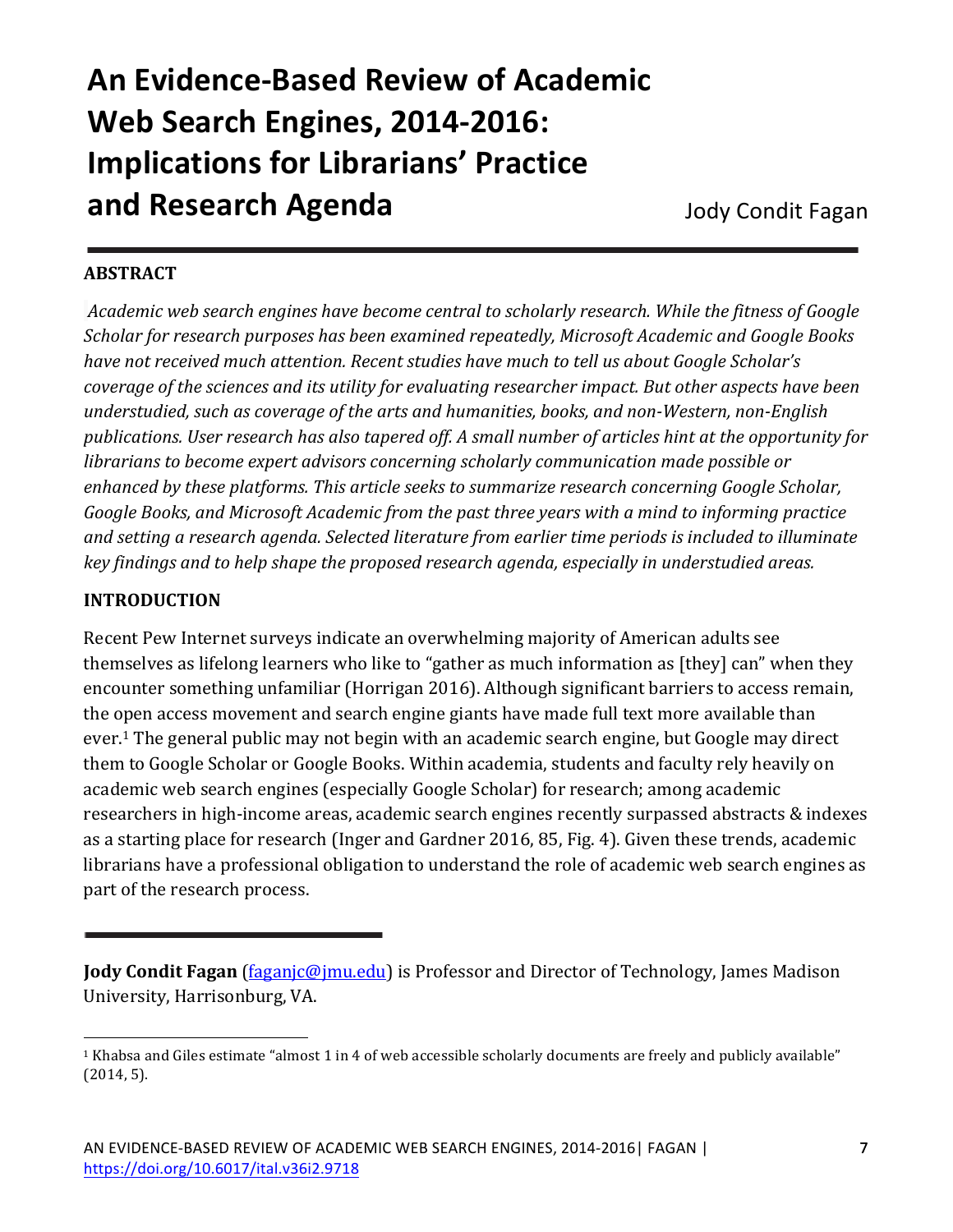Two recent events also point to the need for a review of research. Legal decisions in 2016 confirmed Google's right to make copies of books for its index without paying or even obtaining permission from copyright holders, solidifying the company's opportunity to shape the online experience with respect to books. Meanwhile, Microsoft rebooted their academic web search engine, now called Microsoft Academic. At the same time, information scientists, librarians, and other academics conducted research into the performance and utility of academic web search engines. This article seeks to review the last three years of research concerning academic web search engines, make recommendations related to the practice of librarianship, and propose a research agenda.

## **METHODOLOGY**

<u> 1989 - Johann Barn, mars ann an t-Amhain an t-Amhain an t-Amhain an t-Amhain an t-Amhain an t-Amhain an t-Amh</u>

A literature review was conducted to find articles, conference presentations, and books about the use or utility of Google Books, Google Scholar, and Microsoft Academic for scholarly use, including comparisons with other search tools. Because of the pace of technological change, the focus was on recent studies (2014 through 2016, inclusive).

A search was conducted on "Google Books" in EBSCO's Library and Information Science and Technology Abstracts (LISTA) on December 19, 2016, limited to 2014-2016. Of the 46 results found, most were related to legal activity. Only four items related to the tool's use for research. These four titles were entered into Google Scholar to look for citing references, but no additional relevant citations were found. In the relevant articles found, the literature reviews testified to the general lack of studies of Google Books as a research tool (Abrizah and Thelwall 2014; Weiss 2016) with a few exceptions concerning early reviews of metadata, scanning, and coverage problems (Weiss 2016). A search on "Google Books" in combination with "evaluation OR review OR comparison" was also submitted to JMU's discovery service,<sup>2</sup> limited to 2014-2016 in combination with the terms. Forty-nine items were found and from these, three relevant citations were added; these were also entered into Google Scholar to look for citing references. However, no additional relevant citations were found. Thus, a total of seven citations from 2014-2016 were found with relevant information concerning Google Books. Earlier citations from the articles' bibliographies were also reviewed when research was based on previous work, and to inform the development of a fuller research agenda.

A search on "Microsoft Academic" in LISTA on February 3, 2017 netted fourteen citations from 2014-2016. Only seven seemed to focus on evaluation of the tool for research purposes. A search on "Microsoft Academic" in combination with terms "evaluation OR review OR comparison" was also submitted to JMU's discovery service, limited to 2014-2016. Eighteen items were found but no additional citations were added, either because they had already been found or were not relevant. The seven titles found in LISTA were searched in Google Scholar for citing references; four additional relevant citations were found, plus a paper relevant to Google Scholar not

 $<sup>2</sup>$  [MU's version of EBSCO Discovery Service contained 453,754,281 items at the time of writing and is carefully vetted</sup> to contain items of curricular relevance to the JMU community (Fagan and Gaines 2016).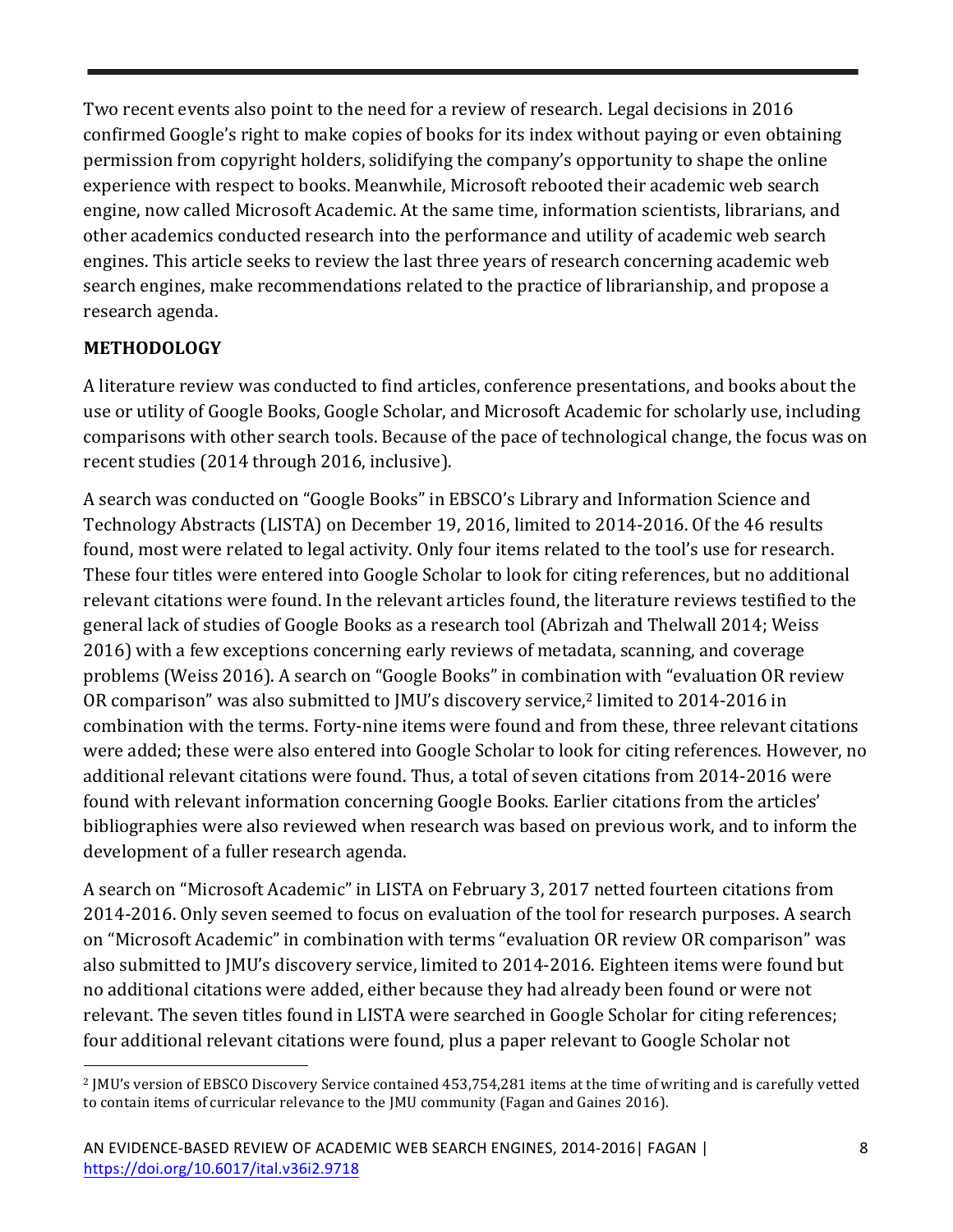previously discovered (Weideman 2015). Thus, a total of eleven citations were found with relevant information for this review concerning Microsoft Academic. Because of this small number, several articles prior to 2014 were included in this review for historical context.

An initial search was performed on "Google Scholar" in LISTA on November 19, 2016, limited to 2014-2016. This netted 159 results, of which 24 items were relevant. A search on "Google Scholar" in combination with terms "evaluation OR review OR comparison" was also submitted to JMU's discovery tool limited to 2014-2016, and eleven relevant citations were added. Items older than 2014 that were repeatedly cited or that formed the basis of recent research were retrieved for historical context. Finally, relevant articles were submitted to Google Scholar, which netted an additional 41 relevant citations. Altogether, 70 citations were found to articles with relevant information for this review concerning Google Scholar in 2014-2016. Readers interested in literature reviews covering Google Scholar studies prior to 2014 are directed to (Gray et al. 2012; Erb and Sica 2015; Harzing and Alakangas 2016b).

## **FINDINGS**

## *Google Books*

Google Books (https://books.google.com) contains about 30 million books, approaching the Library of Congress's 37 million, but far shy of Google's estimate of 130 million books in existence (Wu 2015), which Google intends to continue indexing (Jackson 2010). Content in Google Books includes publisher-supplied, self-published, and author-supplied content (Harper 2016) as well as the results of the famous Google Books Library Project. Started in December 2004 as the "Google Print" project, $3$  the project involved over 40 libraries digitizing works from their collections, with Google indexing and performing OCR to make them available in Google Books (Weiss 2016; Mays 2015). Scholars have noted many errors with Google Books metadata, including misspellings, inaccurate dates, and inaccurate subject classifications (Harper 2016; Weiss 2016). Google does not release information about the database's coverage, including which books are indexed or which libraries' collections are included (Abrizah and Thelwall 2014). Researchers have suggested the database covers mostly U.S. and English-language books (Abrizah and Thelwall 2014; Weiss 2016). The conveniences of Google Books include limits by the type of book availability (e.g. free ebooks vs. Google e-books), document type, and date. The detail view of a book allows magnification, hyperlinked tables of contents, buying and "Find in a Library" options, "My Library," and user history (Whitmer 2015). Google Books also offers textbook rental (Harper 2016) and limited print-on-demand services for out-of-print books (Mays 2015; Boumenot 2015).

In April 2016, the Supreme Court affirmed Google's right to make copies for its index without paying or even obtaining permission from copyright holders (Authors Guild 2016; Los Angeles Times 2016). Scanning of library books and "snippet view" was deemed fair use: "The purpose of the copying is highly transformative, the public display of text is limited, and the revelations do

<sup>3</sup> https://www.google.com/googlebooks/about/history.html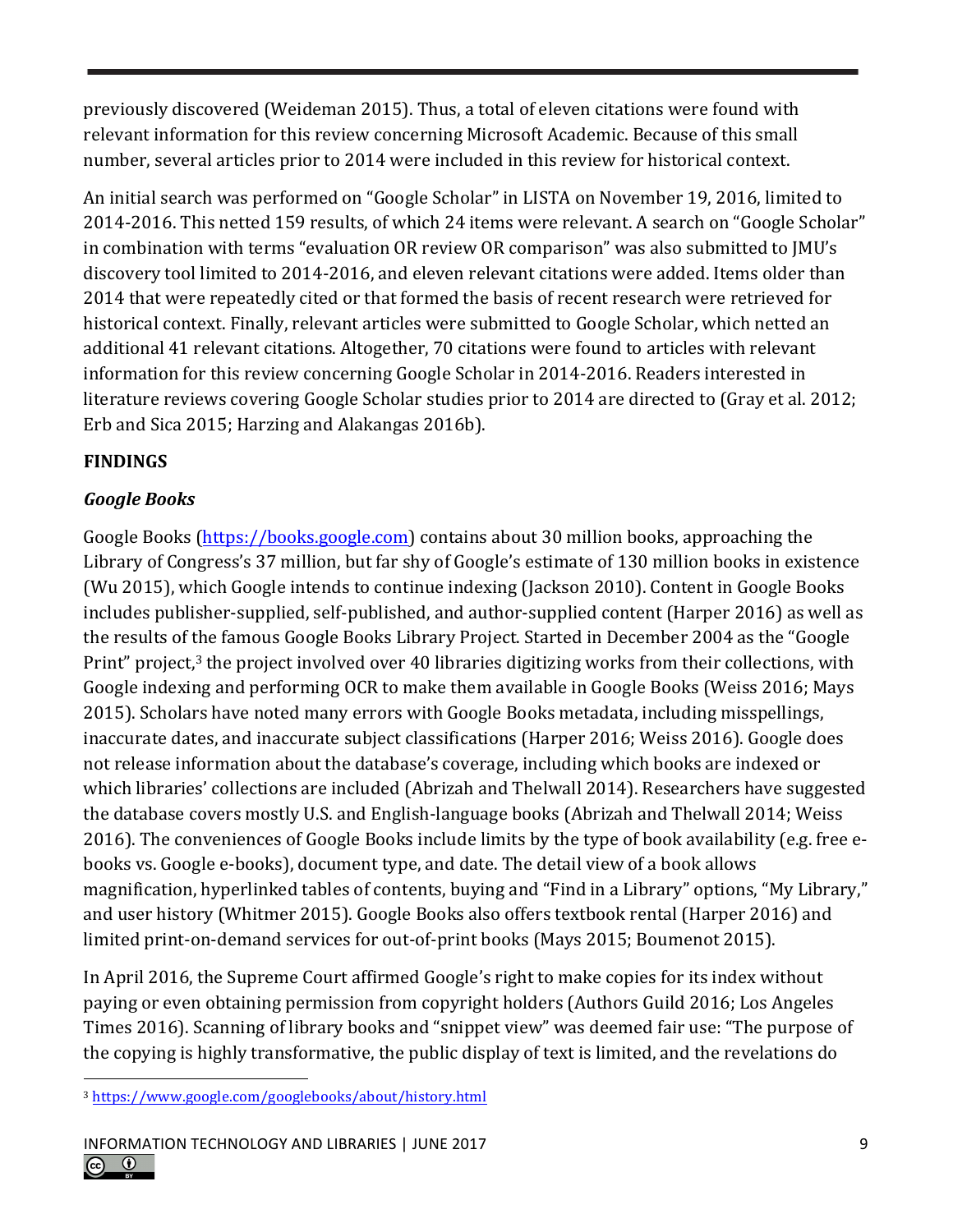not provide a significant market substitute for the protected aspects of the originals" (U.S. Court of Appeals for the Second Circuit 2015).

Literature concerning high-level implications of Google Books suggests the tool is having a profound effect on research and scholarship. The tool has been credited for serving as "a huge laboratory" for indexing, interpretation, working with document image repositories, and other activities (Jones 2010). At the same time, the academic community has expressed concerns about Google Books's effects on social justice and how its full-text search capability may change the very nature of discovery (Hoffmann 2014; Hoffmann 2016; Szpiech 2014). One study found that books are far more prevalently cited in Wikipedia than are research articles (Kousha and Thelwall 2017). Yet investigations of Google Books' coverage and utility as a research tool seem to be sorely lacking. As Weiss noted, "no critical studies seem to exist on the effect that Google Books might have on the contemporary reference experience" (Weiss 2016, 293). Furthermore, no information was found concerning how many users are taking advantage of Google Books; the tool was noticeably absent from surveys such as (Inger and Gardner's (2016) and from research centers such as the Pew Internet Research Project.

In a largely descriptive review, Harper (2016) bemoaned Google Books' lack of integration with link resolvers and discovery tools, and judged it lacking in relevant material for the health sciences, because so much of the content is older. She also noted the majority of books scanned are in English, which could skew scholarship. The non-English skew of Google Books was also lamented by Weiss, who noted an "underrepresentation of Spanish and overestimation of French and German (or even Japanese for that matter)" especially as compared to the number of Spanish speakers in the United States (Weiss 2016, 286-306).

Whitmer (2015) and Mays (2015) provided practical information about how Google Books can be used as a reference tool. Whitmer presented major Google Books features and challenged librarians to teach Google Books during library instruction. Mays conducted a cursory search on the 1871 Chicago Fire and described the primary documents she retrieved as "pure gold," including records of city council meetings, notes from insurance companies, reports from relief societies, church sermons on the fire, and personal memoirs (Mays 2015, 22). Mays also described Google Books as a godsend to genealogists for finding local records (e.g. police departments, labor unions, public schools). In her experience, the geographic regions surrounding the forty participating Google Books Library Project libraries are "better represented than other areas" (Mays 2015, 25). Mays concludes, "Its poor indexing and search capabilities are overshadowed by the ease of its fulltext search capabilities and the wonderful ephemera that enriches its holdings far beyond mere 'books'" (Mays 2015, 26).

Abrizah and Thelwall (2014) investigated whether Google Books and Google Scholar provided " good impact data for books published in non-Western countries." They used a comprehensive list of arts, humanities, and social sciences books  $(n=1,357)$  from the five main university presses in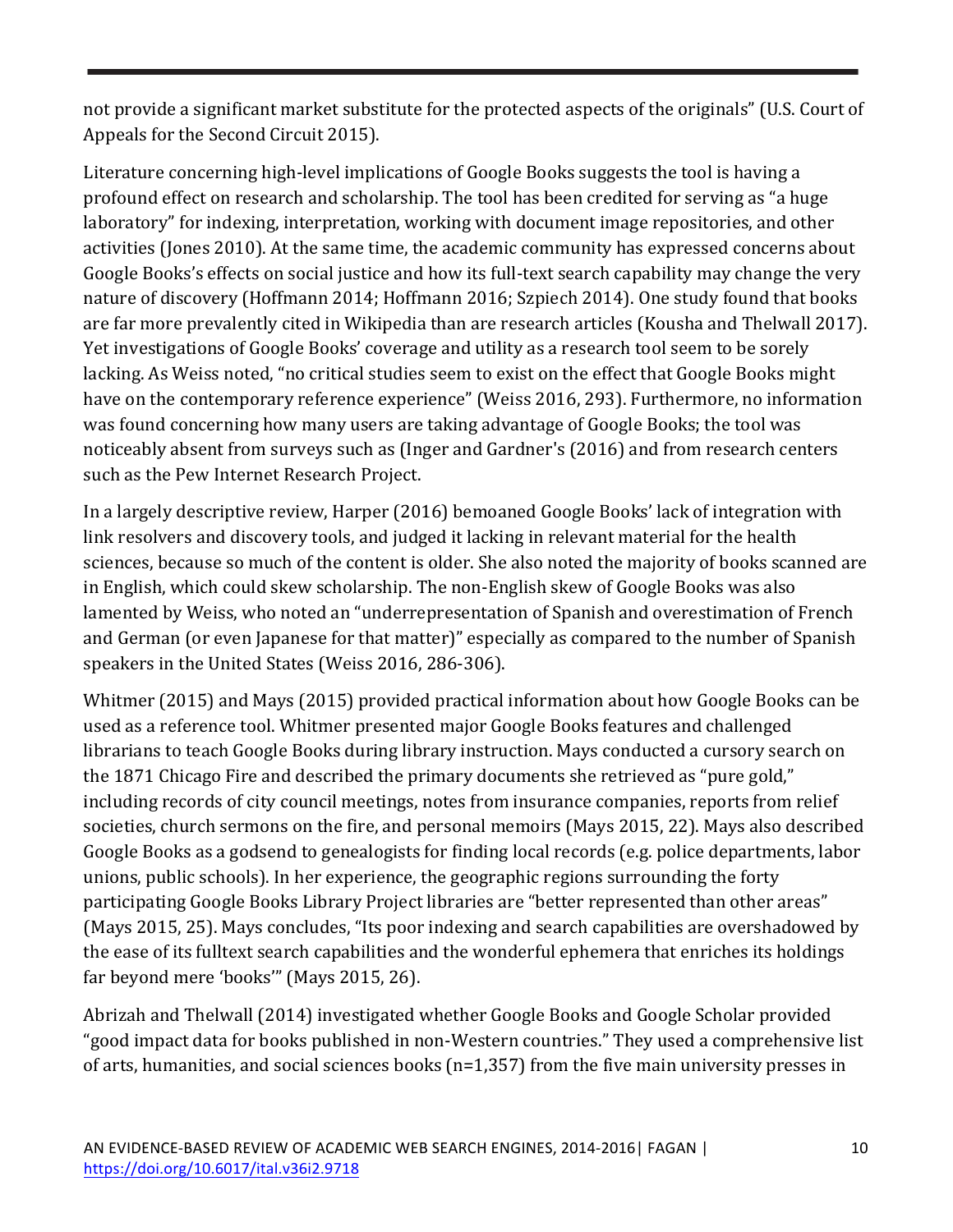Malaysia 1961-2013. They found only 23% of the books were cited in Google Books<sup>4</sup> and 37% in Google Scholar (p. 2502). The overlap was small: only 15% were cited in both Google Scholar and Google Books. English-language books were more likely to be cited in Google Books; 40% of English language books were cited versus 16% Malay. Examining the top 20 books cited in Google Books, researchers found them to be mostly written in English (95% in Google Books vs 29% in the sample), and published by University of Malaysia Press (60% in Google Books vs 26% in the sample) (2505). The authors concluded that due to the low overlap between Google Scholar and Google Books, searching both engines was required to find the most citations to academic books.

Kousha and Thelwall (2015; 2011) compared Google Books with Thomson Reuters Book Citation Index (BKCI) to examine its suitability for scholarly impact assessment and found Google Books to have a clear advantage over BKCI in the total number of citations found within the arts and humanities, but not for the social sciences or sciences. They advised combining results from BKCI with Google Books when performing research impact assessment for the arts and humanities and social sciences, but not using Google Books for the sciences, "because of the lower regard for books among scientists and the lower proportion of Google Books citations compared to BKCI citations for science and medicine" (Kousha and Thelwall 2015, 317).

## *Microsoft Academic*

Microsoft Academic (https://academic.microsoft.com) is an entirely new software product as of 2016. Therefore, the studies cited prior to 2016 refer to entirely different search engines than the one currently available. However, a historical account of the tool and reviewers' opinions was deemed helpful for informing a fuller picture of academic web search engines and pointing to a research agenda.

Microsoft Academic was born as Windows Live Academic in 2006 (Carlson 2006), was renamed Live Search Academic after a first year of struggle (Jacsó 2008), and was scrapped two years later after the company recognized it did not have sufficient development support in the United States (Jacsó 2011). Microsoft Asia Research Group launched a beta tool called Libra in 2009, which redirected to the "Microsoft Academic Search" service by 2011. Early reviews of the 2011 edition of Microsoft Academic Search were promising, although the tool clearly lacked the quantity of data searched by Google Scholar (Jacsó 2011; Hands 2012).

There were a few studies involving Microsoft Academic Search in 2014. Ortega and Aguillo (2014) compared Microsoft Academic Search and Google Scholar Citations for research evaluation and concluded "Microsoft Academic Search is better for disciplinary studies than for analyses at institutional and individual levels. On the other hand, Google Scholar Citations is a good tool for individual assessment because it draws on a wider variety of documents and citations" (1155).

<sup>&</sup>lt;sup>4</sup> Google Books does not support citation searching; the researchers searched for the book title to manually find citations to a book.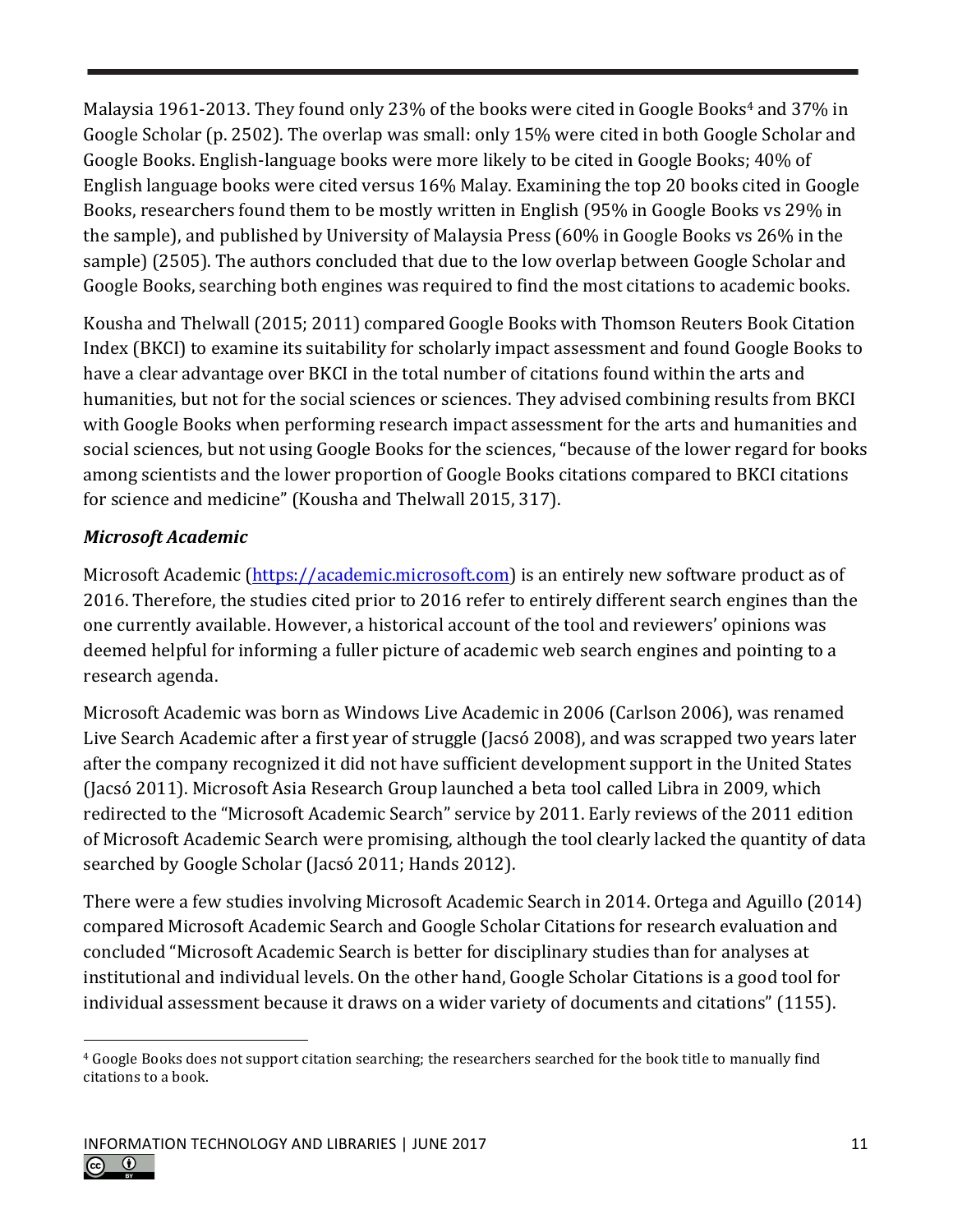As part of a comparative investigation of an automatic method for citation snowballing using Microsoft Academic Search, Choong et al. (2014) manually searched for a sample of 949 citations to journal or conference articles cited from 20 systematic reviews. They found Microsoft Academic Search contained 78% of the cited articles and noted its utility for testing automated methods due to its free API and no blocks to automated access. The researchers also tested their method against Google Scholar, but noted "computer-access restrictions prevented a robust comparison" (n.p.). Also in 2014, Orduna-Malea et al. (2014) attempted a longitudinal study of disciplines, journals, and organizations in Microsoft Academic Search only to find the database had not been updated since 2013. Furthermore they found the indexing to be incomplete and still in process, meaning Microsoft Academic Search's presentation of information about any particular publication, organization, or author was distorted.

Despite this finding, MAS was included in two studies of scholar profiles. Ortega (2015) compared scholar profiles across Google Scholar, Microsoft Academic Search, Research Gate, Academia.edu, and Mendeley, and found little overlap across the sites. They also found social and usage indicators did not consistently correlate with bibliometric indicators, except on the ResearchGate platform. Social and usage indicators were "influenced by their own social sites," while bibliometric indicators seemed more stable across all services (13). Ward et al. (2015) still included Microsoft Academic Search in their discussion of scholarly profiles as part of the social media network, noting Microsoft Academic Search was painfully time-consuming to work with in terms of consolidating data, correcting items, and adding missing items.

In September 2016, Hug et al. demonstrated the utility of the new Microsoft Academic API by conducting a comparative evaluation of normalized data from Microsoft Academic and Scopus (Hug, Ochsner, and Braendle 2016). They noted Microsoft Academic has "grown massively from 83 million publication records in 2015 to 140 million in 2016" (10). The Microsoft Academic API offers rich, structured metadata with the exception of document type. They found all attributes containing text were normalized and that identifiers were available for all entities, including references, supporting bibliometricians' needs for data retrieval, handling, and processing. In addition to the lack of document type, the researchers also found the "fields of study" to be too granular and dynamic, and their hierarchies incoherent. They also desired the ability to use the DOI to build API requests. Nevertheless, the advantages of Microsoft Academic's metadata and API retrieval suggested to Hug et al. that Microsoft Academic was superior to Google Scholar for calculating research impact indicators and bibliometrics in general.

In October 2016, Harzing and Alakangas compared publication and citation coverage of the new Microsoft Academic with Google Scholar, Scopus, and Web of Science using a sample of 145 academics at the University of Melbourne (Harzing and Alakangas 2016a) including observations from 20-40 faculty each in the humanities, social sciences, engineering, sciences, and life sciences. They discovered Microsoft Academic had improved substantially since their previous study (Harzing 2016b), increasing 9.6% for a comparison sample in comparison with 1.4%, 2%, and 1.7% growth in Google Scholar, Scopus, and Web of Science (n.p.). The researchers noted a few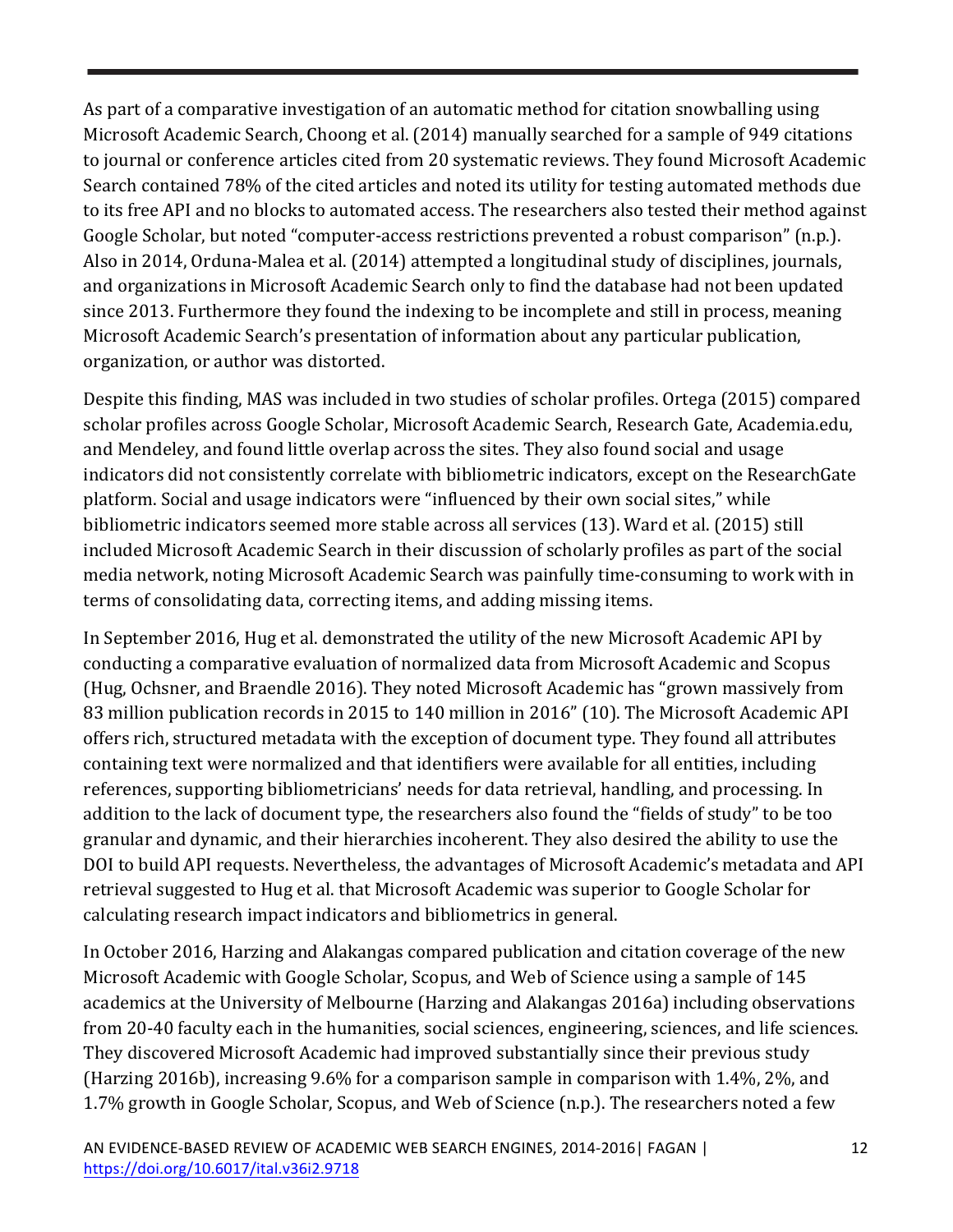problems with data quality, "although the Microsoft Academic team have indicated they are working on a resolution" (n.p.). On average, the researchers found that Microsoft Academic found 59% as many citations as Google Scholar, 97% as many citations as Scopus, and 108% as many citations as Web of Science. Google Scholar had the top counts for each disciplinary area, followed by Scopus except in the social sciences and humanities, where Microsoft Academic ranked second. The researchers explained that Microsoft Academic "only includes citation records if it can validate both citing and cited papers as credible," as established through a machine-learningbased system, and discussed an emerging metric of "estimated citation count" also provided by Microsoft Academic. The researchers concluded that Microsoft Academic is promising to be "an excellent alternative for citation analysis" and suggested Microsoft should work to improve coverage of books and grey literature.

## *Google Scholar*

Google Scholar was released in beta form in November 2004, and was expanded to include judicial case law in 2009. While Google Scholar has received much attention in academia, it seems to be regarded by Google as a niche product: in 2011 Google removed Scholar from the list of top services and list of "more" services, relegating it to the "even more" list. In 2014, the Scholar team consisted of just nine people (Levy 2014). Describing Google Scholar in an introductory manner is not helped by Google's vague documentation, which simply says it "includes scholarly articles from a wide variety of sources in all fields of research, all languages, all countries, and over all time periods."<sup>5</sup> The "wide variety of sources" includes "journal papers, conference papers, technical reports, or their drafts, dissertations, pre-prints, post-prints, or abstracts," as well as court opinions and patents, but not "news or magazine articles, book reviews, and editorials." Books and dissertations uploaded to Google Book Search are "automatically" included in Scholar. Google says abstracts are key, noting "Sites that show login pages, error pages, or bare bibliographic data without abstracts will not be considered for inclusion and may be removed from Google Scholar."

Studies of Google Scholar can be divided in to three major categories of focus: investigating the coverage of Google Scholar; the use and utility of Google Scholar as part of the research process; and Google Scholar's utility for bibliographic measurement, including evaluating the productivity of individual researchers and the impact of journals. There is some overlap across these categories, because studies of Google Scholar seem to involve three questions: 1) What is being searched? 2) How does the search function? and 3) To what extent can the user usefully accomplish her task?

## **The Coverage of Google Scholar**

 

Scholars want to know what "scholarship" is covered by Google Scholar, but the documentation merely states that it indexes "papers, not journals"<sup>6</sup> and challenges researchers to investigate

<sup>5</sup> https://scholar.google.com/intl/en/scholar/inclusion.html

<sup>6</sup> https://www.google.com/intl/en/scholar/help.html#coverage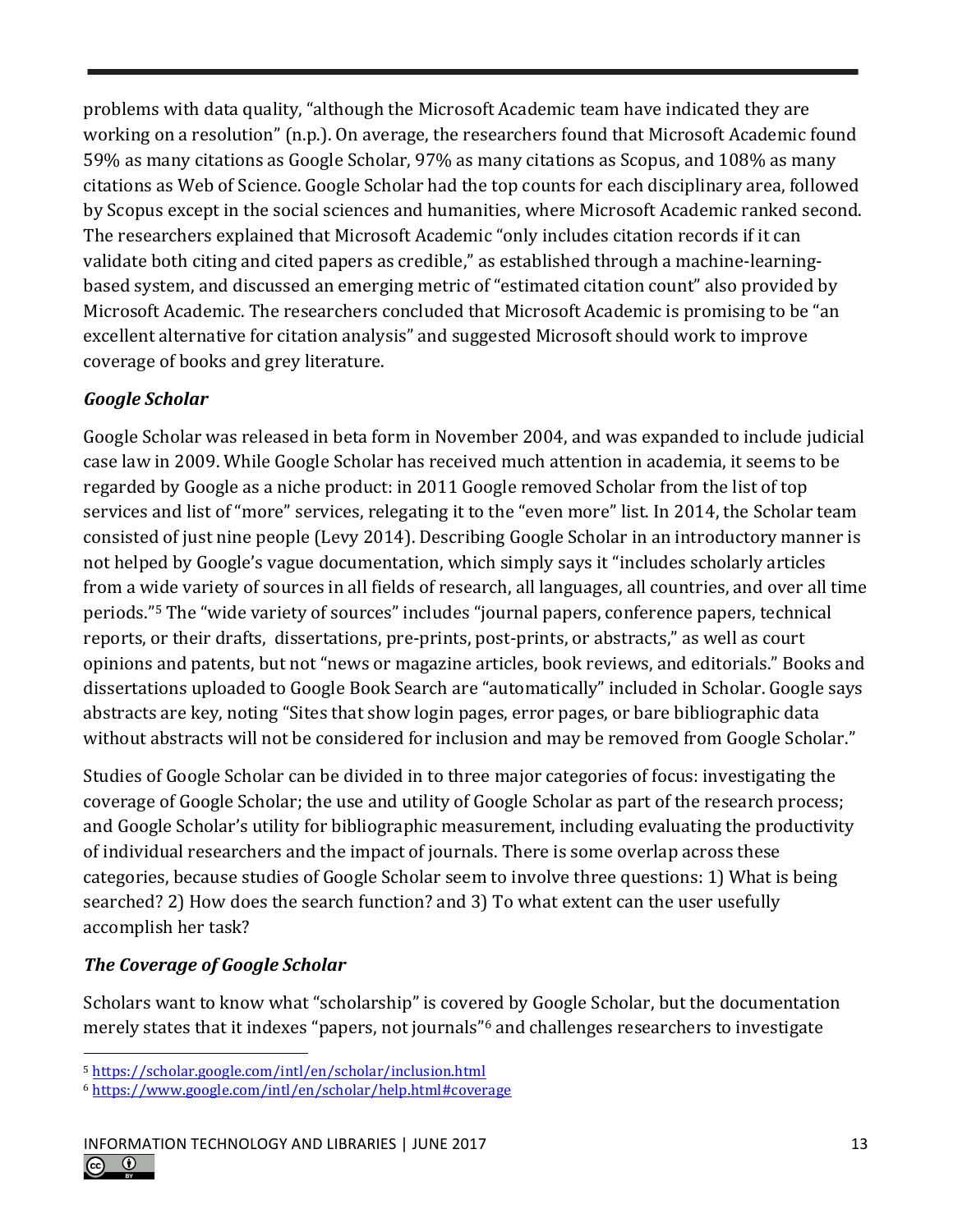Google Scholar's coverage empirically despite Google Scholar's notoriously challenging technical limitations. 

While some limitations of Google Scholar have been corrected over the years, longstanding logistical hurdles involved with studying Google Scholar's coverage have been well-documented for over a decade (Shultz 2007; Bonato 2016; Haddaway et al. 2015; Levay et al. 2016), and include: 

- Search queries are limited to 256 characters
- Not being able to retrieve more than 1,000 results
- Not being able to display more than 20 results per page
- Not being able to download batches of results (e.g. to load into citation management software)
- Duplicate citations (beyond the multiple article "versions"), requiring manual screening
- Retrieving different results with Advanced and Basic searches
- No designation of the format of items (e.g. conference papers)
- Minimal sort options for results
- Basic Boolean operators only<sup>7</sup>
- Illogical interpretation of Boolean operators: *esophagus OR oesophagus* and *oesophagus OR esophagus* return different numbers of results (Boeker, Vach, and Motschall 2013)
- Non-disclosure of the algorithm by which search results are sorted.

Additionally, one study reported experiencing an automated block to the researcher's IP address after the export of approximately 180 citations or 180 individual searches (Haddaway et al. 2015, 14). Furthermore, the Research Excellence Framework was unable to use Google Scholar to assess the quality of research in UK higher education institutions, because of researchers' inability to agree with Google on a "suitable process for bulk access to their citation information, due to arrangements that Google Scholar have in place with publishers" (Research Excellence Framework 2013, 1562). Such barriers can limit what can be studied and also cost researchers significant time in terms of downloading (Prins et al. 2016) and cleaning citations (Levay et al. 2016).

Despite these hurdles, research activity analyzing the coverage of Google Scholar has continued in the past two years, often building off previous studies. This section will first discuss Google Scholar's size and ranking, followed by its coverage of articles and citations, then its coverage of books, grey literature, and open access and institutional repositories.

#### **Google Scholar Size and Ranking**

 

In a 2014 study, Khabsa and Giles estimated there were at least 114 million English-language scholarly documents on the Web, of which Google Scholar had "nearly 100 million." Another study by Orduna-Malea, Ayllón, Martín-Martín, and López-Cózar (2015) estimated that the total number

 $^7$  E.g., no nesting of logical subexpressions deeper than one level (Boeker, Vach, and Motschall 2013) and no truncation operators.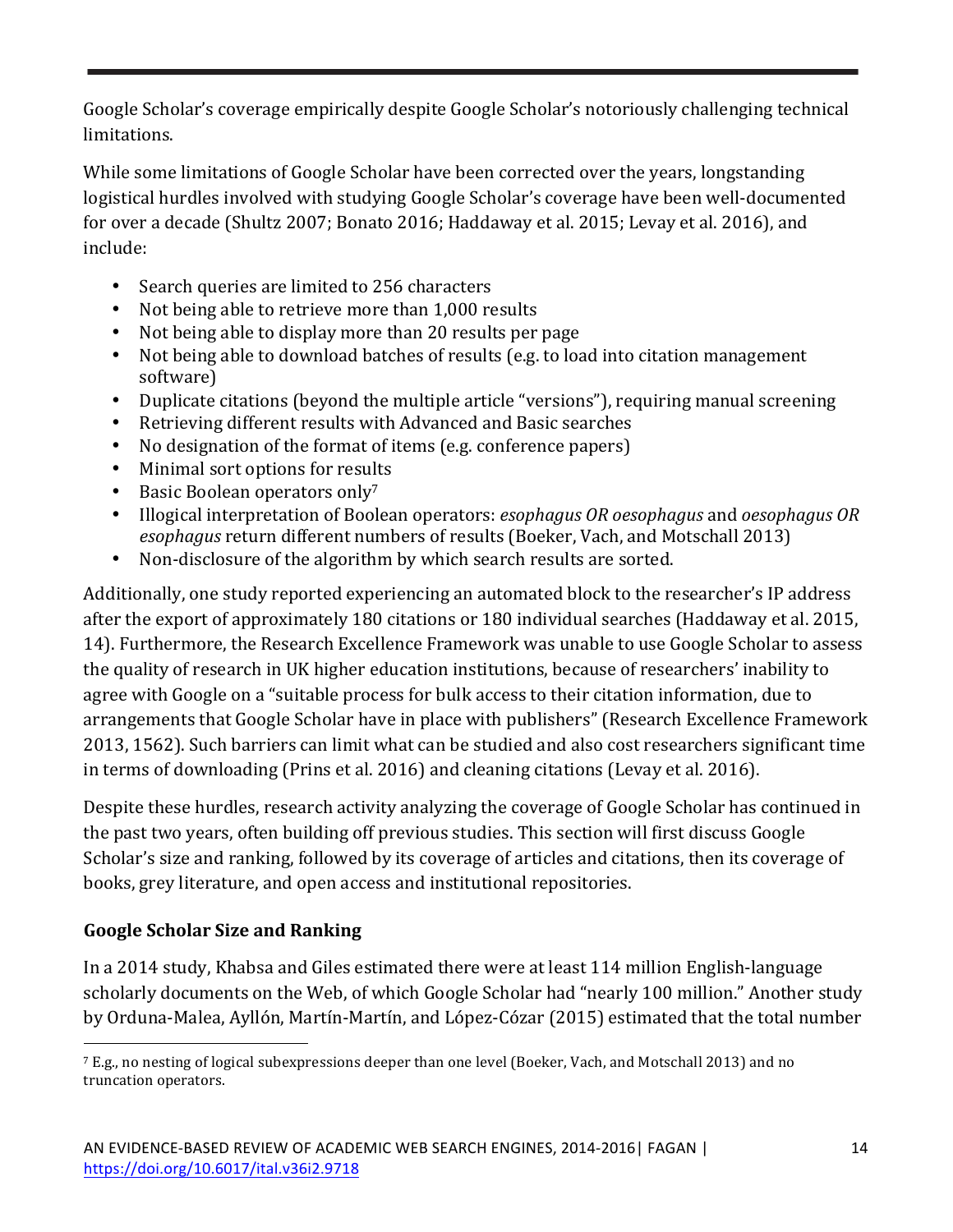of documents indexed by Google Scholar, without any language restriction, was between 160 and 165 million. By comparison, in 2016 the author's discovery tool contained about 168 million items in academic journals, conference materials, dissertations, and reviews.<sup>8</sup> Google Scholar's presence in the information marketplace has influenced vendors to increase the discoverability of their content, including pushing for the display of abstracts and/or the first page of articles (Levy 2014). ProQuest and Gale indexes were added to Google Scholar in 2015 (Quint 2016). Martín-Martín et al. (2016b) noted that Google Scholar's agreements with big publishers come at a price: "the impossibility of offering an API," which would support bibliometricians' research (54).

Google Scholar's results ranking "aims to rank documents the way researchers do, weighing the full text of each document, where it was published, who it was written by, as well as how often and how recently it has been cited in other scholarly literature."<sup>9</sup> Martín-Martín and his colleagues (2017, 159) conducted a large, longitudinal study of null query results in Google Scholar and found a strong correlation between result list ranking and times cited. The influence of citations is so strong that when the researchers performed the same search process four months later, 14.7% of documents were missing in the second sample, causing them to conclude even a change of one or two citations could lead to a document being excluded or included from the top 1,000 results (157). Using citation counts as a major part of the ranking algorithm has been hypothesized to produce the "Matthew Effect," where "work that is already influential becomes even more widely known by virtue of being the first hit from a Google Scholar search, whereas possibly meritorious but obscure academic work is buried at the bottom" (Antell et al. 2013, 281).

Google Scholar has been shown to heavily bias its ranking toward English-language publications even when there are highly cited non-English publications in the result set, although selection of interface language may influence the ranking. Martin-Martin and his colleagues noted that Google Scholar seems to use the domain of the document's hosting web site as a proxy for language, meaning that "some documents written in English but with their primary version hosted in non-Anglophone countries' web domains do appear in lower positions in spite of receiving a large number of citations" (Martin-Martin et al. 2017, 161). This effect is shown dramatically in Figure 3 of their paper.

## **Google Scholar Coverage: Articles and Citations**

The coverage of articles, journals, and citations by Google Scholar has been commonly examined by using brute force methods to retrieve a sample of items from Google Scholar and possibly one or more of its competitors. (Studies discussed in this section are listed in Table 1). The goal is usually to determine how well Google Scholar's database compares to traditional research databases, usually in a specific field. Core methodology involves importing citations into software such as Publish or Perish (Harzing 2016a), cleaning the data, then performing statistical tests,

<u> 1989 - Johann Barn, mars ann an t-Amhain an t-Amhain an t-Amhain an t-Amhain an t-Amhain an t-Amhain an t-Amh</u> <sup>8</sup> The discovery tool does not contain all available metadata but has been carefully vetted (Fagan and Gaines 2016). <sup>9</sup> https://www.google.com/intl/en/scholar/about.html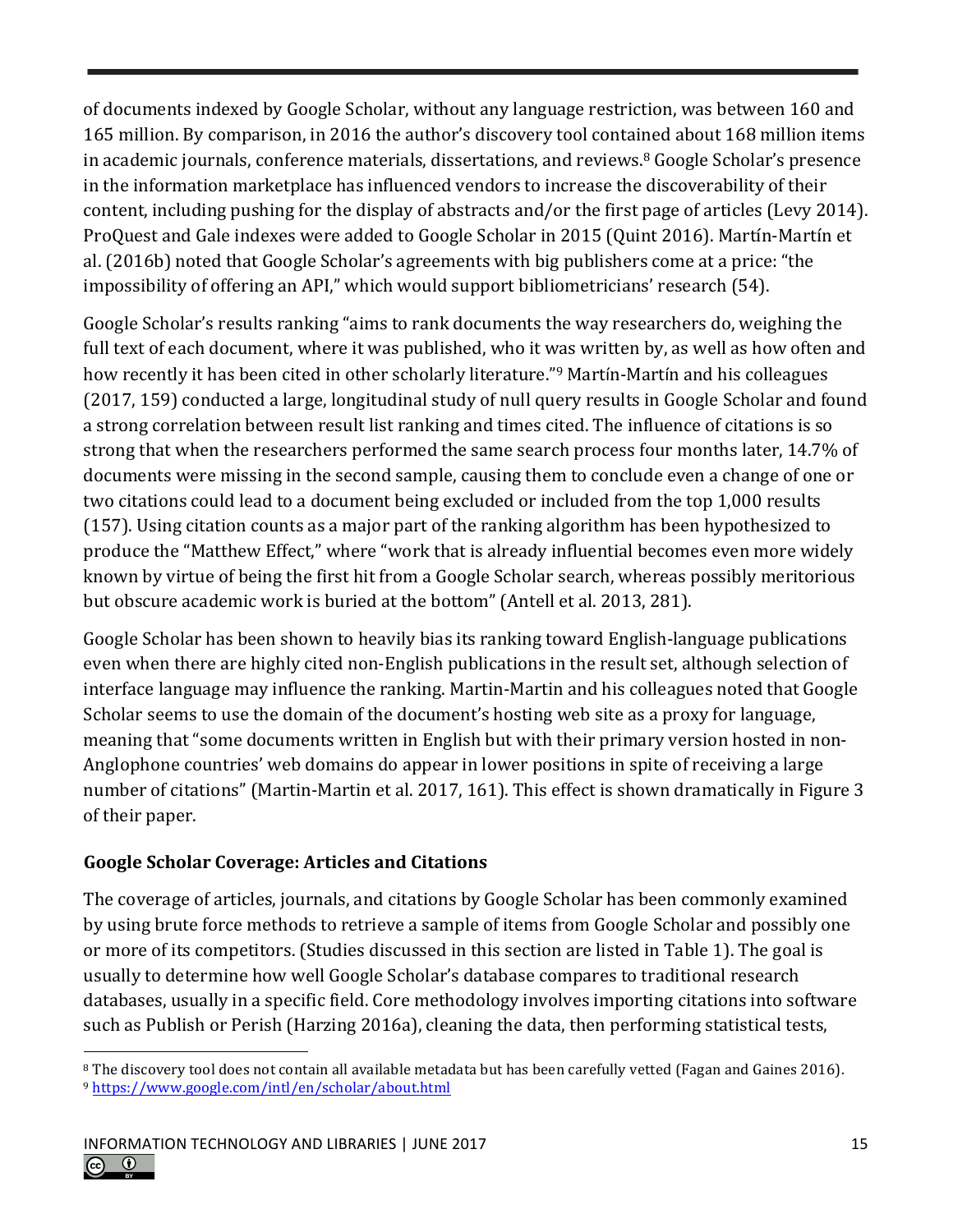expert review, or both. Haddaway (2015) and Moed et al. (2016) have written articles specifically discussing methodological aspects.

Recent studies repeatedly find that Google Scholar's coverage meets or exceeds that of other search tools, no matter what is identified by target samples, including journals, articles, and citations (Karlsson 2014; Harzing 2014; Harzing 2016b; Harzing and Alakangas 2016b; Moed, Bar-Ilan, and Halevi 2016; Prins et al. 2016; Wildgaard 2015; Ciccone and Vickery 2015). In only three studies did Google Scholar find fewer items, and the meaningful difference was minimal.<sup>10</sup>

Science disciplines were the most studied in Google Scholar, including agriculture, astronomy, chemistry, computer science, ecology, environmental science, fisheries, geosciences, mathematics, medicine, molecular biology, oceanography, physics, and public health. Social sciences studied include education (Prins et al. 2016), economics (Harzing 2014), geography (Ştirbu et al. 2015, 322-329), information science (Winter, Zadpoor, and Dodou 2014; Harzing 2016b), and psychology (Pitol and De Groote 2014). Studies related to the arts or humanities 2014-2016 included an analysis of open access journals in music (Testa 2016) and a comparison between Google Scholar and Web of Science for research evaluation within education, pedagogical sciences, and anthropology<sup>11</sup> (Prins et al. 2016). Wildgaard (2015) and Bornmann et al. (2016) included samples of humanities scholars as part of bibliometric studies, but did not discuss disciplinary aspects related to coverage. Prior to 2014, the only study found related to the arts and humanities compared Google Scholar with Historical Abstracts (Kirkwood Jr. and Kirkwood 2011).

Google Scholar's coverage has been growing over time (Meier and Conkling 2008; Harzing 2014; Winter, Zadpoor, and Dodou 2014; Bartol and Mackiewicz-Talarczyk 2015, 531; Orduña-Malea and Delgado López-Cózar 2014) with recent increases in older articles (Winter, Zadpoor, and Dodou 2014; Harzing and Alakangas 2016b), leading some to question whether this supports the documented trend of increased citation of older literature (Martín-Martín et al. 2016c; Varshney 2012). Winter et al. noted that in 2005 Web of Science yielded more citations than Google Scholar for about two-thirds of their sample, but for the same sample in 2013, Google Scholar found more citations than Web of Science, with only 6.8% of citations not retrieved by Google Scholar (Winter, Zadpoor, and Dodou 2014, 1560). The unique citations of Web of Science were "typically documents before the digital age and conference proceedings not available online" (Winter, Zadpoor, and Dodou 2014, 1560). Harzing and Alakangas's (2016b) large-scale longitudinal comparison of Google Scholar, Scopus, and Web of Science suggested that Google Scholar's retroactive expansion has stabilized and now all three databases are growing at similar rates.

 $10$  For example, Bramer, Giustini, and Kramer (2016a) found slightly more of their 4,795 references from systematic reviews in Embase (97.5%) than in Google Scholar (97.2%). In Testa (2016), the music database RILM indexed two more of the 84 OA journals than Google Scholar (which indexed at least one article from 93% of the journals). Finally, in a study using citations to the most-cited article of all time as a sample, Web of Science found more citations than did Google Scholar (Winter, Zadpoor, and Dodou 2014).

 $11$  Prins et al. classified anthropology as part of the humanities.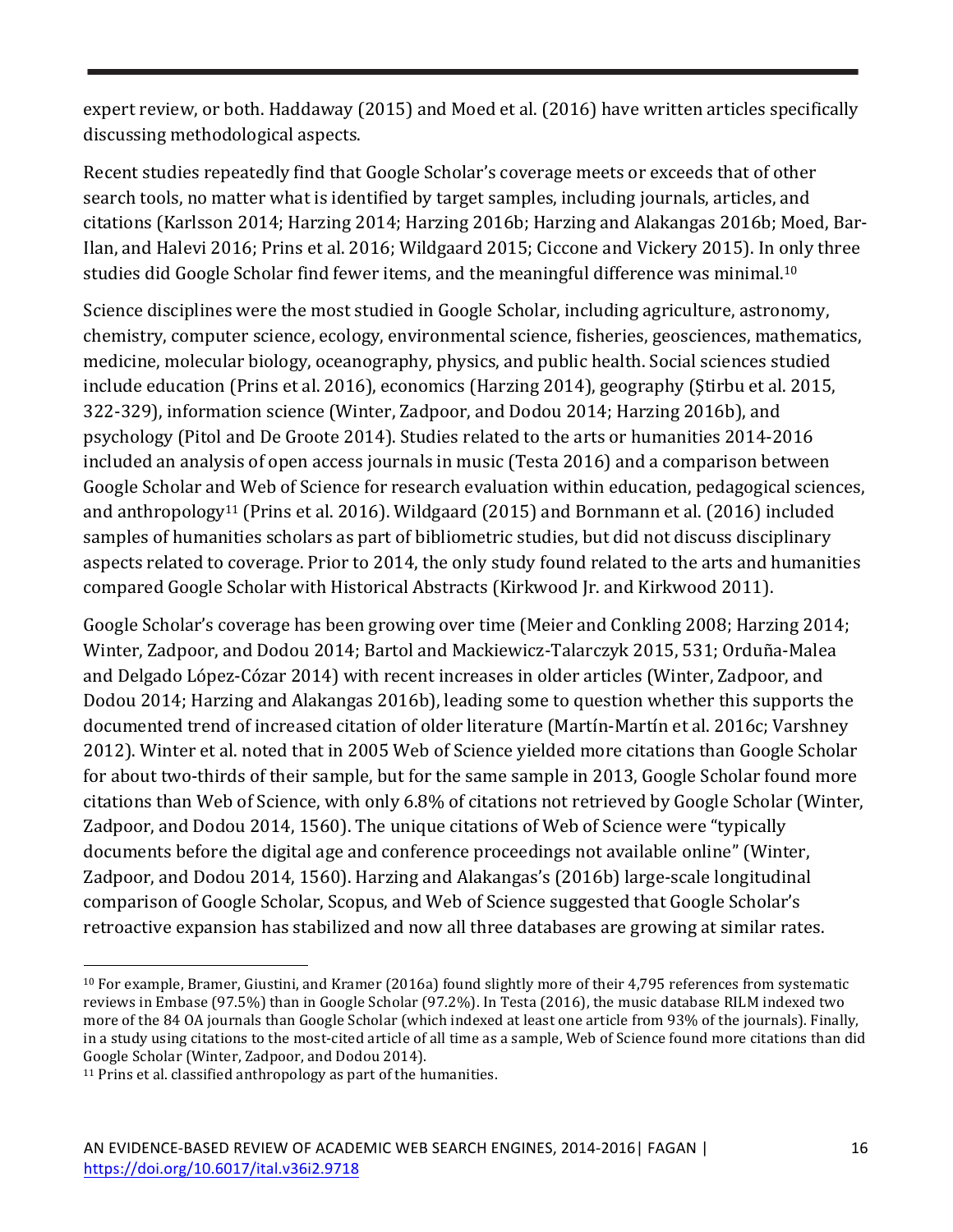Google Scholar also seems to cover both the oldest and the most recent publications. Unlike traditional abstracts and indexes, Google Scholar is not limited by starting year, so as publishers post tables of contents of their earliest journals online, Google Scholar discovers those sources (Antell et al. 2013, 281). Trapp (2016) reported the number of citations to a highly-cited physics paper after the first 11 days of publication to be 67 in Web of Science, 72 in Scopus, and 462 in Google Scholar (Trapp 2016, 4). In a study of 800 citations to Nobelists in multiple fields, Harzing found that "Google Scholar could effectively be 9-12 months ahead of Web of Science in terms of publication and citation coverage" (2013, 1073).

An increasing proportion of journal articles in Google Scholar are freely available in full text. A large-scale, longitudinal study of highly-cited articles 1950-2013 found 40% of article citations in the sample were freely available in full text (Martín-Martín et al. 2014). Another large-sample study found 61% of articles in their sample from 2004–2014 could be freely accessed (Jamali and Nabavi 2015). In both studies, nih.gov and ResearchGate were the top two full-text providers.

Google Scholar's coverage of major publisher content varies; having some coverage of a publisher does not imply all articles or journals from that publisher are covered. In a sample of 222 citations compared across Google Scholar, Scopus, and Web of Science, Google Scholar contained all of the Springer titles, as many Elsevier titles as Scopus, and the most articles by Wolters Kluwer and John Wiley. However, among the three databases, Google Scholar contained the fewest articles by *BMJ* and *Nature* (Rothfus et al. 2016).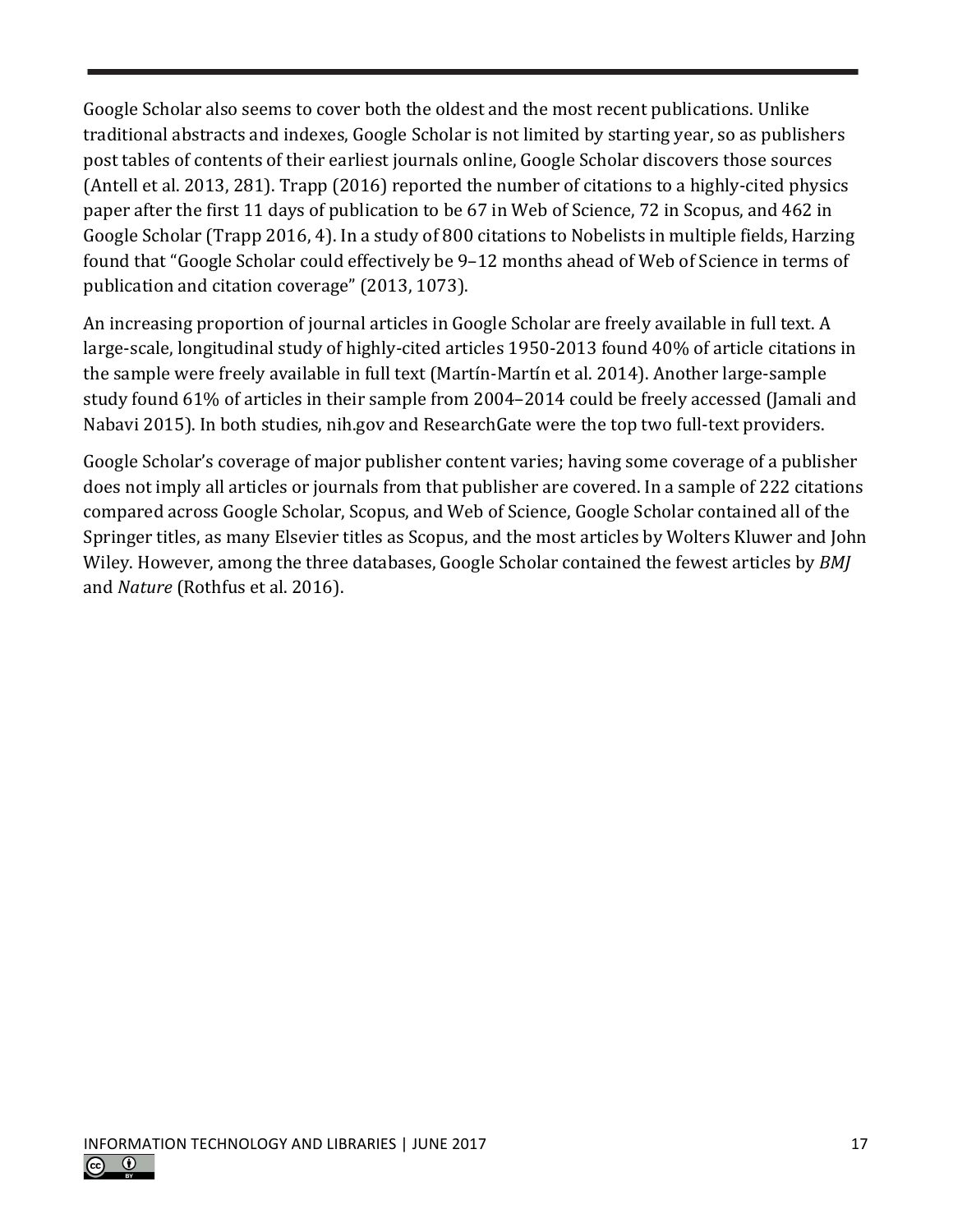| <b>Study</b>                                  | <b>Sample</b>                                                                                                                          | <b>Results</b>                                                                                                                                                                                                                                      |
|-----------------------------------------------|----------------------------------------------------------------------------------------------------------------------------------------|-----------------------------------------------------------------------------------------------------------------------------------------------------------------------------------------------------------------------------------------------------|
| (Bartol and<br>Mackiewicz-<br>Talarczyk 2015) | Documents retrieved in<br>response to searches on<br>crops and fibers in article<br>titles, 1994-2013<br>(samples varied by crop)      | Google Scholar returned more documents retrieved for each crop. For example, "hemp"<br>retrieved 644 results in Google Scholar, 493 in Scopus, and 318 in Web of Science; Google<br>Scholar demonstrated higher yearly growth of records over time. |
| (Bramer, Giustini,<br>and Kramer<br>2016b)    | References from a pool of<br>systematic reviewer<br>searches in medicine<br>$(n=4795)$                                                 | Google found 97.2%, Embase, 97.5%, MEDLINE 92.3% of all references; When using search<br>strategies, Embase retrieved 81.6%, MEDLINE 72.6%, and Google Scholar 72.8%.                                                                               |
| (Ciccone and<br>Vickery 2015)                 | Based on 183 user<br>searches randomly<br>selected from NCSU<br>Libraries' 2013 Summon<br>search logs $(n=137)$                        | No significant difference between the performance of Google Scholar, Summon, and EDS for<br>known-item searches; "Google Scholar outperformed both discovery services for topical<br>searches."                                                     |
| (Harzing 2014)                                | Publications and citation<br>metrics for 20 Nobelists<br>in chemistry, economics,<br>medicine, physics, 2012-<br>2013 (samples varied) | Google Scholar coverage is now "increasing at a stable rate" and provides "comprehensive<br>coverage across a wide set of disciplines for articles published in the last four decades"<br>(575).                                                    |
| (Harzing 2016b)                               | Citations from one<br>researcher $(n=126)$                                                                                             | Microsoft Academic found all books and journal articles covered by Google Scholar; Google<br>Scholar found 35 additional publications including book chapters, white papers, and<br>conference papers.                                              |
| (Harzing and<br>Alakangas 2016a)              | Samples from (Harzing<br>and Alakangas 2016b,<br>802) (samples varied by<br>faculty)                                                   | Google Scholar provided higher "true" citation counts than Microsoft Academic but Microsoft<br>Academic "estimated" citation counts were 12% higher than Google Scholar for life sciences<br>and equivalent for the sciences.                       |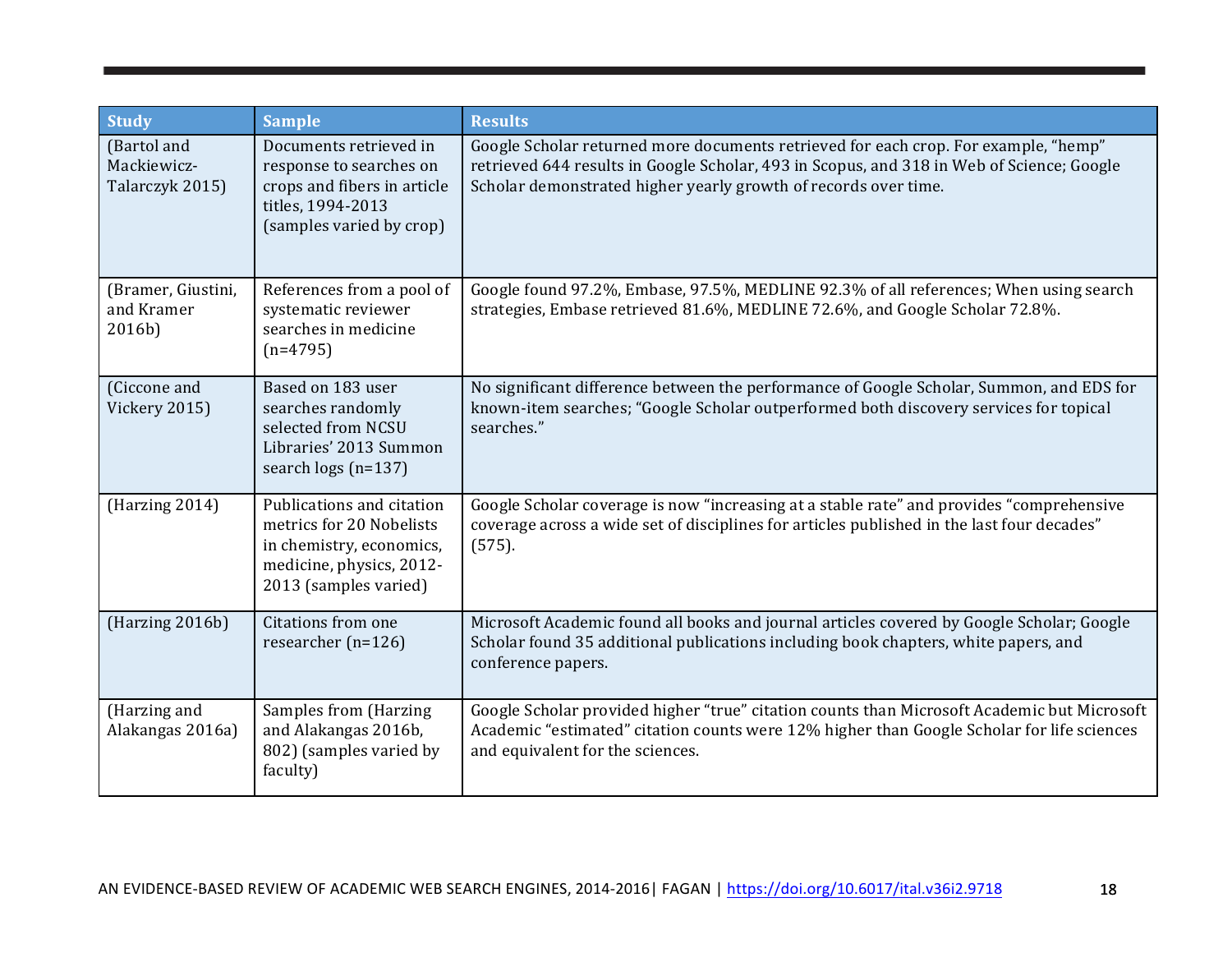| (Harzing and<br>Alakangas 2016b)     | Citations of the works of<br>145 faculty among 37<br>scholarly disciplines at<br>the University of<br>Melbourne (samples<br>varied by faculty) | For the top faculty member, Google Scholar had 519 total papers (compared with 309 in<br>both Web of Science and Scopus); Google Scholar had 16,507 citations (compared with<br>11,287 in Web of Science and 11,740 in Scopus).                                                                             |
|--------------------------------------|------------------------------------------------------------------------------------------------------------------------------------------------|-------------------------------------------------------------------------------------------------------------------------------------------------------------------------------------------------------------------------------------------------------------------------------------------------------------|
| (Hilbert et al.<br>2015              | Documents published by<br>76 information scientists<br>in German-speaking<br>countries $(n=1,017)$                                             | Google Scholar covered 63%, Scopus, 31%, BibSonomy, 24%, Mendeley, 19%, Web of<br>Science, 15%, CiteULike, 8%.                                                                                                                                                                                              |
| (Jamali and Nabavi<br>2015           | Items published between<br>2004 and 2014 (n=8,310)                                                                                             | 61% of articles were freely available; of these, 81% were publisher versions and 14% were<br>pre-prints; ResearchGate was the top full-text source netting 10.5% of full-text sources,<br>followed by ncbi.nlm.nih.gov (6.5%).                                                                              |
| (Karlsson 2014)                      | Journals from ten<br>different fields (n=30)                                                                                                   | Google Scholar retrieved documents from all the selected journals; Summon only retrieved<br>documents from 14 out of 30 journals.                                                                                                                                                                           |
| (Lee et al. 2015)                    | Journal articles housed in<br>Florida State University's<br>institutional repository<br>$(n=170)$                                              | Metadata found in Google for 46% of items and in Google Scholar for 75% of items; Google<br>Scholar found 78% of available full text. Google Scholar found full text for six items with no<br>full text in the IR.                                                                                          |
| (Martín-Martín et<br>al. 2014)       | Items highly cited by<br>Google Scholar<br>$(n=64,000)$                                                                                        | 40% could be freely accessed using Google Scholar; Nih.gov and ResearchGate were the top<br>two full-text providers.                                                                                                                                                                                        |
| (Moed, Bar-Ilan,<br>and Halevi 2016) | Citations to 36 highly<br>cited articles in 12<br>scientific-scholarly<br>English-language journals<br>$(n=about 7,000)$                       | 47% of sources were in both Google Scholar and Scopus; 47% of sources were in Google<br>Scholar only; 6% of sources were in Scopus only; Of the unique Google Scholar citations,<br>sources were most often from Google Books, Springer, SSRN, ResearchGate, ACM Digital<br>Library, Arxiv, and ACLweb.org. |

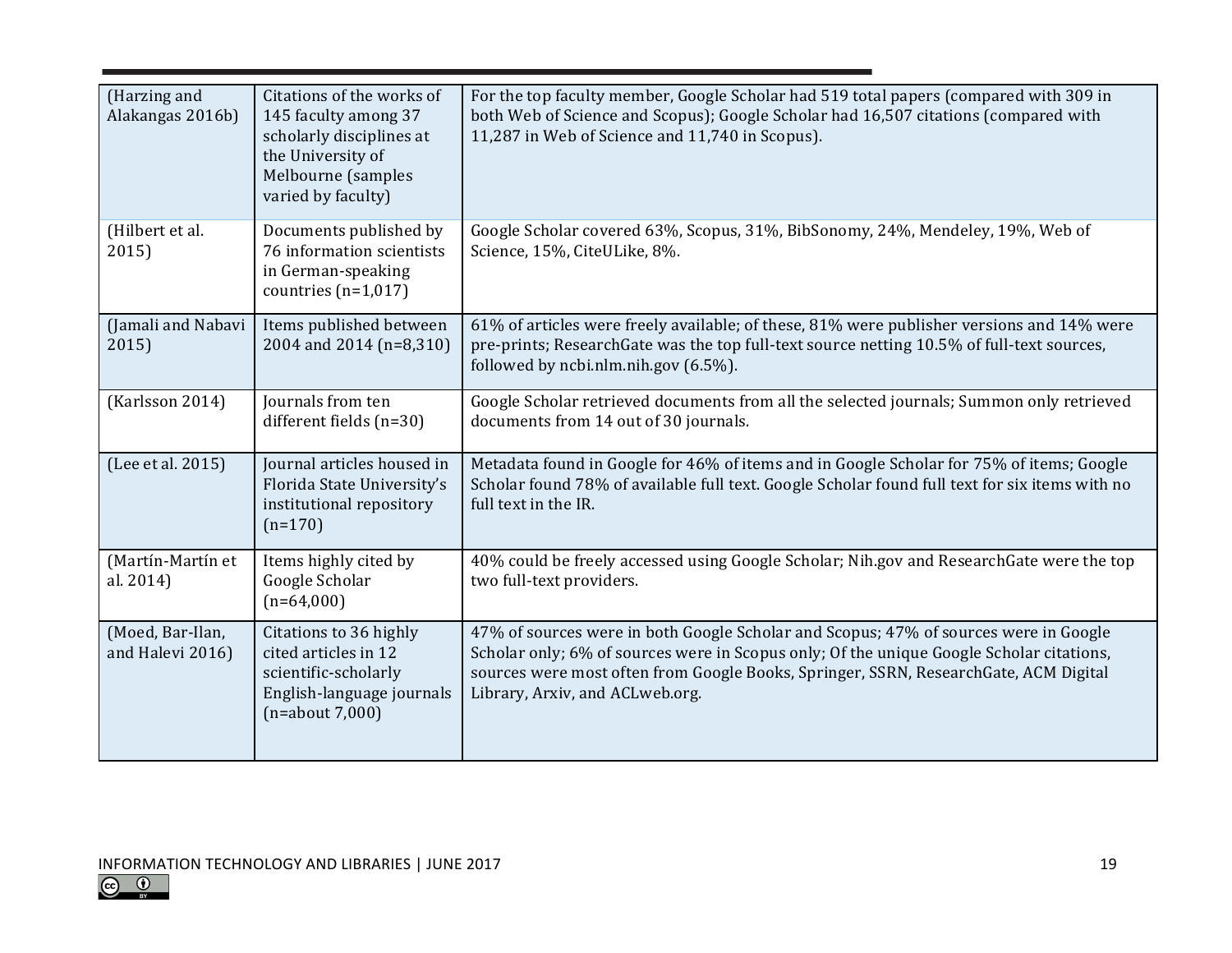| (Prins et al. 2016)                     | Article citations in the<br>field of education and<br>pedagogies, and citations<br>to 328 articles in<br>anthropology (n=774)                                     | Google Scholar found 22,887 citations in Education & Pedagogical Science compared to Web<br>of Science's 8,870, and 8,092 in Anthropology compared with Web of Science's 1,097.                                                                                                                                                                                                    |
|-----------------------------------------|-------------------------------------------------------------------------------------------------------------------------------------------------------------------|------------------------------------------------------------------------------------------------------------------------------------------------------------------------------------------------------------------------------------------------------------------------------------------------------------------------------------------------------------------------------------|
| (Stirbu et al. 2015)                    | Compared # of citations<br>resulting from two<br>geographical topic<br>searches (samples varied)                                                                  | Google Scholar found 2,732 geographical references whereas Web of Science found only 275,<br>GeoRef 97, and FRANCIS 45. For sedimentation, Google Scholar found 1,855 geographical<br>references compared to Web of Science's 606, GeoRef's 1,265, and FRANCIS's 33; Google<br>Scholar overlapped Web of Science by 67% and 82% for the two searches, and GeoRef by<br>57% and 62% |
| (Testa 2016)                            | Open access journals in<br>music $(n=84)$                                                                                                                         | Google Scholar indexed at least one article from 93% of OA journals. RILM indexed two<br>additional journals.                                                                                                                                                                                                                                                                      |
| (Wildgaard<br>2015)                     | <b>Publications from</b><br>researchers in<br>astronomy,<br>environmental science,<br>philosophy and public<br>health $(n=512)$                                   | Publication count from Web of Science was 2-4 times lower for all disciplines than<br>Google Scholar; Citation count was up to 13 times lower in Web of Science than in<br>Google Scholar.                                                                                                                                                                                         |
| (Winter,<br>Zadpoor, and<br>Dodou 2014) | Growth of citations to 2<br>classic articles (1995-<br>2013) and 56 science<br>and social science<br>articles in Google<br>Scholar, 2005-2013<br>(samples varied) | Total citation counts 21% higher in Web of Science than Google Scholar for Lowry<br>(1951) but Google Scholar 17% higher than Web of Science for Garfield (1955) and<br>102% higher for the 56 research articles; Google Scholar showed a significant<br>retroactive expansion to all articles compared to negligible retroactive growth in<br>Web of Science.                     |

Table 1. Studies investigating Google Scholar's coverage of journal articles and citations, 2014-2016.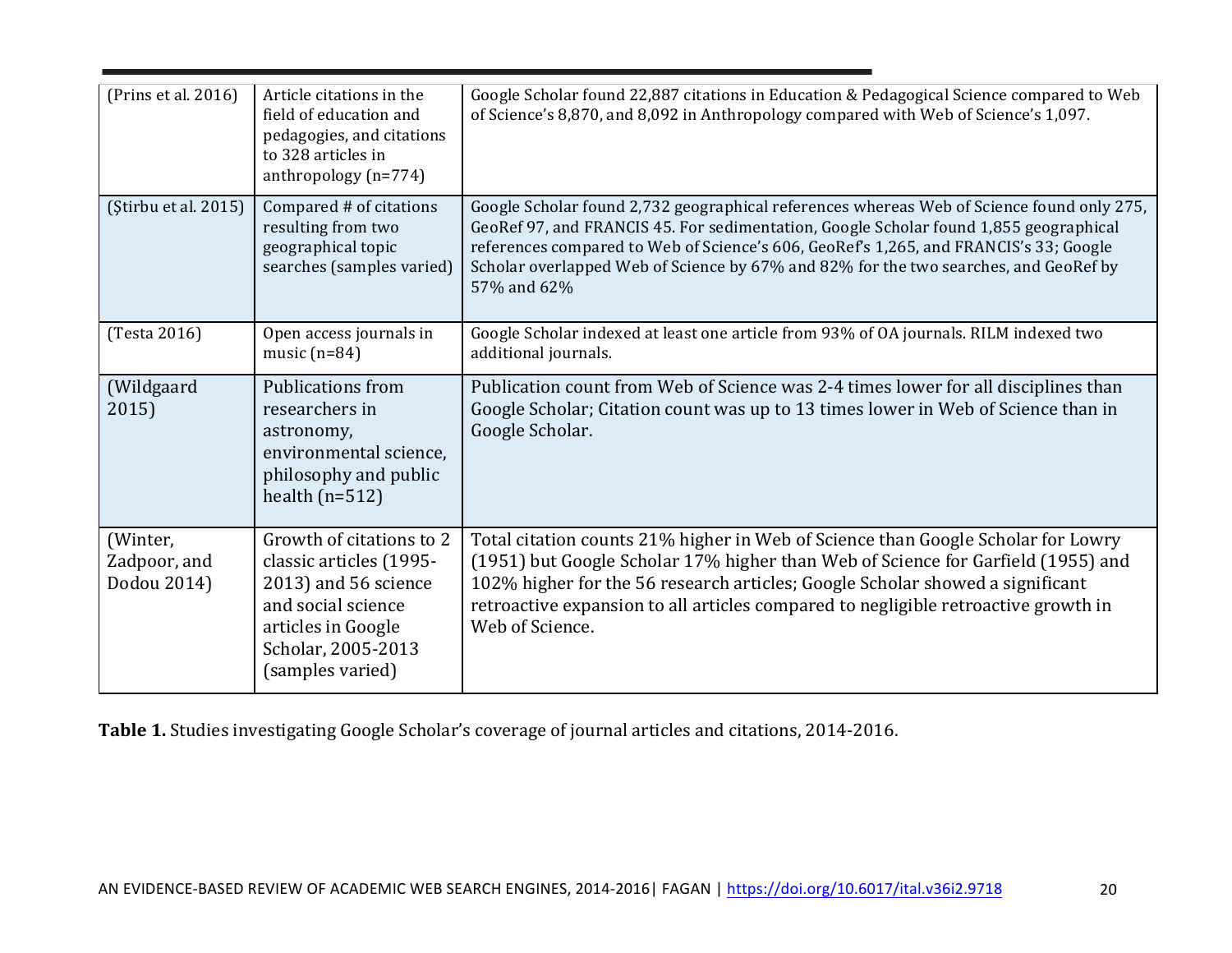## **Google Scholar Coverage: Books**

Many studies mentioned that books, including Google Books, are sometimes included in Google Scholar results. Jamali and Nabavi (2015) found 13% of their sample of 8,310 citations from Google Scholar were books, while Martín-Martín et al. (2014) had found that 18% of their sample of 64,000 citations from Google Scholar were books. Within the field of anthropology, Prins (2016) found books to generate the most citation impact in Google Scholar  $(41\%$  of books in their sample were cited in Google Scholar) compared to articles (21% of articles were cited in Google Scholar). In education, 31% of articles and 25% of books were cited by Google Scholar (3). Abrizah and Thelwall found only 37% of their sample of 1,357 arts, humanities, and social sciences books from the five main university presses in Malaysia had been cited in Google Scholar (23% of the books had been cited in Google Books) (Abrizah and Thelwall 2014, 2502). The overlap was small:  $15\%$ had impact in both Google Scholar and Google Books. The authors concluded that due to the low overlap between Google Scholar and Google Books, searching both engines is required to find the most citations to academic books. English books were significantly more likely to be cited in Google Scholar  $(48\% \text{ vs. } 32\%)$ , as were edited books  $(53\% \text{ vs. } 36\%)$ . They surmised edited books' citation advantage was due to the use of book chapters in social sciences. They found arts and humanities books more likely to be cited in Google Scholar than social sciences books (40% vs. 34%) (Abrizah and Thelwall 2014, 2503).

# **Google Scholar Coverage: Grey Literature**

Grey literature refers to documents not published commercially, including theses, reports, conference papers, government information, and poster sessions. Haddaway et al. (2015) was the only empirical study found focused on grey literature. They discovered that between 8% and 39% of full-text search results from Google Scholar were grey literature, with the greatest concentration of citations from grey literature on page 80 of results for full-text searches and page 35 for title searches. They concluded "the high proportion of grey literature that is missed by Google Scholar means it is not a viable alternative to hand searching for grey literature as a standalone tool" (2015, 14). For one of the systematic reviews in their sample, none of the 84 grey literature articles cited were found within the exported Google Scholar search results. The only other investigation of grey literature found was Bonato (2016), who after conducting a very limited number of searches on one specific topic and a search for a known item, concluded Google Scholar to be "deficient." In conclusion, despite much offhand praise for Google Scholar's grey literature coverage (Erb and Sica 2015; Antell et al. 2013), the topic has been little studied and when it has, grey literature results have not been prominent.

# Google Scholar Coverage: Open Access and Institutional Repository Content

Erb and Sica touted Google Scholar's access to "free content that might not be available through a library's subscription services," including open access journals and institutional repository coverage (2015, 48). Recent research has dug deeper into both these content areas.

INFORMATION TECHNOLOGY AND LIBRARIES | JUNE 2017 21 21

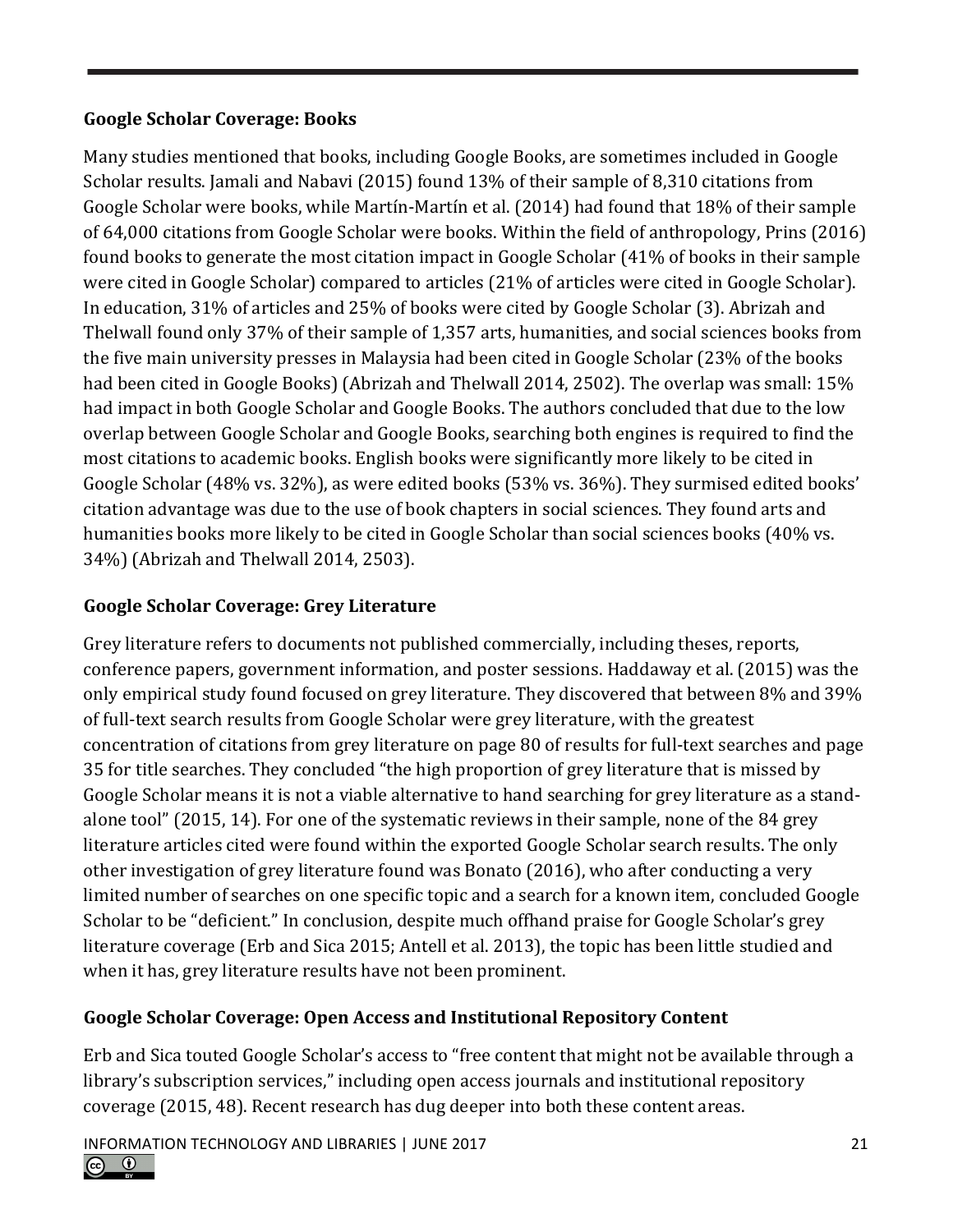In general, OA articles have been shown to net more citations than non-OA articles, as Koler-Povh, Južnic, and Turk (2014) showed within the field of civil engineering. Across their sample of 2,026 scholarly articles in 14 journals, all indexed in Web of Science, Scopus, and Google Scholar, OA articles received an average of 43 citations while non-OA articles were cited 29 times (1039). Google Scholar did a better job discovering those citations; in Google Scholar the median of citations of OA articles was always higher than that for non-OA articles, wheras this was true in Web of Science for only 10 of the 14 journals and in Scopus for 11 of the 14 journals (1040). Similarly, Chen (2014) found Google Scholar to index far more OA journals than Scopus and Web of Science, especially "gold OA."<sup>12</sup> Google Scholar's advantage should not be assumed across all disciplines, however; Testa (2016) found both Google Scholar and RILM to provide good coverage of OA journals in music, with Google Scholar indexing at least one article from 93% of the 84 OA journals in the sample. But the bibliographic database RILM indexed two more OA journals than Google Scholar.

Google Scholar indexing of repositories may be critical for success, but results vary by IR platform and whether the IR metadata has been structured according to Google's guidelines. In a random sample from Shodhganga, India's central ETD database, Weideman (2015) found not one article had been indexed in full text by Google Scholar, although in many cases the metadata was indexed, leading the author to identify needed changes to the way Shodhganga stores  $ETDs$ .<sup>13</sup> Likewise, Chen (2014) found that neither Google Scholar nor Google appears to index Baidu Wenku, a major full-text archive and social networking site in China similar to ResearchGate, and Orduña-Malea and López-Cózar (2015) found that Latin American repositories are not very visible in Google or Google Scholar due to limitations of the description schemas chosen as well as search engine reliability. In Yang's (2016) study of Texas Tech's DSpace IR, Google was the only search engine that indexed, discovered, or linked to PDF files supplemented with metadata; Google Scholar did not discover or provide links to the IR's PDF files, and was less successful at discovering metadata.

When Google Scholar is able to index IR content, it may be responsible for significant traffic. In a study of four major U.S. universities' institutional repositories (three DSpace, one CONTENTdm) involving a dataset of 57,087 unique URLs and 413,786 records, researchers found that 48%–66% of referrals came from Google Scholar (Obrien et al. 2016, 870). The importance of Google Scholar in contrast to Google was noted by Lee et al. (2015), who conducted title searches on 170 journal articles housed in Florida State University's institutional repository (using bePress's Digital Commons platform), 100 of which existed in full text in the IR. Links to the IR were found in Google results for 45.9% of the 170 items, and in Google Scholar for 74.7% of the 170 items. Furthermore, Google Scholar linked to the full text for 78% of the 100 cases where full text was available, and even provided links to freely available full text for six items that did not have full

 $12$  OA articles on publisher web sites, whether the journal itself is OA or not (Chen 2014)

<sup>&</sup>lt;sup>13</sup> Most notably, the need to store thesis documents as one PDF file instead of divided into multiple, separate files, to create HTML landing pages as per Google's recommendations, and to submit the addresses of these pages to Google Scholar.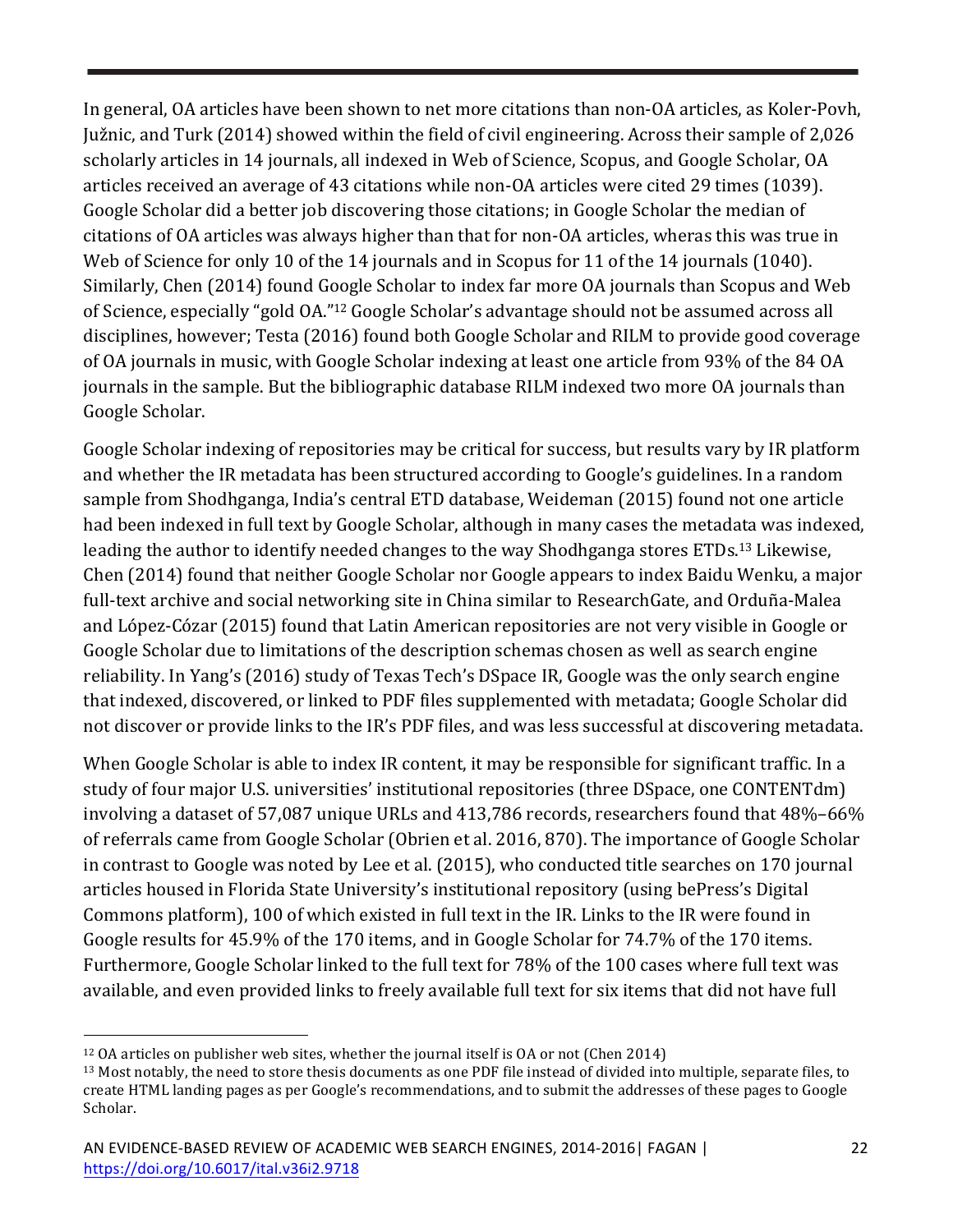text in the IR. However, the researchers also noted "relying on either Google or Google Scholar individually cannot ensure full access to scholarly works housed in OA IRs." In their study, among the 104 fully open access items there was an overlap in results of only 57.5%; Google provided links to 20 items not found with Google Scholar, and Google Scholar provided links to 25 items not found with Google (Lee et al. 2015, 15).

Google Scholar results note the number of "versions" available for each item. In a study of 982 science article citations (including both OA and non-OA) in IRs, Pitol and DeGroote found 56% of citations had between four and nine Google Scholar versions (2014, 603) Almost 90% of the citations shown were the publisher version, but of these, only 14.3% were freely available in full text on the publisher web site. Meanwhile, 70% percent of the items had at least one free full-text version available through a "hidden" Google Scholar version. The author's experience in retrieving full text for this review indicates this issue still exists, but research would be needed to formulate reliable recommendations for users.

## Use and utility of *Google Scholar as part of the research process*

Studies were found concerning Google Scholar's popularity with users and their reasons for preferring it (or not) over other tools. Another group of studies examined issues related to the utility of Google Scholar for research processes, including issues related to messy metadata. Finally, a cluster of articles focused specifically on using Google Scholar for systematic reviews.

# **Popularity and User Preferences**

Several studies have shown Google Scholar to be well-known to scholarly communities. A survey of 3,500 scholars from 95 countries found that over 60% of 3,500 scientists and engineers and over 70% of respondents in the social sciences, arts, and humanities were aware of Google Scholar and used it regularly (Van Noorden 2014). In a large-scale journal-reader survey, Inger and Gardner (2016) found that among academic researchers in high-income areas, academic search engines surpassed abstracts and indexes as a starting place for research (2016, 85, Figure 4). In low-income areas, Google use exceeded Google Scholar use for academic research. Major library link resolver software offers reports of full-text requests broken down by referrer. Inger and Gardner (2016) showed a large variance across subjects for whether people prefer Google or Google Scholar: "People in the social sciences, education, law, and business use Google Scholar more to find journal articles. However, people working in the humanities and religion and theology prefer to use Google" (88). Humanities scholar use of Google over Google Scholar was also found by Kemman et al. (2013); Google, Google Images, Google Scholar, and YouTube were used more than JSTOR or other library databases, even though humanities scholars' trust in Google and Google Scholar was lower.

User research since 2014 concerning Google Scholar has focused on graduate students. Results suggest Scholar is used regularly but the tool is only partially sufficient. In their study of 20 engineering masters' students' use of abstracts and indexes, Johnson and Simonsen (2015) found

INFORMATION TECHNOLOGY AND LIBRARIES | JUNE 2017 23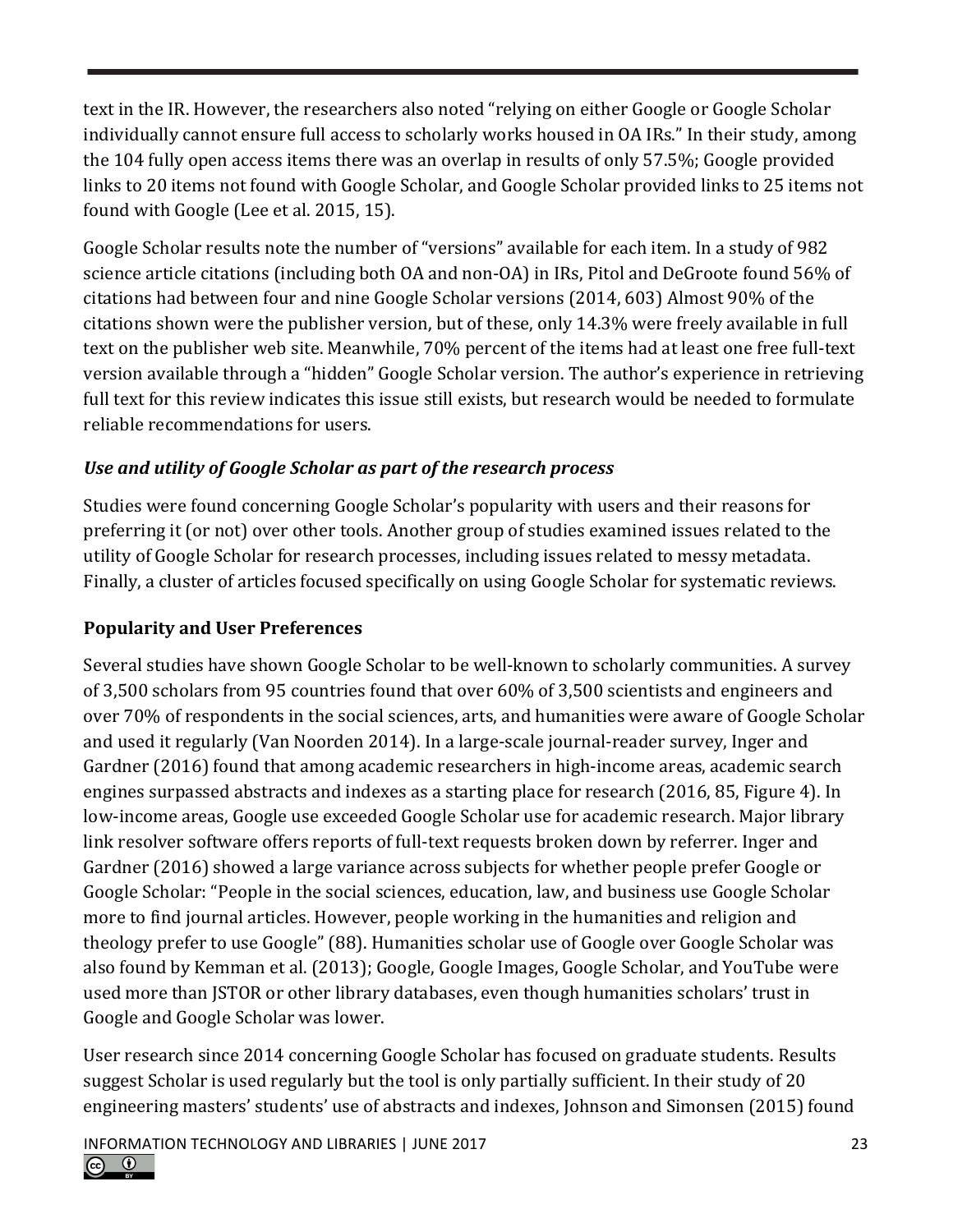that half their sample  $(n=20)$  had used Google Scholar the last time they located an article using specific search terms or criteria. Google was the second most-used source at 20%, followed by abstracting and indexing services  $(15%)$ .

Graduate students describe Google Scholar with nuance and refer to it as a specific part of their process. In Bøyum and Aabø's (2015) interviews with eight PhD business students and Wu and Chen's (2014, 381) interviews with 32 graduate students drawn from multiple academic disciplines, the majority described using library databases and Google Scholar for different purposes depending on the context. Graduate students in both studies were well aware of Google Scholar's use for citation searching. Bøyum and Aabø's (2015) subjects described library resources as more "academically robust" than Google or Google Scholar. Wu and Chen's (2014) interviewees praised Google Scholar for its wider coverage and convenience, but lamented the uncertain quality, sometimes inaccessible full text, too many results, lack of sorting function (document type or date), finding documents from different disciplines, and duplicate citations. Google Scholar was seen by their subjects as useful during early stages of information seeking. In contrast to general assumptions, more than half the students (Wu and Chen 2014, 381) interviewed reported browsing more than 3 pages' worth of Google Scholar results. About half of interviewees reported looking at cited documents to find more, however students had mixed opinions about whether the citing documents turned out to be relevant.

Google Scholar's "My Library" feature, introduced in 2013, now competes with other bibliographic citation management software. In a survey of 344 (mostly graduate) students, Conrad, Leonard, and Somerville found Google Scholar was the most-used (47%) followed by EndNote (37%), and Zotero  $(19%)$   $(2015, 572)$ . Follow-up interviews with 13 of the students revealed that a few students used multiple tools, for example one participant noted he/she used "EndNote for sharing data with lab partners and others "across the community"; Mendeley for her own personal thesis work, where she needs to "build a whole body of literature"; and Google Scholar Citations for "quick reference lists that I may not need for a second or third time."

## **Messy Metadata**

Many studies have suggested Google Scholar's metadata is "messy." Although none in the period of study examined this phenomenon in conjunction with relative user performance, the issues found could affect scholarship. A 2016 study itemized the most common mistakes in Google Scholar resulting from its extraction process: 1) incorrect title identification; 2) missing or incorrectly assigned authors; 3) book reviews indexed as books; 4) failing to group versions of the same document, which inflates citation counts; 5) grouping different editions of books, which deflates citation counts; 6) attributing citations to documents that did not cite them, or missing citations that did; and 7) duplicate author profiles (Martín-Martín et al. 2016b). The authors concluded that "in an academic big data environment, these errors (which we deem affect less than  $10\%$  of the records in the database) are of no great consequence, and do not affect the core system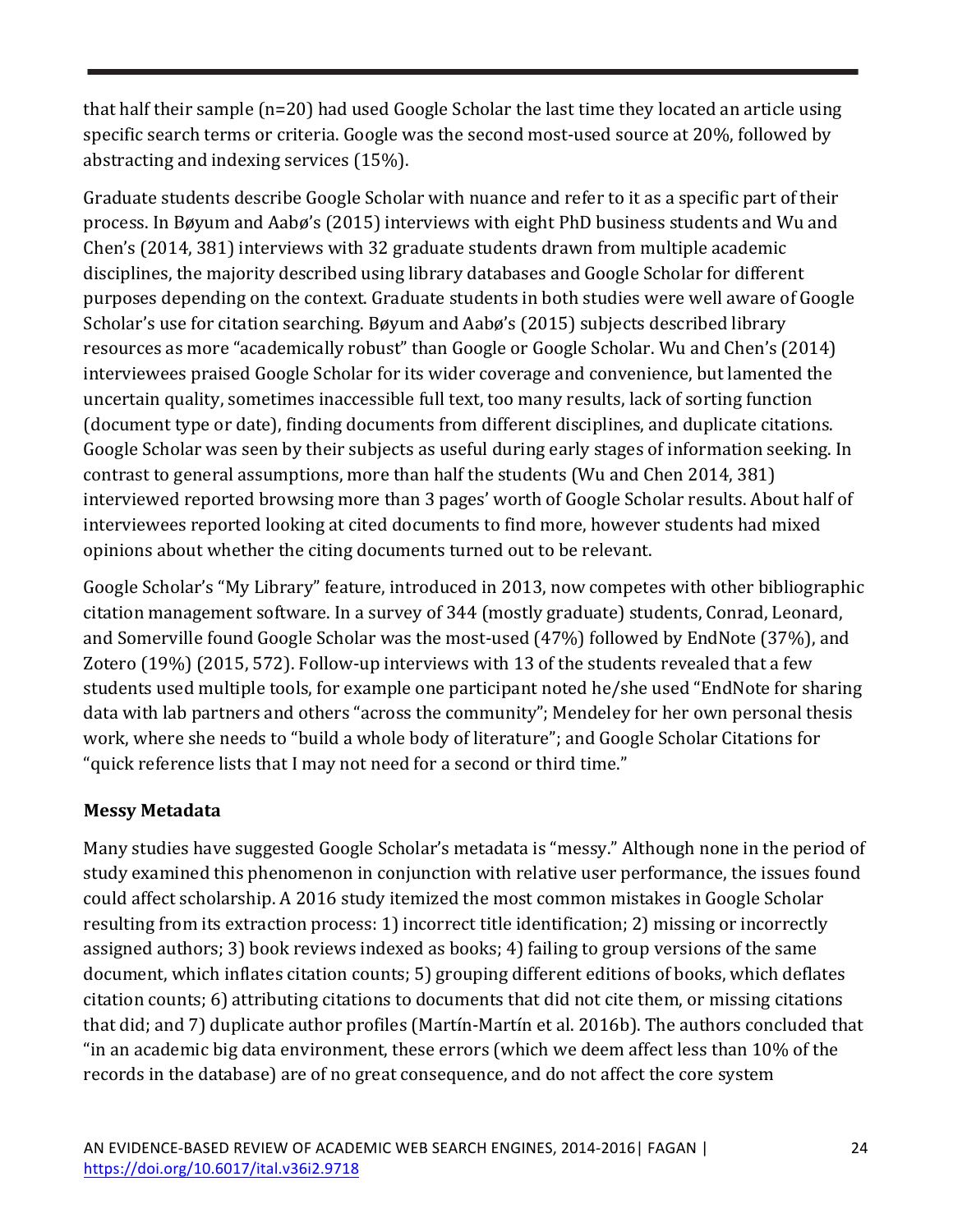performance significantly" (54). Two of these issues have been studied specifically: duplicate citations and missing publication dates.

The rate of duplicate citations in Google Scholar has ranged upwards of 2.93% (Haddaway et al. 2015) and  $5\%$  (Winter, Zadpoor, and Dodou 2014, 1562), which can be compared to a .05% duplicate citation rate in Web of Science (Haddaway et al. 2015, 13). Haddaway found the main reasons for duplication include "typographical errors, including punctuation and formatting differences; capitalization differences (Google Scholar only), incomplete titles, and the fact that Google Scholar scans citations within reference lists and may include those as well as the citing article" (2015, 13).

The issue of missing publication dates varies greatly across samples. Dates were found to be missing 9% of the time in Winter et al.'s study, although it varied by publication type:  $4\%$  of journals, 15% of theses, and 41% of the unknown document types" (Winter, Zadpoor, and Dodou 2014, 1562). However Martin-Martin et al. studied a sample of 32,680 highly-cited documents and found that Web of Science and Google Scholar agreed on publication dates 96.7% of the time, with an idiosyncratically large proportion of those mismatches in 2012 and 2013 (2017, 159).

## **Utility for Research Processes**

Prior to 2014, studies such as Asher, Duke, and Wilson's 2012 evaluated Google Scholar's utility as a general research tool, often in comparison with discovery tools. Since 2014, the only such study found was Namei and Young's comparison of Summon, Google Scholar, and Google using 299 known-item queries. They found Google Scholar and Summon returned relevant results 74% of the time; Google returned relevant results 91% of the time. For "scholarly formats," they found Summon returned relevant results 76% of the time; Google 79%; and Google 91% (2015, 526-527). 

The remainder of studies in this category focused specifically on systematic reviews, perhaps because such reviews are so time-consuming. Authors develop search strategies carefully, execute them in multiple databases, and document their search methods and results carefully. Some prestigious journals are beginning to require similar rigor for any original research article, not just systematic reviews (Cals and Kotz 2016). Information provided by professional organizations about the use of Google Scholar for systematic reviews seems inconsistent: the *Cochrane Handbook for Systematic Reviews of Interventions lists Google Scholar among sources for searching,* but none of the five "highlighted reviews" on the Cochrane web site at the time of this article's writing used Google Scholar in their methodologies. The UK organization National Institute for Health and Care Excellence's manual (National Institute for Health and Care Excellence (NICE)) only mentions Google Scholar in an appendix of search sources under "Conference Abstracts."

A study by Gehanno et al. (2013) found Google Scholar contained 100% of the references from 29 systematic reviews, and suggested Google Scholar could be the first choice for systematic reviews or meta-analyses. This finding prompted a slew of follow-up studies in the next three years. An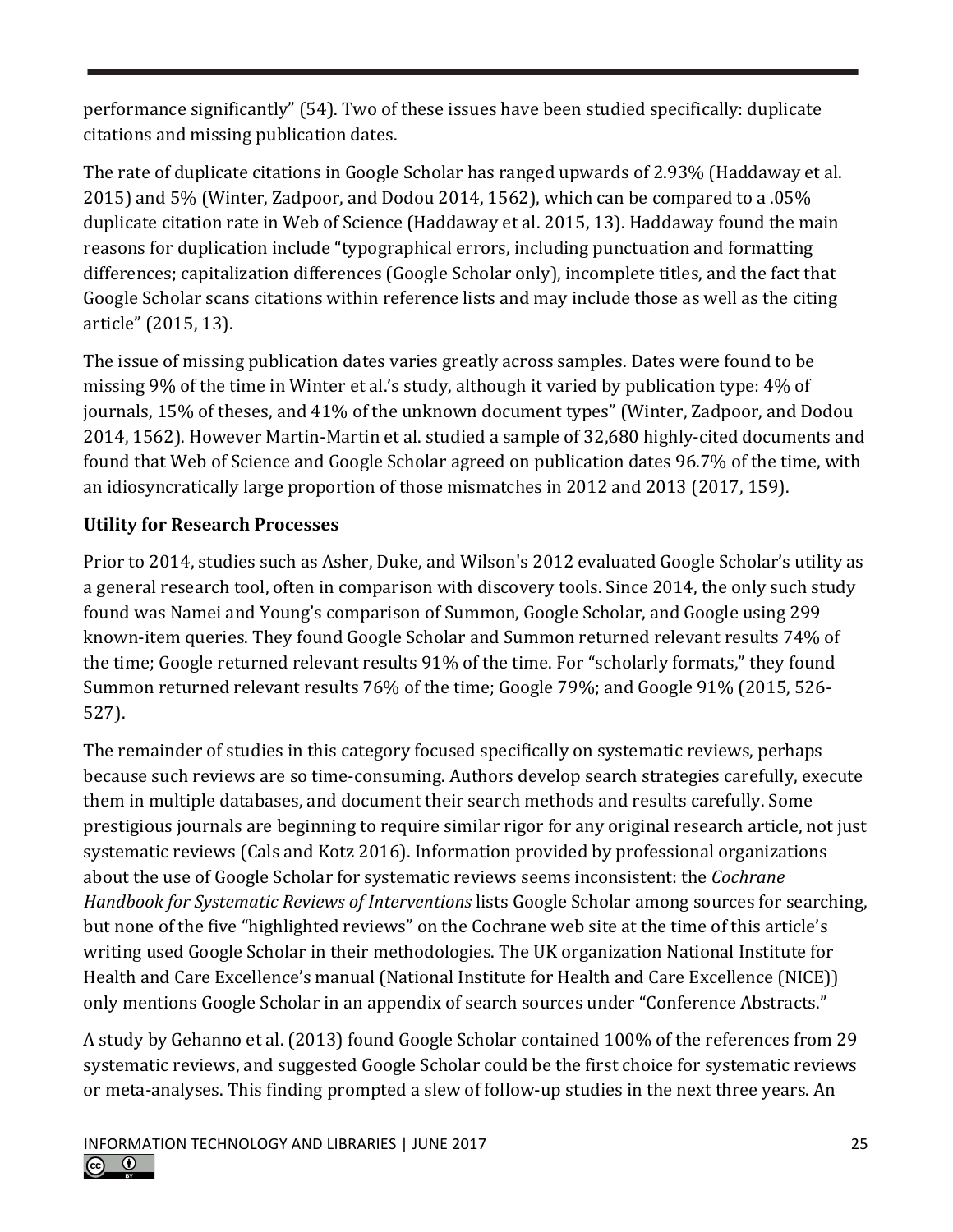immediate response by Giustini and Boulos (2013) pointed out that systematic reviews are not performed by searching for article titles as with Gehanno et al.'s method, but through search strategies. When they tried to replicate a systematic review's topical search strategy in Google Scholar, the citations were not easily discovered. In addition the authors were not able to find all the papers from a given systematic review even by title searching. Haddaway et al. also found imperfect coverage: for one of the seven reviews examined, 31.5% of citations could not be found (2015, 11). Haddaway also noted that special characters and fonts (as with chemical symbols) can cause poor matching when such characters are part of article titles. Recent literature concurs that it is still necessary to search multiple databases when conducting a systematic review, including abstracts and indexes, no matter how good Google Scholar's coverage seems to be. No one database's coverage is complete, including Google Scholar (Thielen et al. 2016), and practical recall of Google Scholar is exceptionally low due to the 1,000 result limit, yet at the same time, Google Scholar's lack of precision is costly in terms of researchers' time (Bramer, Giustini, and Kramer 2016b; Haddaway et al. 2015).

The challenges limiting study of Google Scholar's coverage also bedevil those wishing to use it for reviews, especially the 1,000 result retrieval limit, lack of batch export, and lack of exported abstracts (Levay et al. 2016). Additionally, Google Scholar's changing content, unknown algorithm and updating practices, search inconsistencies, limited Boolean functions, and 256-character query limit prevent the tool from accommodating the detailed, reproducible search methodologies required by systematic reviews (Bonato 2016; Haddaway et al. 2015; Giustini and Boulos 2013). Bonato noted Google Scholar retrieved different results with Advanced and Basic searches; could not determine the format of items (e.g. conference papers); and found other inconsistent results.<sup>14</sup> Bonato also lamented the lack of any kind of document type limit.

Despite the limitations and logistical challenges, practitioners and scholars are finding solid reasons for including academic web search engines as part of most systematic review methodologies (Cals and Kotz 2016). Stansfield et al. noted that "relevant literature for low- and middle-income countries, such as working and policy papers, is often not included in databases," and that Google Scholar finds additional journal articles and grey literature not indexed in databases (2016, 191). For eight systematic reviews by EPPI-Center, "over a quarter of relevant citations were found from websites and internet search engines" (Stansfield, Dickson, and Bangpan 2016, 2). 

Specific tools and practices have been recommended when using search engines within the context of systematic reviews. Software is available to record search strategies and results (Harzing and Alakangas 2016b; Haddaway 2015). Haddaway suggests the use of snapshot tools (Haddaway 2015) to record the first 1,000 Google Scholar records rather than the typical assessment of the first 50 search results as had been done in the past: "This change in practice

<u> 1989 - Johann Barn, mars eta bainar eta industrial eta baina eta baina eta baina eta baina eta baina eta bain</u>

<sup>&</sup>lt;sup>14</sup> Bonato (2016) found zero hits for conference papers when limiting by year 2015-2016, but found two papers presented at a 2015 meeting.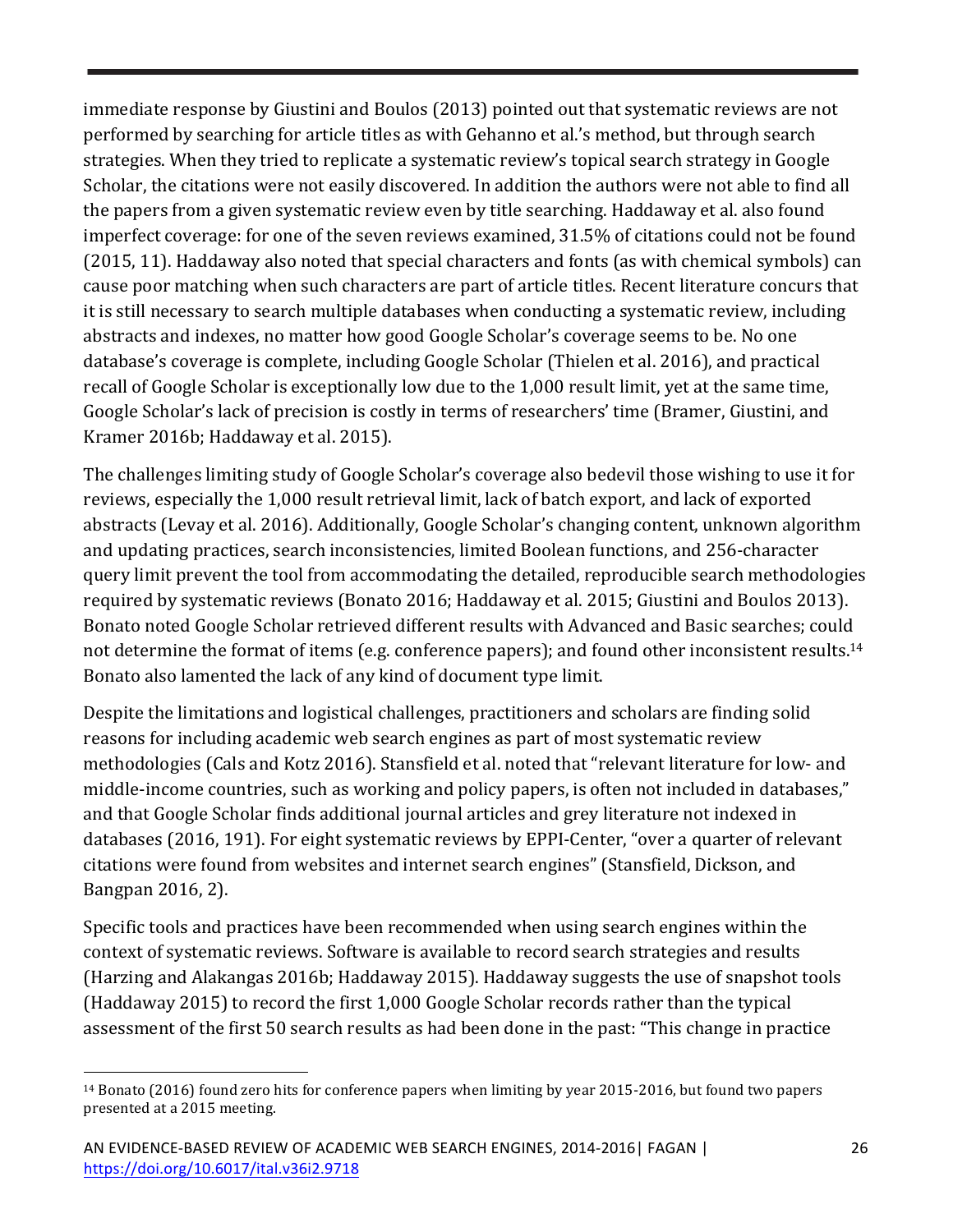could significantly improve both the transparency and coverage of systematic reviews, especially with respect to their grey literature components." (Haddaway et al. 2015, 15). Both Haddaway (2015) and Cochrane recommend that review authors print or save locally electronic copies of the full text or relevant details rather than bookmarking web sites, "in case the record of the trial is removed or altered at a later stage" (Higgins and Green 2011). New methods for searching, downloading, and integrating academic search engine results into review procedures using free software to increase transparency, repeatability, and efficiency have been proposed by Haddaway and his colleagues (2015).

## **Google Scholar Citations and Metrics**

Google Scholar Citations and Metrics are not academic search engines, but this article included them because these products are interwoven into the fabric of the Google Scholar database. Google Scholar Citations, launched in late 2011 (Martín-Martín et al. 2016b, 12) groups citations by author, while Google Metrics (launch date uncertain) provides similar data for articles and journals. Readers interested in an in-depth literature review of Google Scholar Citations for earlier years (2005-2012) are directed to (Thelwall and Kousha 2015b).

In his comprehensive review of more recent literature about using Google Scholar Citations for citation analysis, Waltman (2016) described several themes. Google Scholar's coverage of many fields is significantly broader than Web of Science and Scopus, and this seems to be continuing to improve over time. However studies regularly report Google Scholar's inaccuracies, content gaps, phantom data, easily manipulatable citation counts, lack of transparency, and limitations for empirical bibliometric studies.

As discussed in the coverage section, Google Scholar's citation database is competitive with other major databases such as Web of Science and has been growing dramatically in the last few years (Winter, Zadpoor, and Dodou 2014; Harzing and Alakangas 2016b; Harzing 2014) but has recently stabilized (Harzing and Alakangas 2016b). More and more studies are concluding that Google Scholar will report more comprehensive information about citation impact than Web of Science or Scopus. Across a sample of articles from many years of one science journal, Trapp (2016) found the proportion of articles with zero citations was 37% for Web of Science, 29% for Scopus, and 19% for Google Scholar. Some of Google Scholar's superiority for citation analysis in the social sciences and humanities is due to its inclusion of book content, software, and additional journals (Prins et al. 2016; Bornmann et al. 2016). Bornmann et al. (2016) noted citations to all ten of a research institute's ten books published in 2009 were found in Google Scholar, whereas Web of Science found citations for only two books. Furthermore they found data in Google Scholar for 55 of the total of 71 of the institute's book chapters. For the four conference proceedings they could identify in Google Scholar, there were 100 citations, of which 65 could be found in Google Scholar. The comparative success of Google Scholar for citation impact varies by discipline, however: (Levay et al. 2016) found Web of Science to be more reliable than Google Scholar, quicker for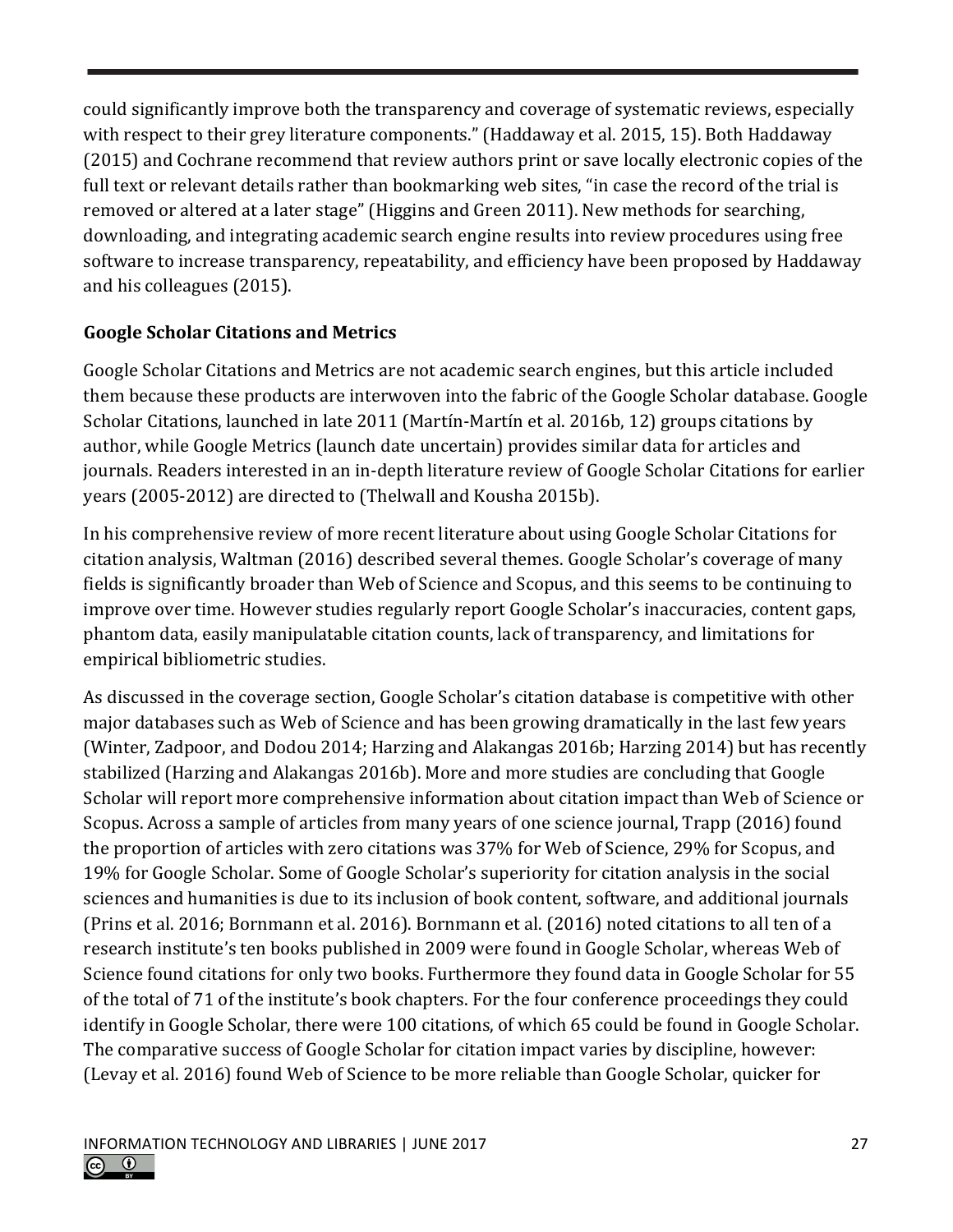downloading results, and better for retrieving 100% of the most important publications in public health.

Despite Google Scholar's growth, using all three major tools (Scopus, Web of Science, and Google Scholar) still seems to be necessary for evaluating researcher productivity. Rothfus (2016) compared Web of Science, Scopus, and Google Scholar citation counts for evaluating the impact of the Canadian Network of Observational Drug Effect Studies (CNODES), as represented by a sample of 222 citations from five articles. Attempting to determine citation metrics for the CNODES research team yielded different results for every article when using the three tools. They found that "using three tools (Web of Science, Scopus, Google Scholar) to determine citation metrics as indicators of research performance and impact provided varying results, with poor overall agreement among the three" (237). Major academic libraries' web sites often explain how to find one's h-index in all three (Suiter and Moulaison 2015).

Researchers have also noted the disadvantages of Google Scholar for citation impact studies. Google Scholar is costly in terms of researcher time. Levay et al. (2016) estimated the cost of "administering results" from Web of Science to be 4 hours versus 75 hours for Google Scholar. Administering results includes using the search tool to search, download, and add records to bibliographic citation software, and removing duplicate citations. Duplicate citations are often mentioned as a problem (Prins et al. 2016), although Moed (2016) suggested the double counting by Google Scholar would occur only if the level of analysis is on target sources, not if it is on target articles.15

Downloaded citation samples can still suffer from double counts, however: Harzing and Alakangas described how cleaning "a fairly extreme case" in their study reduced the number of papers from 244 to 106 (2016b). Google Scholar also does not identify self-citations, which can dramatically influence the meaning of results (Prins et al. 2016). Furthermore, researchers have shown it is possible to corrupt Google Scholar Citations by uploading obviously false documents (Delgado López-Cózar, Robinson-García, and Torres-Salinas 2014). While the researchers noted traditional citation indexes can also be defrauded, Google's products are less transparent and abuses may not be easily detected. Google did not respond to the research team when contacted and simply deleted the false documents to which it had been alerted without reporting the situation to the affected authors, and the researchers concluded: "This lack of transparency is the main obstacle when considering Google Scholar and its by-products for research evaluation purposes" (453).

Because these disadvantages do not outweigh Google Scholar's seemingly broader coverage, many articles investigate workarounds for using Google Scholar more effectively when evaluating

 $15$  "if a document is, for instance, first published in ArXiv, and a next version later in a journal J, citations to the two versions are aggregated. In Google Scholar Metrics, in which ArXiv is included as a source, this document (assuming that its citation count exceed the h5 value of ArXiv and journal I) is listed *both* under ArXiv *and* under journal J, with *the same*, aggregate citation count (Moed 2016, 29).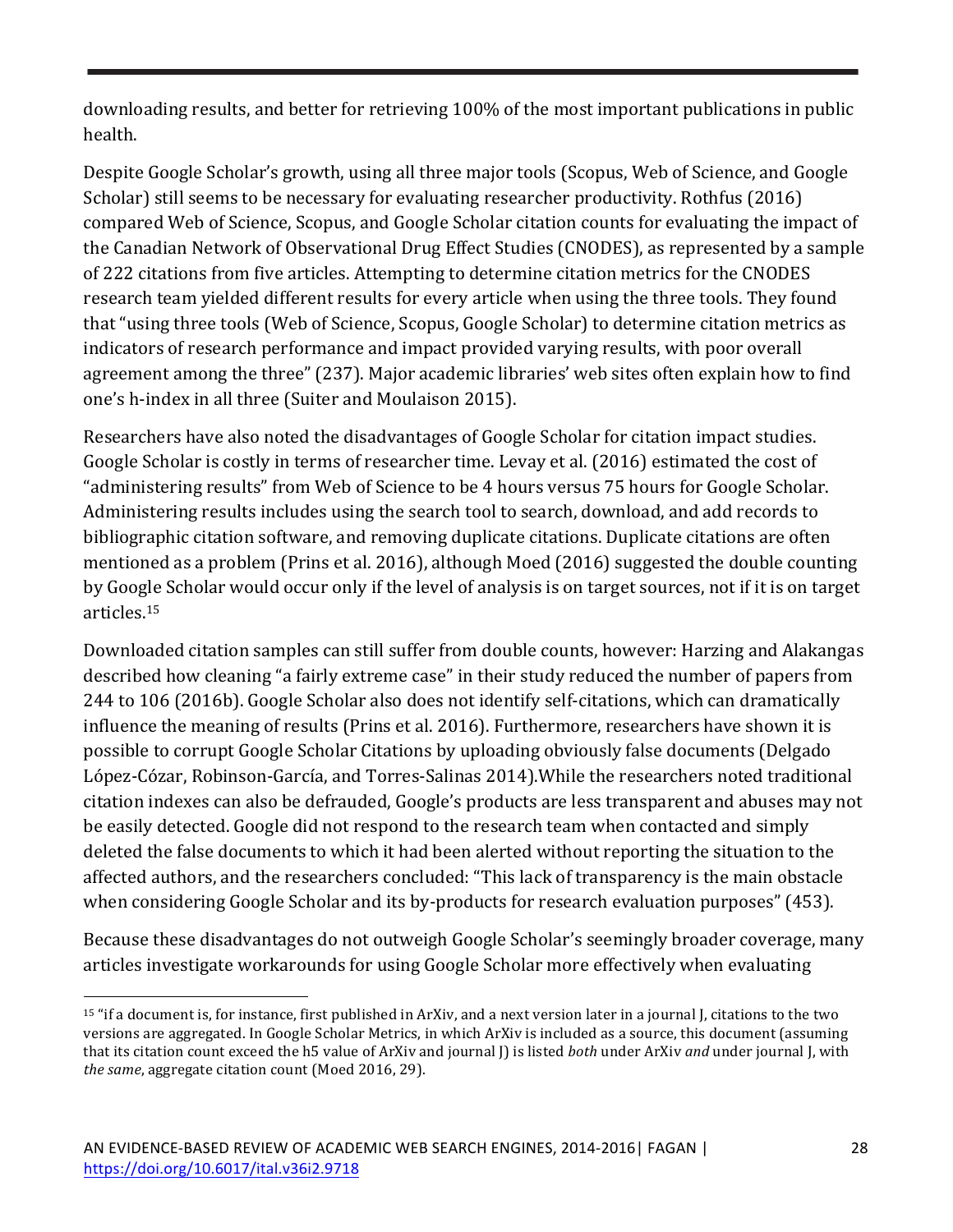research impact. Harzing and Alakangas (2016b) recommend the hI index<sup>16</sup>, which is corrected for career length and co-authorship patterns, as the citation metric of choice for a fair comparison of Google Scholar with other tools. Bornmann et al. (2016) investigated a method to normalize data and reduce errors when using Google Scholar data to evaluate citations in the social sciences and humanities. 

Researcher profiles can also be used to find other scholars by topic. In a 2014 survey of researchers (n=8,554), Dagienė and Krapavickaitė found that 22% used a third-party service such as Google Scholar or Microsoft Academic to produce lists of their scholarly activities and 63% reported their scholarly record was freely available on the Web (2016, 158, 161). Google Scholar ranked only second to Microsoft Word as the most frequently used software to maintain academic activity records (160). Martín-Martín et al. (2016b) examined 814 authors in the field of bibliometrics using Google Scholar Citations, ResearcherID, ResearchGate, Mendeley, and Twitter. Google Scholar was the most used social research sharing platform, followed by ResearchGate, with ResearcherID gaining wider acceptance among authors deemed "core" to the field. Only about one-third of the authors created a Twitter profile, and many Mendeley and ResearcherID profiles were found empty. The study found Google Scholar academic profiles' distinctive advantages to be automatic updates and its high growth rate, with disadvantages of scarce quality control, inherited metadata mistakes from Google Scholar, and its manipulatability. Overall, Martin-Martin and colleagues concluded that Google Scholar "should be the preferred source for relational and comparative analyses in which the emphasis is put on author clusters" (57).

Google Scholar Metrics provides citation information for articles and journals. In a sample of 1,000 journals, Orduña-Malea and Delgado López-Cózar found that "despite all the technical and methodological problems," Google Scholar Metrics provides sound and reliable journal rankings (2014, 2365). Google Scholar Metrics seems to be an annual publication; the 2016 edition contains 5,734 publications and 12 language rankings. Russian, Korean, Polish, Ukranian, and Indionesian were added this year, while Italian and Dutch were removed for unknown reasons (Martín-Martín et al. 2016a). Researchers also found that many discussion papers and working papers were removed in 2016. English-language publications are broken into subject areas and disciplines. Google Scholar Metrics often, but not always creates separate entries for each language in which a journal is published. Bibliometricians call for Google Scholar Metrics to display the total number of documents published in the publications indexed and the total number of citations received: "These are the two essential parameters that make it possible to assess the reliability and accuracy of any bibliometric indicator" (13). Adding country and language of publication and self-citation rates are among the other improvements listed by Lopez-Cozar and colleagues.



<sup>&</sup>lt;sup>16</sup> Harzing and Alakangas (2016b) define the hIa as the hI norm/academic age. Academic age refers to the number of years elapsed since first publication. To calculate hI norm, one divides the number of citations by the number of authors for that paper, and then calculates the h-index of the normalized citation count.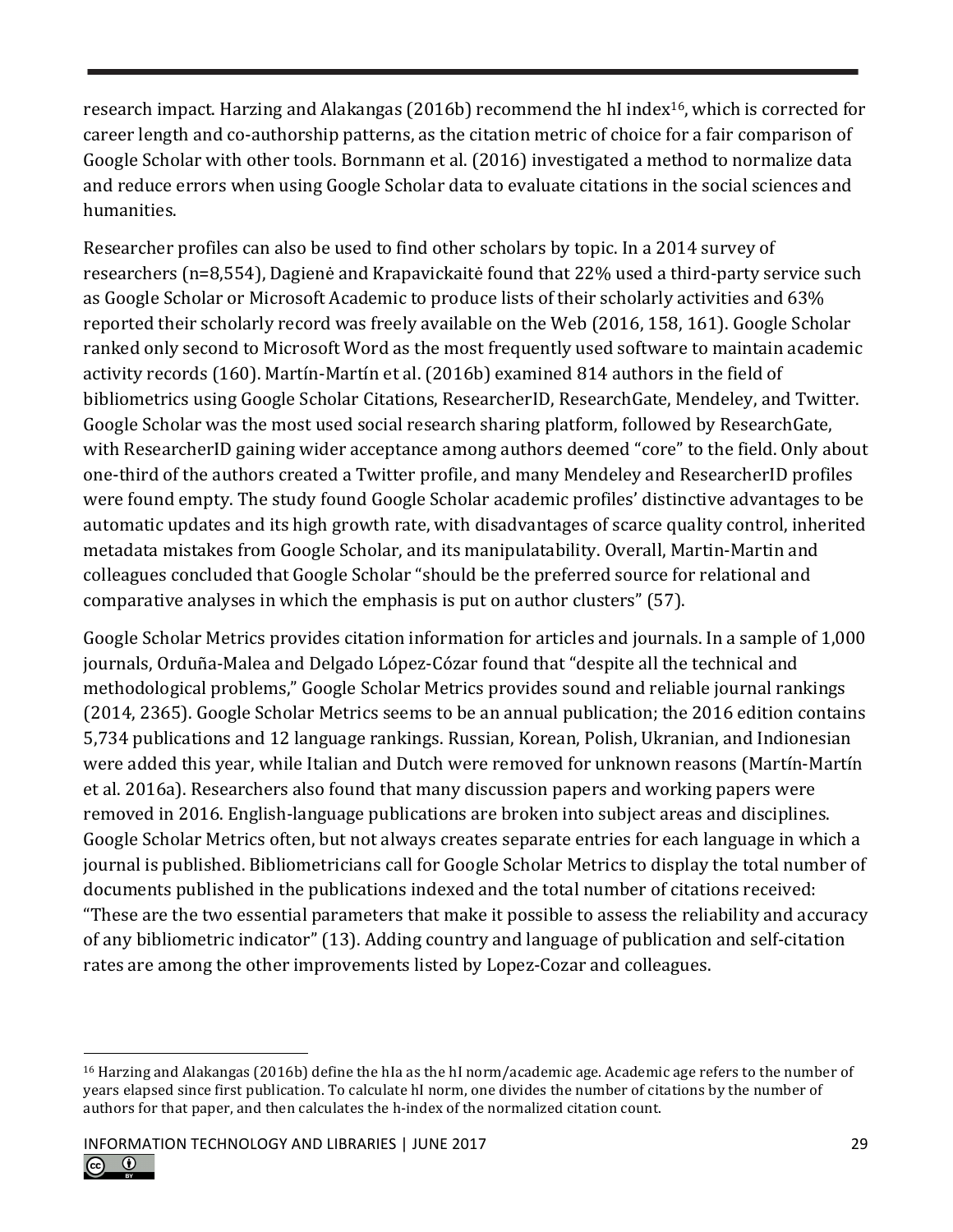#### **Informing Practice**

The glaring lack of research related to the coverage of arts and humanities scholarship, limited research on book coverage, and relaunch of Microsoft Academic make it impossible to form a general recommendation regarding the use of academic web search engines for serious research. Until the ambiguity of arts and humanities coverage is clarified, and until academic web search engines are transparent and stable, traditional bibliographic databases still seem essential for systematic reviews, citation analysis, and other rigorous literature search purposes. Disciplinespecific databases also have features such as controlled vocabulary, industry classification codes, and peer review indicators that make scholars more efficient and effective. Nevertheless, the increasing relevance of academic search engines and solid coverage of sciences and social sciences make it essential for librarians to become as expert with Google Scholar, Google Books, and Microsoft Academic. For some scholarly tasks, academic search engines may be superior: for example, when looking up doi numbers for this paper's bibliography, the most efficient process seemed to be a Google search on the article title plus the term "doi," and the most likely site to display in the results was ResearchGate.<sup>17</sup> Librarians and scholars should champion these tools as an important part of an efficient, effective scholarly research process (Walsh 2015), while also acknowledging the gaps in coverage, biases, metadata issues and missing features available in other databases. Academic web search engines could form the centerpiece for instruction sessions surrounding the scholarly network, as shown by "cited by" features, author profiles, and full-text sources. Traditional abstracts and indexes could then be presented on the basis of their strengths. At some point, explaining how to access full text will likely no longer focus on the link resolver but on the many possible document versions a user might encounter (e.g. pre-prints or editions of books) and how to make an informed choice. In the meantime, even though web search engines and repositories may retrieve copious full text outside library subscriptions, college students should still be made aware of the library's collections and services such as interlibrary loan.

When considering Google Scholar's weaknesses, it's important to keep in mind Chen's observation that we may not have a tool available that does any better (Antell et al. 2013). While Google Scholar may be biased toward English-language publications, so are many bibliographic databases. Overall, Google Scholar seems to have increased the visibility of international research (Bartol and Mackiewicz-Talarczyk 2015). While Google Scholar's coverage of grey literature has been shown to be somewhat uneven (Bonato 2016; Haddaway et al. 2015), it seems to include more diversity among relevant document types than many abstracts and indexes (Stirbu et al. 2015; Bartol and Mackiewicz-Talarczyk 2015). Although the rigors of systematic reviews may contraindicate the tool's use as a single source, it adds value to search results from other databases (Bramer, Giustini, and Kramer 2016a). User preferences and priorities should also be taken into account; Google

 $17$  Because the authority of ResearchGate is ambiguous, in such cases I then looked up the doi using Google to find the publisher's version. In some cases, the doi was not displayed on the publisher's result page (e.g., https://muse.jhu.edu/article/197091).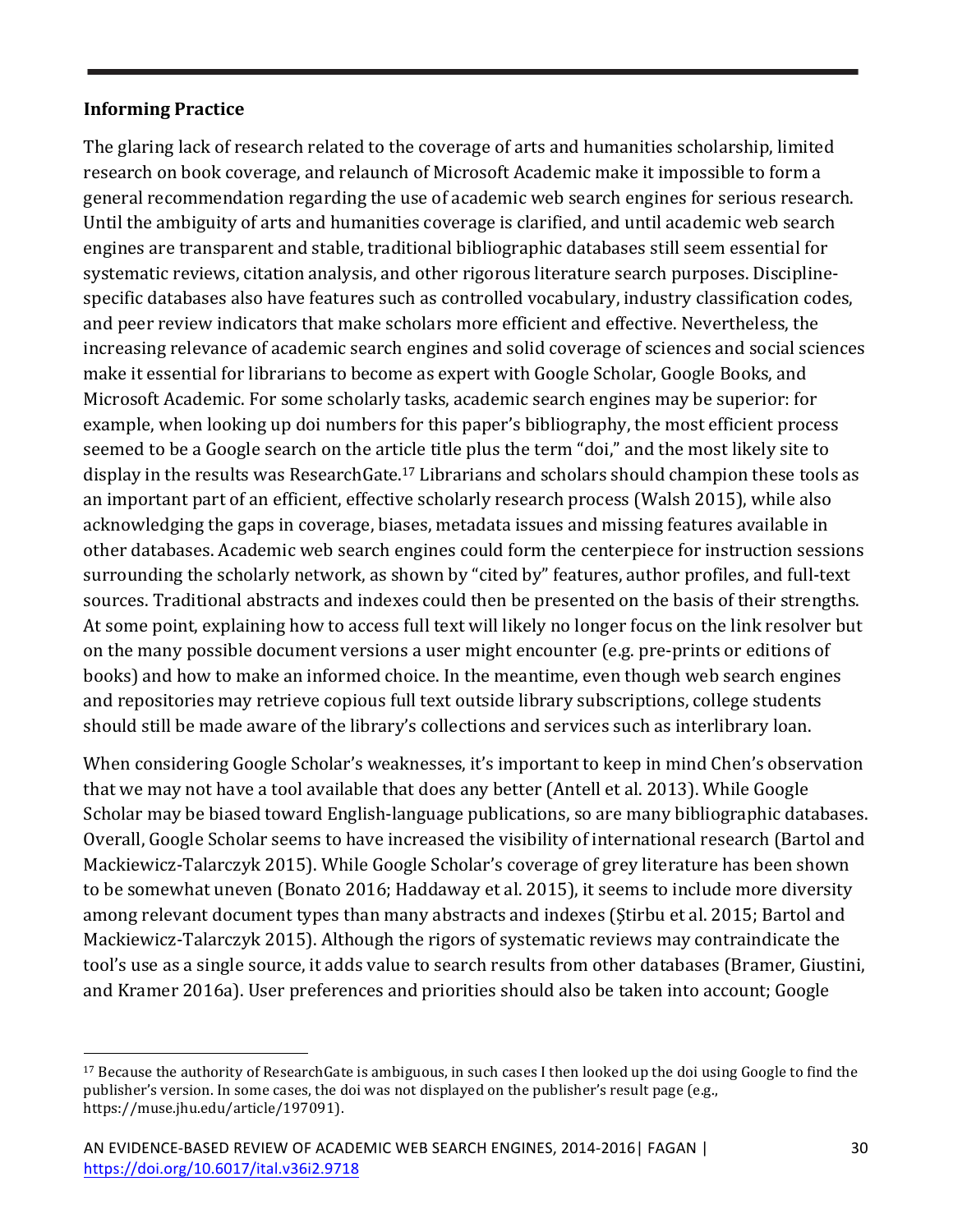Scholar results have been said to contain "clutter," but many researchers have found the noise in Google Scholar tolerable given its other benefits (Stirbu et al. 2015).

Google Books purportedly contains about 30 million items, focused on U.S.-published and Englishlanguage books. But its coverage is hit-or-miss, surprising Mays (2015) with an unexpected wealth of primary sources but disappointing Harper (2016) with limited coverage of academic health sciences books. Recent court decisions have enabled Google to continue progressing toward their goal of full-text indexing and making snippet views available for the Google-estimated universe of 130 million books, which suggests its utility may increase. Google Books is not integrated with link resolvers or discovery tools but has been found useful for providing information about scholarly research impact, especially for the arts, humanities, and social sciences.

As re-launched in 2016, Microsoft Academic shows real potential to compete with Google Scholar in coverage and utility for finding journal articles. As of February 2017 its index contains 120 million citations. In contrast to the mystery of Google Scholar's black-box algorithms and restrictive limitations, Microsoft Academic uses an open-system approach and offers an API. Microsoft Academic appears to have less coverage of books and grey literature compared with Google Scholar. Research is badly needed about the coverage and utility of both Google Books and Microsoft Academic.

Google Scholar continues to evolve, launching a new algorithm for known-item searching in 2016<sup>18</sup> that appears to work very well. Google Scholar does not reveal how many items it searches but studies have suggested 160 million documents have been indexed. Studies have shown the Google Scholar relevance algorithm to be heavily influenced by citation counts and language of publication. Google Scholar has been so heavily researched and is such a "black box" that more attention would seem to have diminishing returns, except in the area of coverage of and utility for arts and humanities research. Librarians may find these takeaways useful for working with or teaching Google Scholar:

- Little is known about coverage of arts and humanities by Google Scholar.
- Recent studies repeatedly find that in the sciences and social sciences Google Scholar covers as much if not more than library databases, has more recent coverage, and frequently provides access to full text without the need for library subscriptions.
- Although the number of studies is limited, Google Scholar seems excellent at retrieving known scholarly items compared with discovery tools.
- Using proper accent marks in the title when searching for non-English language items appears to be important.



<sup>&</sup>lt;sup>18</sup> Google Scholar's blog notes that in January 2016, a change was made so "Scholar now automatically identifies queries that are likely to be looking for a specific paper" Technically speaking, "it tries hard to find the intended paper and a version that that particular user is able to read" https://scholar.googleblog.com/.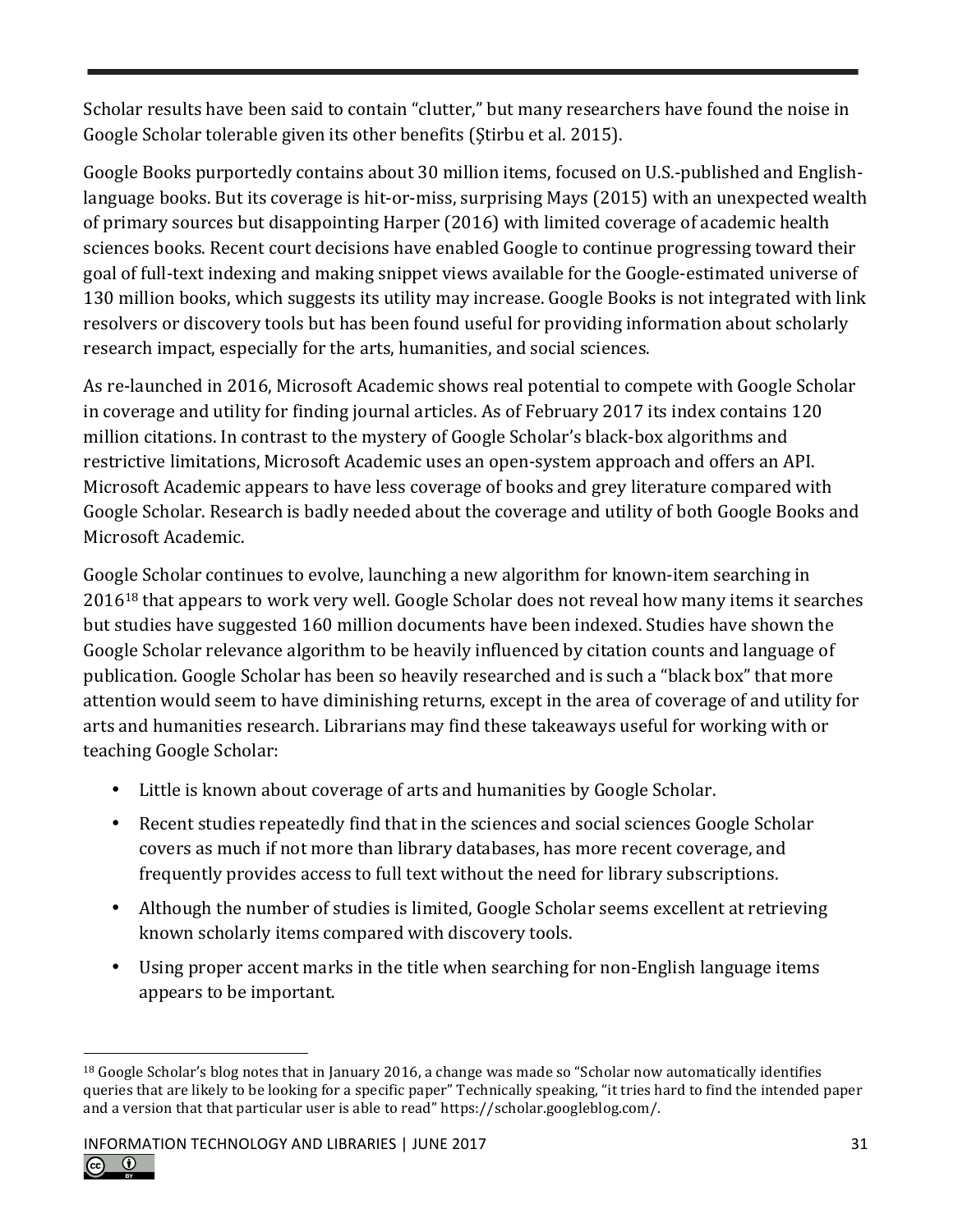- Finding full text for non-English journal articles may require searching Google Scholar in the original language.
- While Google Scholar may include results from Google Books, it appears both tools should be used rather than assuming Google Books will appear in Google Scholar.
- While Google Scholar does include grey literature, these results do not usually rank highly.
- Google Scholar and Google must both be used to effectively search across institutional repository content.
- Free full text may be buried underneath the "All X versions" links because the publisher's web site is usually the dominant version presented to the user. The right-hand column links may help ameliorate this situation, but not reliably.
- Google Scholar is well-known in most academic communities and used regularly; however, it is seldom the only tool used, with scholars continuing to use other web search tools, library abstracts and indexes, and published web sites as well.
- Experts in writing systematic reviews recommend Google Scholar be included as a search tool along with traditional abstracts and indexes, using software to record the search process and results.
- For evaluating research impact, Google Scholar may be superior to Web of Science or Scopus, but using all three tools still seems necessary.
- As with any database, citation metadata should be verified against the publisher's data; with Google Scholar, publication dates should receive deliberate attention.
- When Google Scholar covers some of a major publisher's content, that does not imply it covers all of that publisher's content.
- Google Scholar Metrics appears to provide reliable journal rankings.

## **Research Agenda**

<u> 1989 - Johann Barn, mars ann an t-Amhain an t-Amhain an t-Amhain an t-Amhain an t-Amhain an t-Amhain an t-Amh</u>

This review of the literature also provides direction for future research concerning academic web search engines. Because this review focused on 2014-2016, researchers may need to review studies from earlier periods for methodological ideas and previous findings, noting that dramatic changes in search engine coverage and behavior can occur within only a few years.<sup>19</sup>

Across the studies, some general best practices were observed. When comparing the coverage of academic web search engines, their utility for establishing research impact, or other bibliometric studies, researchers should strongly consider using software such as Publish or Perish, and to design their research approach with previous methodologies in mind. Information scientists have charted a set of clear disciplinary methods; there is no need to start from scratch. Even when

<sup>&</sup>lt;sup>19</sup> For example Stirbu found that Google Scholar overlapped GeoRef by 57% and 62% (Stirbu et al. 2015, 328), compared with a finding by Neuhaus in 2006 where Scholar overlapped with GeoRef by 26% (2006, 133).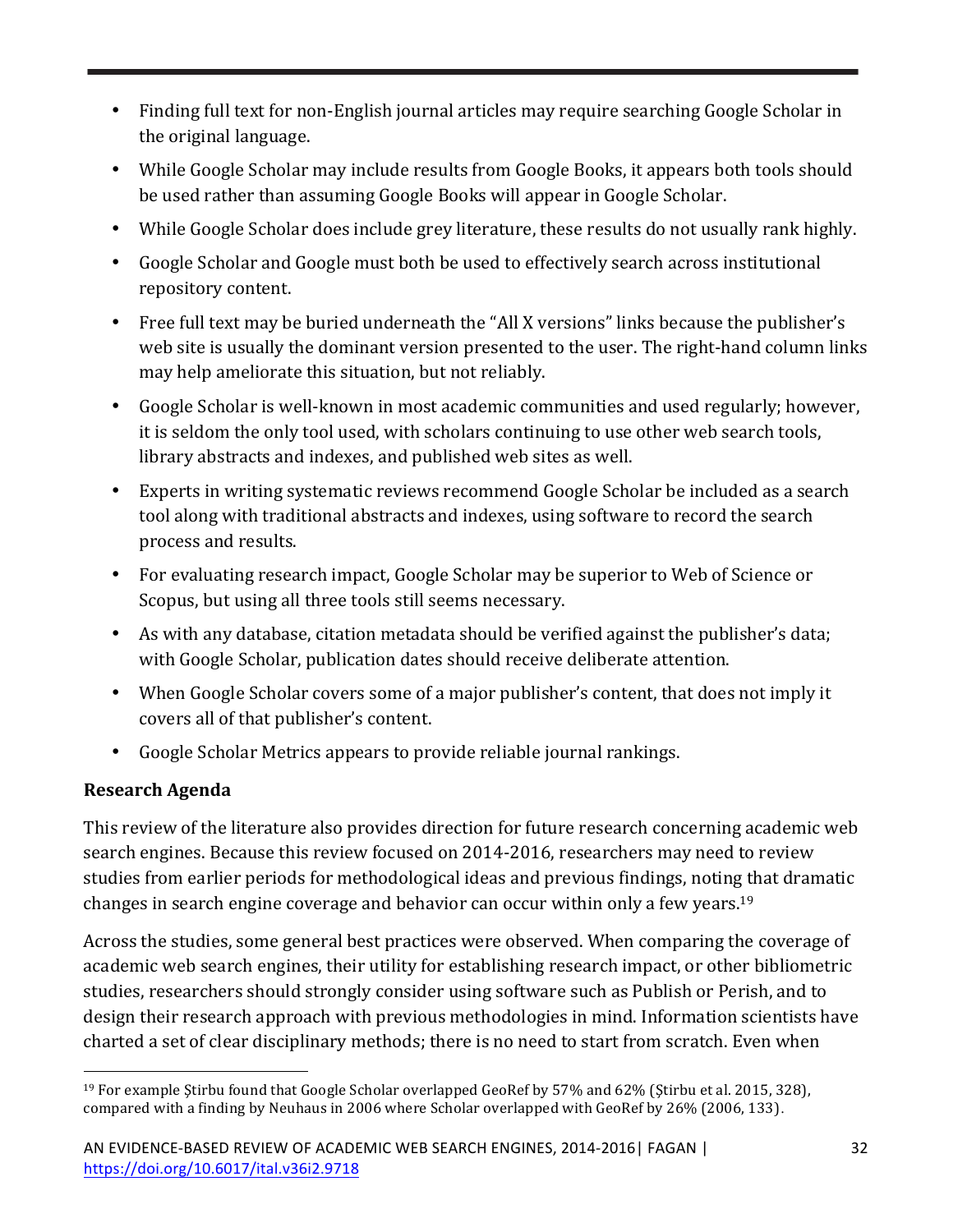performing a large-scale quantitative assessment such as (Kousha and Thelwall 2015), manually examining and discussing a subset of the sample seems helpful for checking assumptions and for enhancing the meaning of the findings to the reader. Some researchers examined the "top 20" or "top 10" results qualitatively (Kousha and Thelwall 2015), while others took a random sample from within their large-study sample (Kousha, Thelwall, and Rezaie 2011).

#### *Academic search engines for arts and humanities research*

Research into the use of academic web search engines within arts and humanities fields is sorely needed. Surveys show humanities scholars use both Google and Google Scholar (Inger and Gardner 2016; Kemman, Kleppe, and Scagliola 2013; Van Noorden 2014). During interviews of 20 historians by Martin and Quan-Haase (2016) concerning serendipity, five mentioned Google Books and Google Scholar as important for recreating serendipity of the physical library online. Almost all arts and humanities scholars search the Internet for researchers and their activities, and commonly expressed the belief that having a complete list of research activities online improves public awareness (Dagienė and Krapavickaitė 2016). Mays's (2015) practical advice and the few recent studies on citation impact of Google Books for these disciplines point to the enormous potential for this tool's use. Articles describing opportunities for new online searching habits of humanities scholars have not always included Google Scholar (Huistra and Mellink 2016).

Wu and Chen's interviews with humanities graduate students suggested their behavior and preferences were different from science and technology students, doing more known-item searching and struggling with "semantically ambiguous keywords" that retrieved irrelevant results (2014, 381). Platform preferences seem to have a disciplinary aspect: Hammarfelt's (2014) investigation of altmetrics in the humanities suggests Mendeley and Twitter should be included along with Google Scholar when examining citation impact of humanities research, while a 2014 Nature survey suggests ResearchGate is much less popular in the social sciences and humanities than in the sciences (Van Noorden 2014). In summary, arts and humanities scholars are active users of academic web search engines and related tools, but their preferences and behavior, and the relative success of Google Scholar as a research tool cannot be inferred from the vast literature focused on the sciences. Advice from librarians and scholars about the strengths and limitations of academic web search engines in these fields would be incredibly useful.

Specific examples of needed research, and related studies to reference for methodological ideas:

- Similar to the studies that have been done in the sciences, how well do academic search engines cover the arts and humanities? An emphasis on formats important to the discipline would be important (Prins et al. 2016).
- How does the quality of search results compare between academic search engines and traditional library databases for arts and humanities topics? To what extent can the user usefully accomplish her task? (Ruppel 2009)?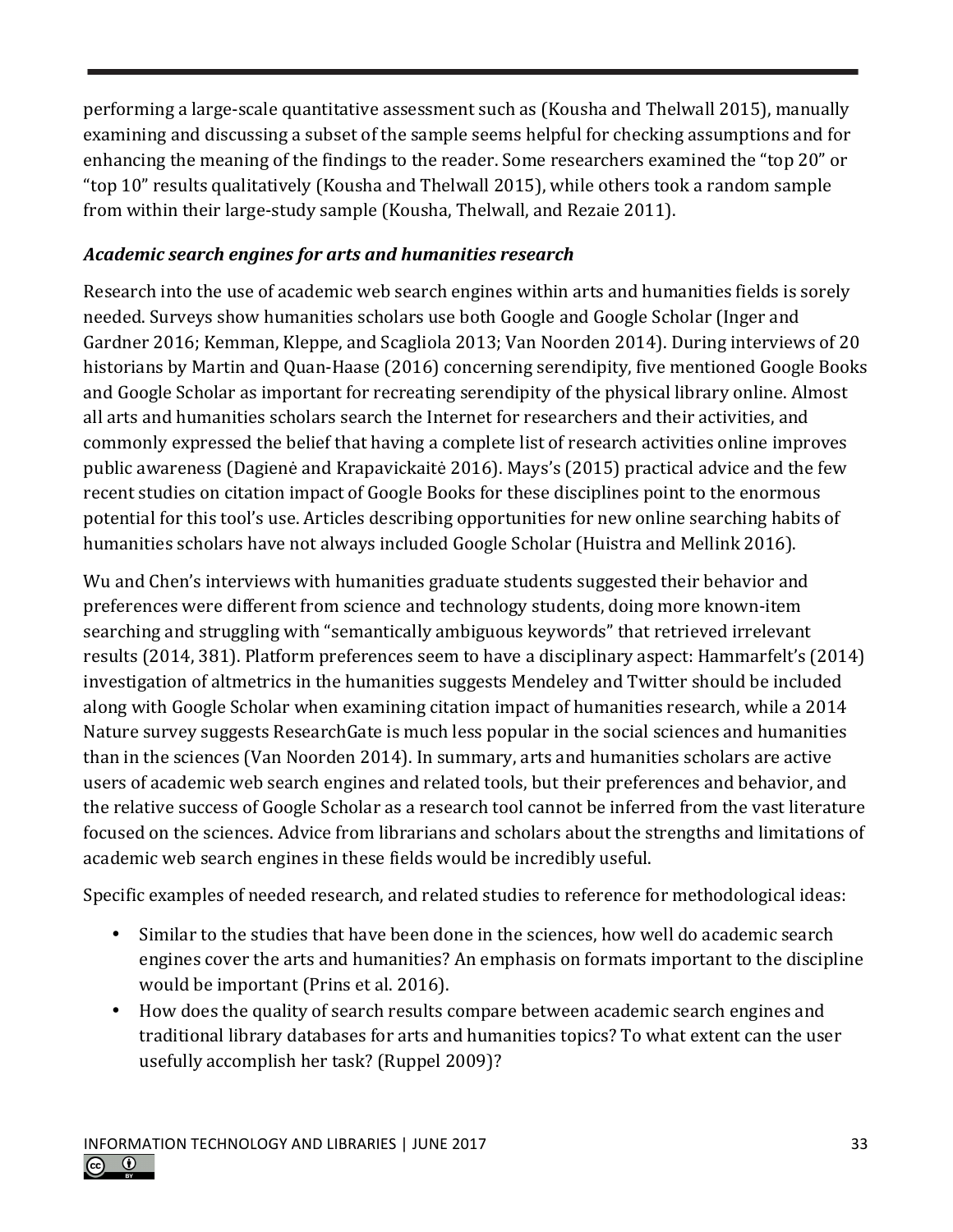- To what extent do academic search engines support the research process for scholarship distinctive to arts and humanities disciplines (e.g. historiographies, review essays)?
- In academic search engines, how visible is the arts and humanities literature found in institutional repositories (Pitol and De Groote 2014)?

## *Specific aspects of academic search engine coverage*

This review suggests that broad studies of academic search engine coverage may have reached a saturation point. However, specific aspects of coverage need additional investigation:

- Grey literature: Although Google Scholar's inclusion of grey literature is frequently mentioned as valuable, empirical studies evaluating its coverage are scarce. Additional research following the methodology of Haddaway (2015) could investigate the bibliographies of literature other than systematic reviews, investigate various disciplines, or use a sample of valuable known items (similar to Kousha, Thelwall, and Rezaie's (2011) methodology for books).
- **Non-Western, non-English language literature:** For further investigation of the repeated finding of non-Western, non-English language bias (Abrizah and Thelwall 2014; Cavacini 2015), comparisons to library abstracts and indexes would be helpful for providing context. To what extent is this bias present in traditional research tools? Hilbert et al. found the coverage of their sample increased for English language in both Web of Science and Scopus, and "to a lesser extent" in Google Scholar (2015, 260).
- **Books:** Any investigations of book coverage in Microsoft Academic and Google Scholar would be welcome. Very few 2014-2016 studies focused on books in Google Scholar, and even looking in earlier years turned up little research. Georgas (2015) compared Google with a federated search tool for finding books, so her study may be a useful reference. Kousha et al. (2011) found three times as many citations in Google Scholar than in Scopus to a sample of 1,000 academic books. The authors concluded "there are substantial numbers of citations to academic books from Google Books and Google Scholar, and it therefore may be possible to use these potential sources to help evaluate research in bookoriented disciplines" (Kousha, Thelwall, and Rezaie 2011, 2157).
- **Institutional Repositories:** Yang (2016) recommended that "librarians of digital resources conduct research on their local digital repositories, as the indexing effects and discovery rates on metadata or associated text files may be different case by case," and the studies found 2014-2016 show that IR platform and metadata schema dramatically affect discovery, with some IRs nearly invisible (Weideman 2015; Chen 2014; Orduña-Malea and López-Cózar 2015; Yang 2016) and others somewhat findable by Google Scholar (Lee et al. 2015; Obrien et al. 2016). Askey and Arlitsch (2015) have explained how Google Scholar's decisions regarding metadata schema can dramatically affect results.<sup>20</sup> Libraries who

<sup>&</sup>lt;u> 1989 - Johann Barn, mars ann an t-Amhain an t-Amhain an t-Amhain an t-Amhain an t-Amhain an t-Amhain an t-Amh</u> <sup>20</sup> For example, Google's rejection of Dublin Core.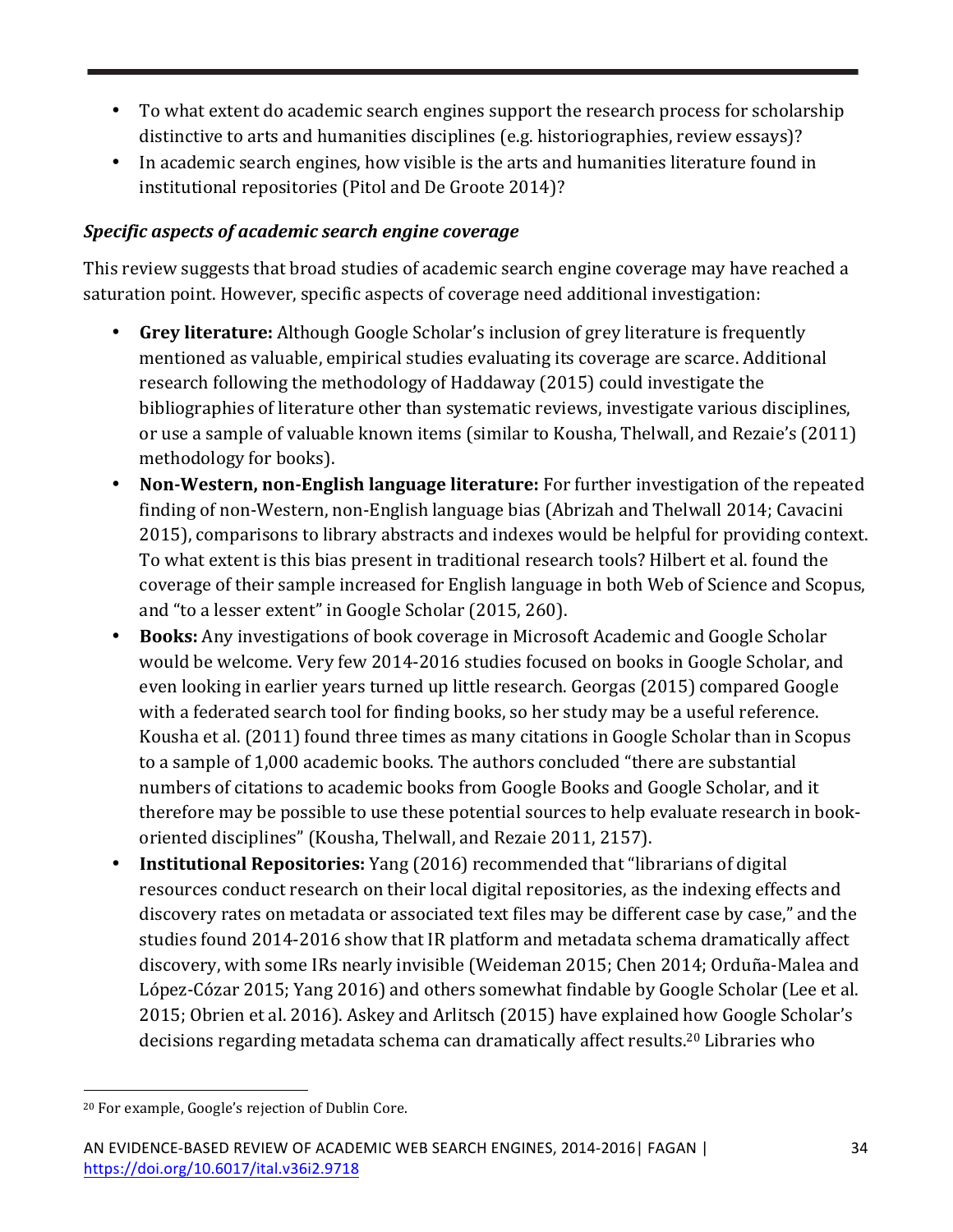would like their institutional repositories to serve as social sharing platforms for research should consider conducting a study similar to (Martín-Martín et al. 2016b). Finally, a study of IR journal article visibility in academic web search engines could be extremely informative.

**Full-text retrieval:** The indexing coverage of academic search engines relates to the retrieval of full text, which is another area ripe for more research studies, especially in light of the impressive quantity of full text that can be retrieved without user authentication. Johnson and Simonsen (2015) found that more of the engineering students they surveyed obtained scholarly articles from a free download or getting a PDF from a colleague at another institution than used the library's subscription. Meanwhile, libraries continue to pay for costly subscription resources. Monitoring this situation is essential for strategic decision-making. Quint (2016) and Karlsson (2014) have suggested strategies for libraries and vendors to support broader access to subscription full text through creative licensing and per-item fee approaches. Institutional repositories have had mixed results in changing scholars' habits (both contributors and searchers) but are demonstrably contributing to the presence of full text in the academic search engine experience. When will academic users find a good-enough selection of full-text articles that they no longer need the expanded full text paid for by their institutions?

#### *Google Books*

Similarly to Microsoft Academic, Google Books as a search tool also needs dedicated research from librarians and information scientists about its coverage, utility, and/or adoption. A purposeful comparison with other large digital repositories such as HathiTrust (https://www.hathitrust.org) would be a boon to practitioners and the public. While HathiTrust is transparent about its coverage (https://www.hathitrust.org/statistics\_visualizations), specific areas of Google Books' coverage have been called into question. Weiss (2016) suggested a gap in Google Books exists from about 1915-1965 "because many publishers either have let it fall out of print, or the book is orphaned and no one wants to go through the trouble of tracking down the copyright owners" and found that copies in Google Books "will likely be locked down and thus unreadable, or visible only as a snippet, at best" (303). Has this situation changed since the court rulings concerning the legality of snippet view? Longitudinal studies in the growth of Google Books similar to (Harzing 2014) could illuminate this and other questions about Google Books's ability to deliver content. Uneven coverage of content types, geography, and language should be investigated. Mays noted a possible geographical imbalance within the United States (Mays 2015, 26). Others noted significant language and international imbalances, and large disciplinary differences (Weiss 2016; Abrizah and Thelwall 2014; Kousha and Thelwall 2015). Weiss and others suggest the implications of Google Books' coverage imbalance have enormous social implications: "Google and other [massive digital libraries] have essentially canonized the books they have scanned and contribute to the marginalization of those left unscanned" (301). Therefore more holistic quantitative investigations of the types of information in Google Books and possible skewness

INFORMATION TECHNOLOGY AND LIBRARIES | JUNE 2017 **35** 35

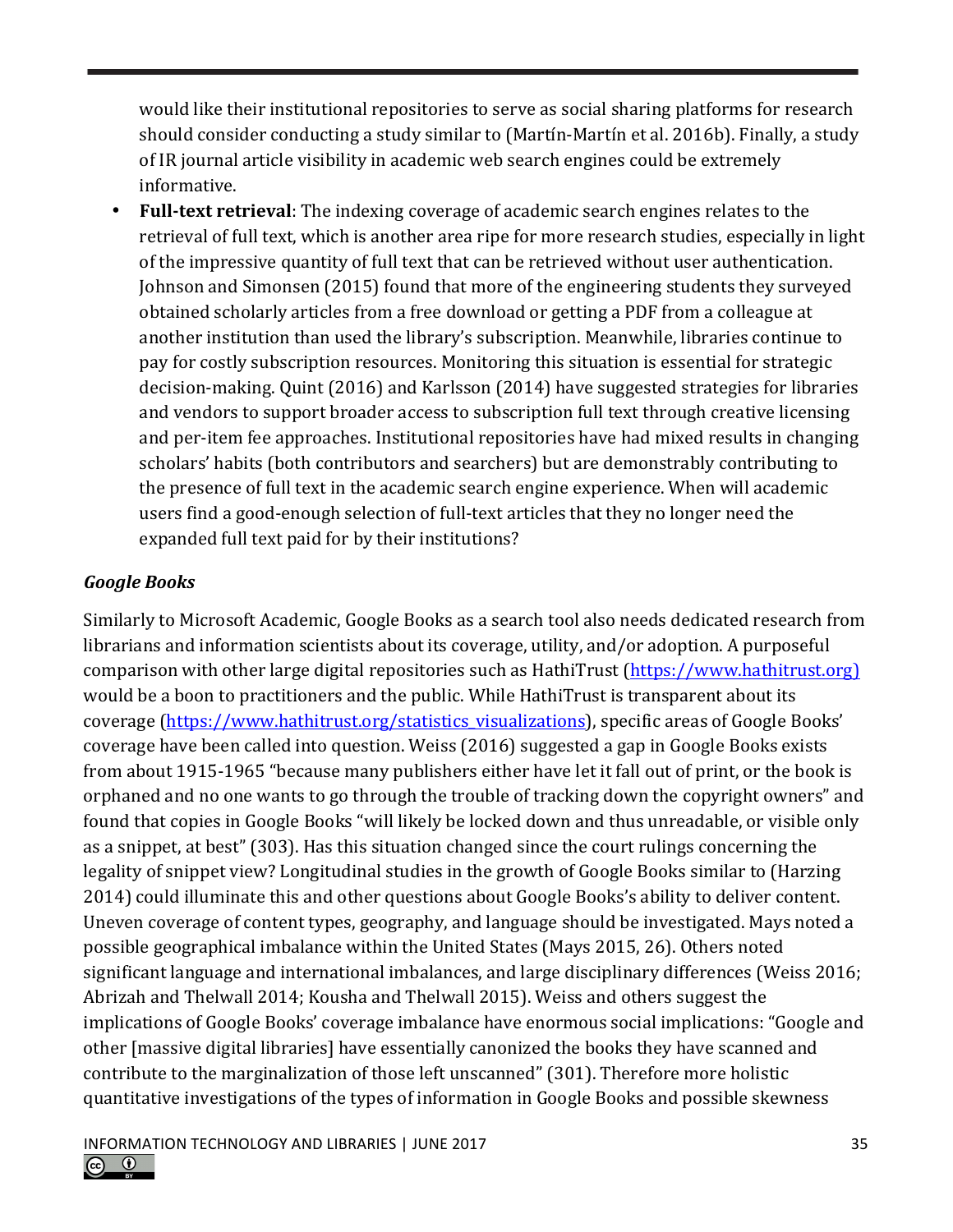would be welcome. Finally, Chen's study (2012) comparing the coverage of Google Books and WorldCat could be repeated to provide longitudinal information.

The utility of Google Books for research purposes also needs further investigation. Books are far more prevalently cited in Wikipedia than are research articles (Thelwall and Kousha 2015a). Examining samples of Wikipedia articles' citation lists for the prevalence of Google Books could reveal how dominant a force Google Books has become in that space. On a more philosophical level, investigating the ways Google Books might transform scholarly processes would be useful. Szpiech (2014) considered how the Google Books version of a medieval manuscript transformed his relationship with texts, causing a rupture "produced by my new power to extract words and information from a text without being subject to its order, scale, or authority" (78). He hypothesized readers approach Google Books texts as consumers, rather than learners, whereby "the critical sense of the gestalt" is at risk of being forgotten" (84). Have other researchers in experienced what he describes?

## *Microsoft Academic*

Given the stated openness of Microsoft's new academic web search engine,<sup>21</sup> the closed nature of Google Scholar, and the promising findings of bibliometricians (Harzing 2016b; Harzing and Alakangas 2016a), librarians and information scientists should embark on a thorough review of Microsoft Academic with similar enthusiasm to which they approached Google Scholar. The search engine's coverage, utility for research, and suitability for bibliometric analysis<sup>22</sup> all need to be examined. Microsoft Academic's abilities for supporting scholarly social networking would also be of interest, perhaps using Ward et al. (2015) as a theoretical groundwork. The tool's coverage and utility for various disciplines and research purposes is a wide-open field for highly useful research.

## **Professional and Instructional Approaches Based on User Research**

To inform instructional approaches, more study on user behavior is needed, perhaps repeating Herrera's (2011) study with Google Scholar and Microsoft Academic. In light of the recent focus on graduate students, research concerning the use of academic web search engines by undergraduates, community college students, high school students, and other groups would be welcome. Using an interview or focus group generates exploratory findings that could be tested through surveys with a larger, more representative sample of the population of interest. Studying searching behaviors has been common; can librarians design creative studies to investigate reading, engagement, and reflection when web search engines are used as part of the process? Is there a way to study whether the "Matthew Effect" (Antell et al. 2013, 281), the aging citation

 $21$  Microsoft's FAQ says the company is "adopting an open approach in developing the service, and we invite community participation. We like to think what we have developed is a community property. As such, we are opening up our academic knowledge as a downloadable dataset" and offers the Academic Knowledge API (https://www.microsoft.com/cognitive-services/en-us/academic-knowledge-api). 

<sup>&</sup>lt;sup>22</sup> See Jacsó (2011) for methodology.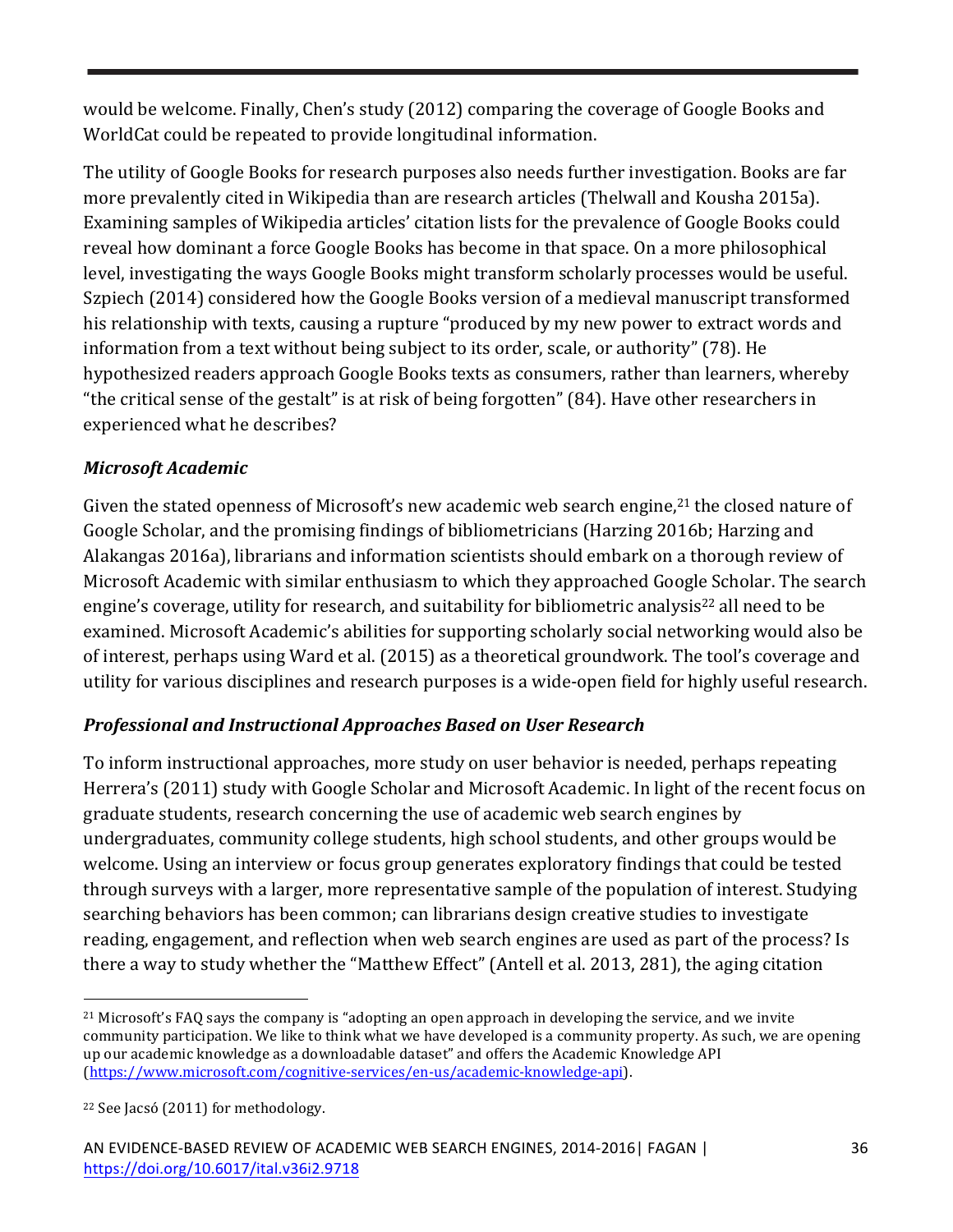phenomenon (Verstak et al. 2014; Martín-Martín et al. 2016a; Davis and Cochran 2015), or other epistemological hypotheses are influencing scholarship patterns? A bold study could be performed to examine differences in quality outcomes between samples of students using primarily academic search engines versus traditional library search tools. Exploratory studies in this area could begin by surveying students about their use of search tools for research methods courses or asking them to record their research process in a journal, and correlating the findings with their grades on the final research product.

Three specific areas of user research needed are the use of scholarly social network platforms, researcher profiles, and the influence of these on scholarly collaboration and research (Ward, Bejarano, and Dudás 2015, 178); the performance of Google's relatively new known-item search<sup>23</sup> (compared with Microsoft Academic's known-item search abilities), and searching in non-English languages. Regarding the latter, Albarillo's (2016) method which he applied to library databases could be repeated with Google Scholar, Microsoft Academic, and Google Books.

Finally, to continue their strong track record as experts in navigating the landscape of digital scholarship, librarians need to research assumptions regarding best practices for scholarly logistics. For example, searching Google for article titles plus the term "doi," then scanning the results list for ResearchGate was found by this study's author to most efficiently provide doi numbers: but is this a reliable approach? Does ResearchGate have sufficient accuracy to be recommended as the optimal tool for this task? What is the most efficient way for a scholar to locate full text for a citation? Are academic search engines' bibliographic citation management software export tools competitive with third-party commercial tools such as RefWorks? Another area needing investigation is the visibility of links to free full text in Google Scholar. Pitol and DeGroote found that 70% percent of the items in their study had at least one free full-text version available through a "hidden" Google Scholar version (2014, 603), and this author's work on this review article indicates this problem still exists - but to what extent? Also, when free full text exists in multiple repositories (e.g. ResearchGate, Digital Commons, Academic.edu), which are the most trustworthy and practically useful for scholars? Librarians should discuss the answers to these questions and be ready to provide expert advice to users.

## **CONCLUSION**

<u> 1989 - Johann Barn, mars ann an t-Amhain an t-Amhain an t-Amhain an t-Amhain an t-Amhain an t-Amhain an t-Amh</u>

With so many users opting to use academic web search engines for research, librarians need to investigate the performance of Microsoft Academic, Google Books, and of Google Scholar for the arts and humanities, and to re-think library services and collections in light of these tools' strengths and limitations. The evolution of web indexing and increasing free access to full text should be monitored in conjunction with library collection development. To remain relevant to



 $23$  Google Scholar's blog notes that in January 2016, a change was made so "Scholar now automatically identifies queries that are likely to be looking for a specific paper" Technically speaking, "it tries hard to find the intended paper and a version that that particular user is able to read" https://scholar.googleblog.com/.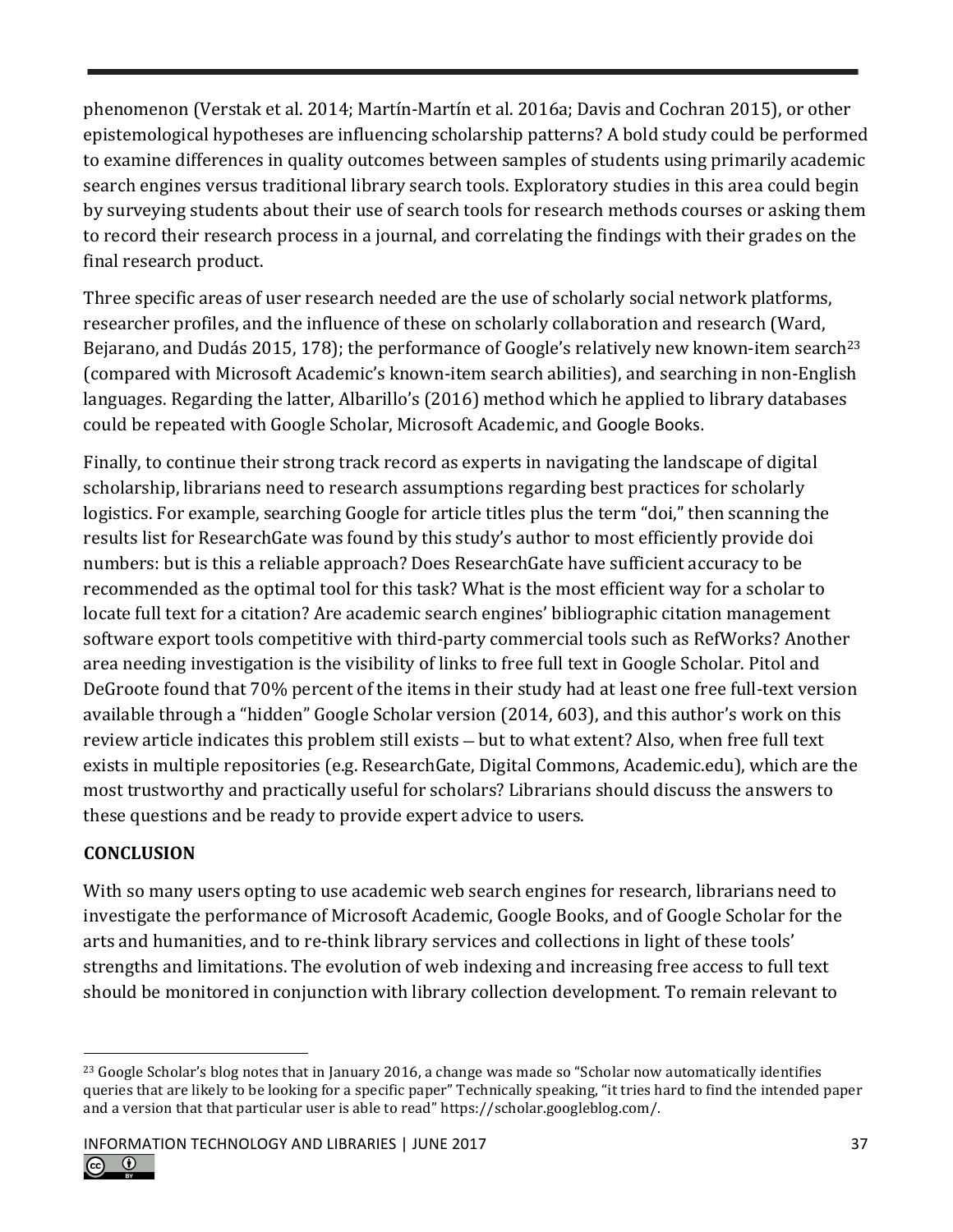modern researchers, librarians should continue to strengthen their knowledge of and expertise with public academic web search engines, full-text repositories, and scholarly networks.

#### **BIBLIOGRAPHY**

- Abrizah, A., and Mike Thelwall. 2014. "Can the Impact of Non- Western Academic Books be Measured? An Investigation of Google Books and Google Scholar for Malaysia." *Journal of the* Association for Information Science & Technology 65 (12): 2498-2508. https://doi.org/10.1002/asi.23145.
- Albarillo, Frans. 2016. "Evaluating Language Functionality in Library Databases." *International Information & Library Review* 48 (1): 1-10. https://doi.org/10.1080/10572317.2016.1146036.
- Antell, Karen, Molly Strothmann, Xiaotian Chen, and Kevin O'Kelly. 2013. "Cross-Examining Google Scholar." *Reference & User Services Quarterly* 52 (4): 279-282. https://doi.org/10.5860/rusq.52n4.279.
- Asher, Andrew D., Lynda M. Duke, and Suzanne Wilson. 2012. "Paths of Discovery: Comparing the Search Effectiveness of EBSCO Discovery Service, Summon, Google Scholar, and Conventional Library Resources." *College & Research Libraries* 74(5):464-488. https://doi.org/10.5860/crl-374.
- Askey, Dale, and Kenning Arlitsch. 2015. "Heeding the Signals: Applying Web Best Practices When Google Recommends." *Journal of Library Administration* 55 (1): 49-59. https://doi.org/10.1080/01930826.2014.978685.
- Authors Guild. "Authors Guild v. Google." Accessed January 1, 2016, https://www.authorsguild.org/where-we-stand/authors-guild-v-google/.
- Bartol, Tomaž, and Maria Mackiewicz-Talarczyk. 2015. "Bibliometric Analysis of Publishing Trends in Fiber Crops in Google Scholar, Scopus, and Web of Science." *Journal of Natural Fibers* 12 (6): 531. https://doi.org/10.1080/15440478.2014.972000.
- Boeker, Martin, Werner Vach, and Edith Motschall. 2013. "Google Scholar as Replacement for Systematic Literature Searches: Good Relative Recall and Precision Are Not Enough." *BMC Medical Research Methodology* 13 (1): 1.
- Bonato, Sarah. 2016. "Google Scholar and Scopus for Finding Gray Literature Publications." *Journal of the Medical Library Association* 104 (3): 252-254. https://doi.org/10.3163/1536-5050.104.3.021.
- Bornmann, Lutz, Andreas Thor, Werner Marx, and Hermann Schier. 2016. "The Application of Bibliometrics to Research Evaluation in the Humanities and Social Sciences: An Exploratory Study using Normalized Google Scholar Data for the Publications of a Research Institute."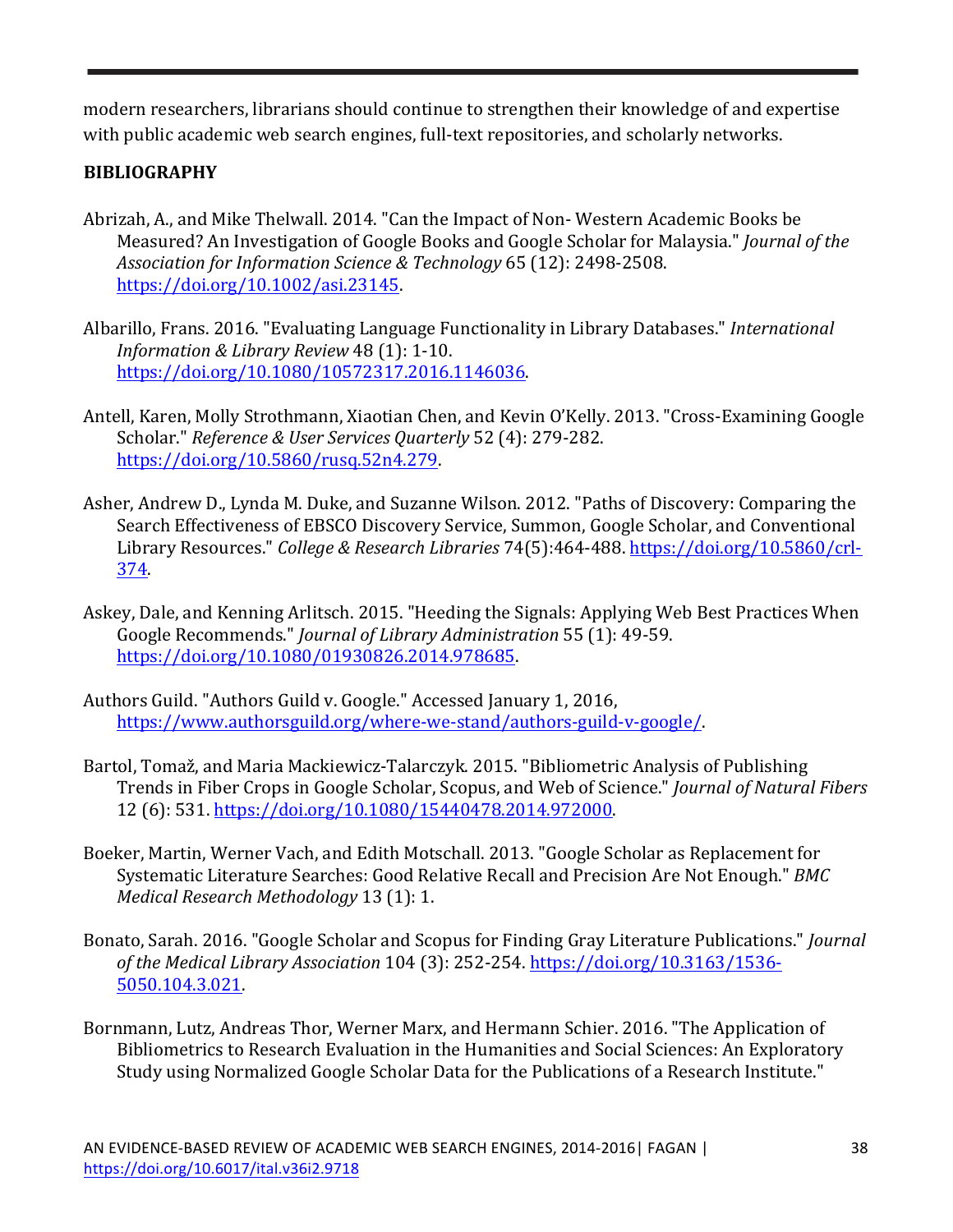*Journal of the Association for Information Science & Technology* 67 (11): 2778-2789. https://doi.org/10.1002/asi.23627. 

- Boumenot, Diane. "Printing a Book from Google Books." One Rhode Island Family. Last modified December 3, 2015, accessed January 1, 2017. https://onerhodeislandfamily.com/2015/12/03/printing-a-book-from-google-books/.
- Bøyum, Idunn, and Svanhild Aabø. 2015. "The Information Practices of Business PhD Students." *New Library World* 116 (3): 187-200. https://doi.org/10.1108/NLW-06-2014-0073.
- Bramer, Wichor M., Dean Giustini, and Bianca M. R. Kramer. 2016. "Comparing the Coverage, Recall, and Precision of Searches for 120 Systematic Reviews in Embase, MEDLINE, and Google Scholar: A Prospective Study." Systematic Reviews 5(39):1-7. https://doi.org/10.1186/s13643-016-0215-7.
- Cals, J. W., and D. Kotz. 2016. "Literature Review in Biomedical Research: Useful Search Engines Beyond PubMed." *Journal of Clinical Epidemiology* 71: 115-117. https://doi.org/10.1016/j.jclinepi.2015.10.012.
- Carlson, Scott. 2006. "Challenging Google, Microsoft Unveils a Search Tool for Scholarly Articles." *Chronicle of Higher Education* 52 (33).
- Cavacini, Antonio. 2015. "What is the Best Database for Computer Science Journal Articles?" *Scientometrics* 102 (3): 2059-2071. https://doi.org/10.1007/s11192-014-1506-1.
- Chen, Xiaotian. 2012. "Google Books and WorldCat: A Comparison of their Content." *Online Information Review* 36 (4): 507-516. https://doi.org/10.1108/14684521211254031.
- ———. 2014. "Open Access in 2013: Reaching the 50% Milestone." *Serials Review* 40 (1): 21-27. https://doi.org/10.1080/00987913.2014.895556.
- Choong, Miew Keen, Filippo Galgani, Adam G. Dunn, and Guy Tsafnat. 2014. "Automatic Evidence Retrieval for Systematic Reviews." *Journal of Medical Internet Research* 16 (10): 1-1. https://doi.org/10.2196/jmir.3369.
- Ciccone, Karen, and John Vickery. 2015. "Summon, EBSCO Discovery Service, and Google Scholar: A Comparison of Search Performance using User Queries." *Evidence Based Library & Information Practice* 10 (1): 34-49. https://ejournals.library.ualberta.ca/index.php/EBLIP/article/view/23845.
- Conrad, Lettie Y., Elisabeth Leonard, and Mary M. Somerville. 2015. "New Pathways in Scholarly Discovery: Understanding the Next Generation of Researcher Tools." Paper presented at the Association of College and Research Libraries annual conference, March 25-27, Portland, OR. https://pdfs.semanticscholar.org/3cb1/315476ccf9b443c01eb9b1d175ae3b0a5b4e.pdf.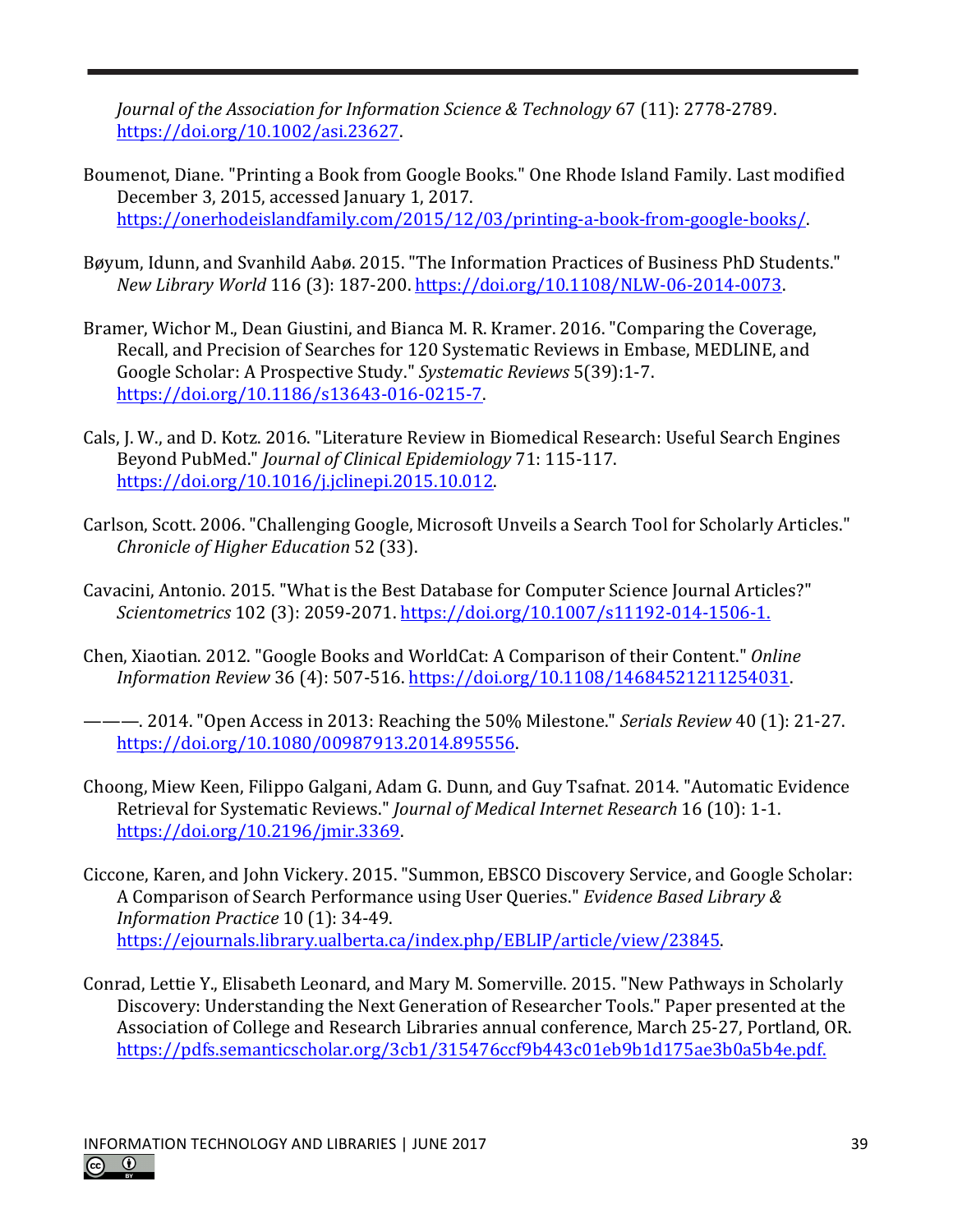- Dagienė, Eleonora, and Danutė Krapavickaitė. 2016. "How Researchers Manage their Academic Activities." *Learned Publishing* 29(3):155-163. https://doi.org/10.1002/leap.1030.
- Davis, Philip M., and Angela Cochran. 2015. "Cited Half-Life of the Journal Literature." *arXiv Preprint arXiv:1504.07479*. https://arxiv.org/abs/1504.07479.
- Delgado López-Cózar, Emilio, Nicolás Robinson-García, and Daniel Torres-Salinas. 2014. "The Google Scholar Experiment: How to Index False Papers and Manipulate Bibliometric Indicators." *Journal of the Association for Information Science & Technology* 65 (3): 446-454. https://doi.org/10.1002/asi.23056.
- Erb, Brian, and Rob Sica. 2015. "Flagship Database for Literature Searching Or Flelpful Auxiliary?" *Charleston Advisor* 17 (2): 47-50. https://doi.org/10.5260/chara.17.2.47.
- Fagan, Jody Condit, and David Gaines. 2016. "Take Charge of EDS: Vet Your Content." Presentation to the EBSCO Users' Group, Boston, MA, May 10-11.
- Gehanno, Jean-François, Laetitia Rollin, and Stefan Darmoni. 2013. "Is the Coverage of Google Scholar Enough to be Used Alone for Systematic Reviews." *BMC Medical Informatics and Decision Making* 13 (1): 1. https://doi.org/10.1186/1472-6947-13-7.
- Georgas, Helen. 2015. "Google vs. the Library (Part III): Assessing the Quality of Sources found by Undergraduates." *portal: Libraries and the Academy* 15 (1): 133-161. https://doi.org/10.1353/pla.2015.0012.
- Giustini, Dean, and Maged N. Kamel Boulos. 2013. "Google Scholar is Not Enough to be Used Alone for Systematic Reviews." Online Journal of Public Health Informatics 5 (2). https://doi.org/10.5210/ojphi.v5i2.4623.
- Gray, Jerry E., Michelle C. Hamilton, Alexandra Hauser, Margaret M. Janz, Justin P. Peters, and Fiona Taggart. 2012. "Scholarish: Google Scholar and its Value to the Sciences." *Issues in Science and Technology Librarianship* 70 (Summer). https://doi.org/10.1002/asi.21372/full.
- Haddaway, Neal R. 2015. "The Use of Web-Scraping Software in Searching for Grey Literature." *Grey Journal* 11 (3): 186-190.
- Haddaway, Neal Robert, Alexandra Mary Collins, Deborah Coughlin, and Stuart Kirk. 2015. "The Role of Google Scholar in Evidence Reviews and its Applicability to Grey Literature Searching." *PloS* One 10 (9): e0138237. https://doi.org/10.1371/journal.pone.0138237.
- Hammarfelt, Björn. 2014. "Using Altmetrics for Assessing Research Impact in the Humanities." *Scientometrics* 101 (2): 1419-1430. https://doi.org/10.1007/s11192-014-1261-3.
- Hands, Africa. 2012. "Microsoft Academic Search http://academic.research.microsoft.com." *Technical Services Quarterly* 29 (3): 251-252. https://doi.org/10.1080/07317131.2012.682026.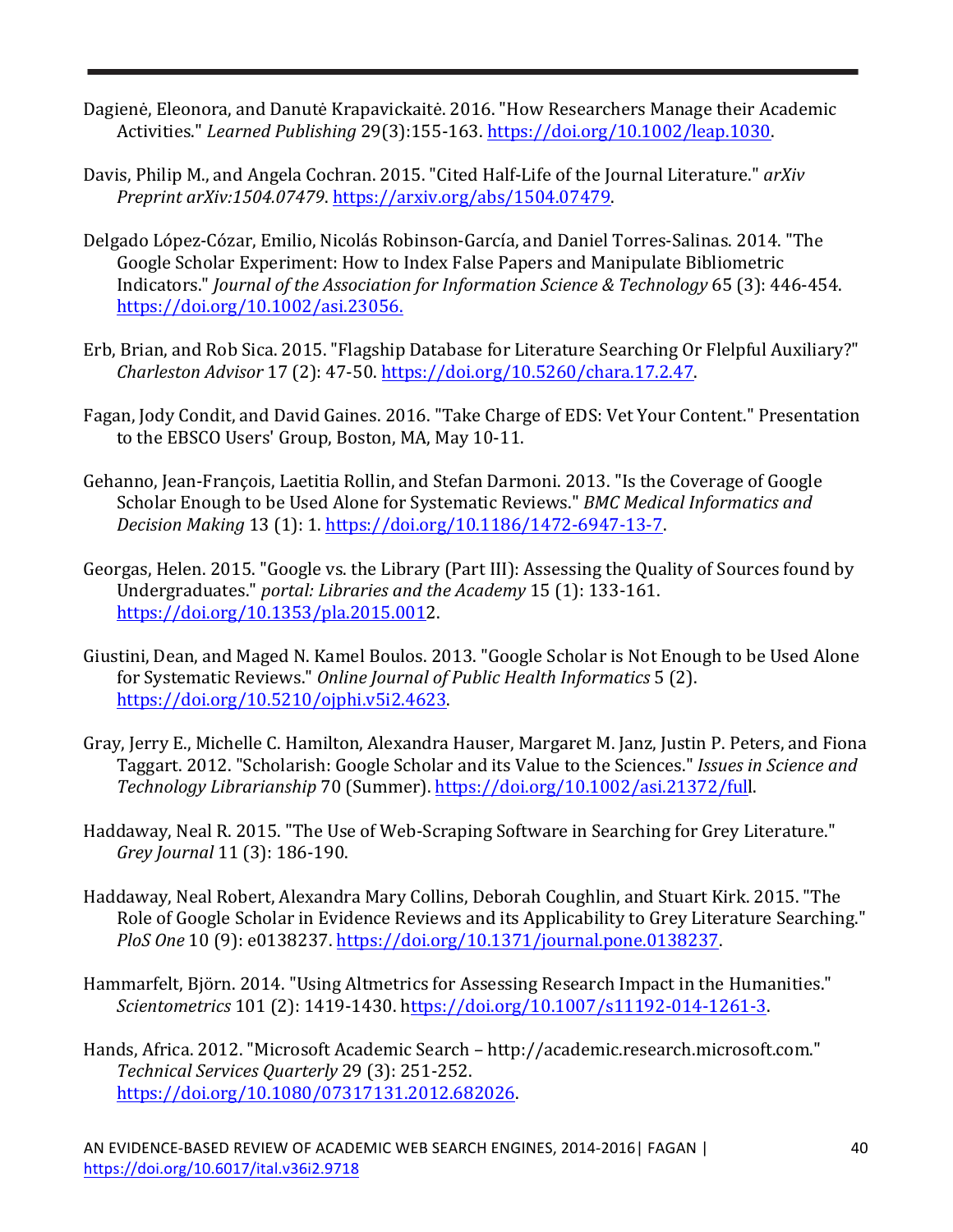- Harper, Sarah Fletcher. 2016. "Google Books Review." *Journal of Electronic Resources in Medical Libraries* 13 (1): 2-7. https://doi.org/10.1080/15424065.2016.1142835.
- Harzing, Anne-Wil. 2013. "A Preliminary Test of Google Scholar as a Source for Citation Data: A Longitudinal Study of Nobel Prize Winners." Scientometrics 94 (3): 1057-1075. https://doi.org/10.1007/s11192-012-0777-7.
- ———. 2014. "A Longitudinal Study of Google Scholar Coverage between 2012 and 2013." *Scientometrics* 98 (1): 565-575. https://doi.org/10.1007/s11192-013-0975-y.
- ———. 2016a. *Publish Or Perish*. Vol. 5. http://www.harzing.com/resources/publish-or-perish.
- ———. 2016b. "Microsoft Academic (Search): A Phoenix Arisen from the Ashes?" *Scientometrics* 108 (3): 1637-1647.https://doi.org/10.1007/s11192-016-2026-y.
- Harzing, Anne-Wil, and Satu Alakangas. 2016a. "Microsoft Academic: Is the Phoenix Getting Wings?" *Scientometrics*: 1-13.
- Harzing, Anne-Wil, and Satu Alakangas. 2016b. "Google Scholar, Scopus and the Web of Science: A Longitudinal and Cross-Disciplinary Comparison." *Scientometrics* 106 (2): 787-804. https://doi.org/10.1007/s11192-015-1798-9.
- Herrera, Gail. 2011. "Google Scholar Users and User Behaviors: An Exploratory Study." College & *Research Libraries* 72 (4): 316-331. https://doi.org/10.5860/crl-125rl.
- Higgins, Julian, and S. Green, eds. 2011. *Cochrane Handbook for Systematic Reviews of Interventions*. Version 5.1.0 ed.: The Cochrane Collaboration. http://handbook.cochrane.org/.
- Hilbert, Fee, Julia Barth, Julia Gremm, Daniel Gros, Jessica Haiter, Maria Henkel, Wilhelm Reinhardt, and Wolfgang G. Stock. 2015. "Coverage of Academic Citation Databases Compared with Coverage of Scientific Social Media." Online Information Review 39 (2): 255-264. https://doi.org/10.1108/OIR-07-2014-0159.
- Hoffmann, Anna Lauren. 2014. "Google Books as Infrastructure of in/Justice: Towards a Sociotechnical Account of Rawlsian Justice, Information, and Technology." Theses and *Dissertations*. Paper 530. http://dc.uwm.edu/etd/530/.
- -- 12016. "Google Books, Libraries, and Self-Respect: Information Justice Beyond Distributions." The Library 86 (1). https://doi.org/10.1086/684141.
- Horrigan, John B. "Lifelong Learning and Technology." Pew Research Center, last modified March 22, 2016, accessed February 7, 2017, http://www.pewinternet.org/2016/03/22/lifelonglearning-and-technology/.
- Hug, Sven E., Michael Ochsner, and Martin P. Braendle. 2016. "Citation Analysis with Microsoft Academic." *arXiv Preprint arXiv:1609.05354.https://arxiv.org/abs/1609.05354.*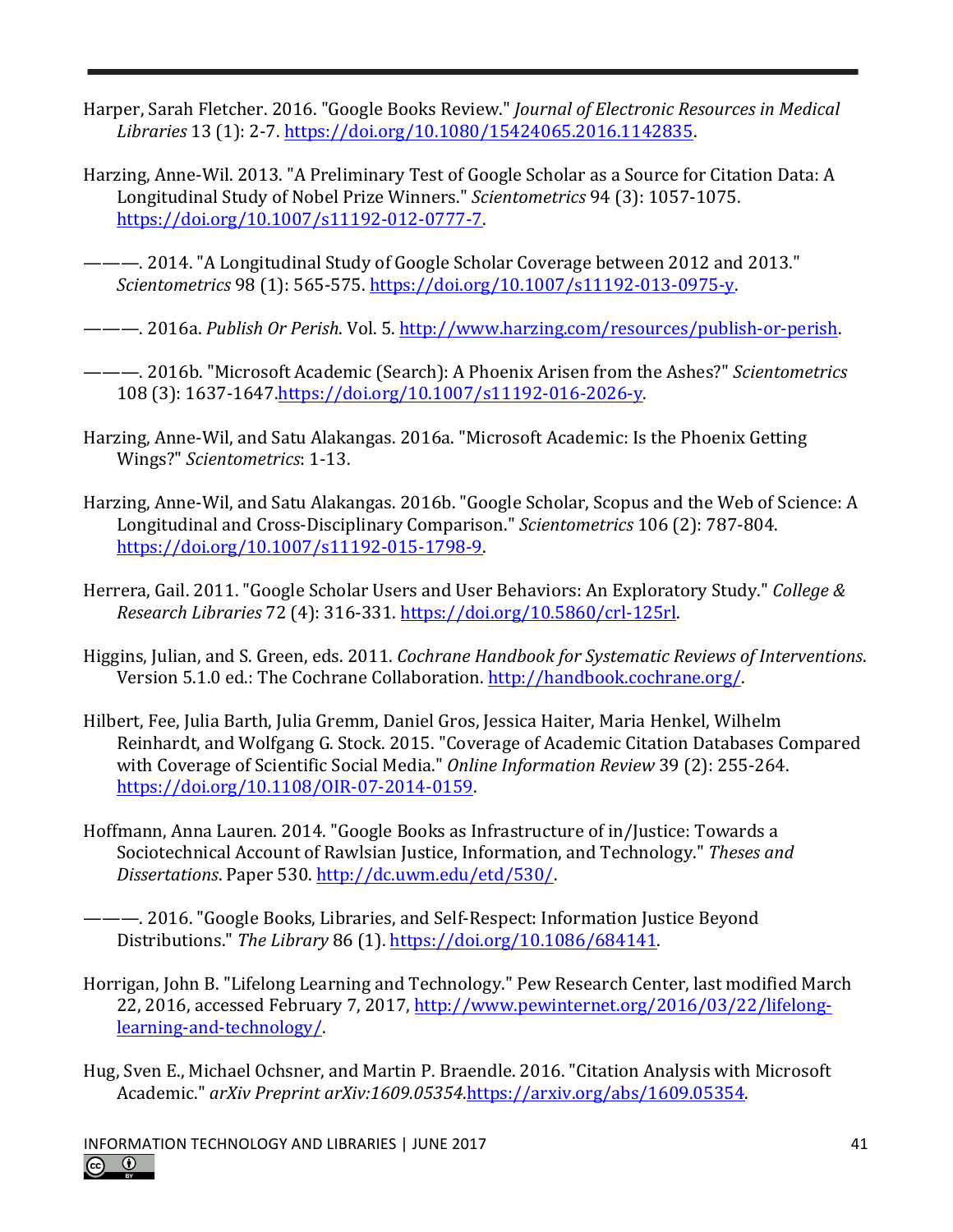- Huistra, Hieke, and Bram Mellink. 2016. "Phrasing History: Selecting Sources in Digital Repositories." *Historical Methods: A Journal of Quantitative and Interdisciplinary History* 49 (4): 220-229. https://doi.org/10.1093/llc/fqw002.
- Inger, Simon, and Tracy Gardner. 2016. "How Readers Discover Content in Scholarly Publications." *Information Services & Use* 36 (1): 81-97. https://doi.org/10.3233/ISU-160800.
- Jackson, Joab. 2010. "Google: 129 Million Different Books have been Published." PC World, August 6, 2010. http://www.pcworld.com/article/202803/google\_129\_million\_different\_books\_have\_been\_pu blished.html.

Jacsó, P. 2008. "Live Search Academic." Peter's Digital Reference Shelf, April.

- Jacsó, Péter. 2011. "The Pros and Cons of Microsoft Academic Search from a Bibliometric Perspective." Online Information Review 35 (6): 983-997. https://doi.org/10.1108/14684521111210788.
- Jamali, Hamid R., and Majid Nabavi. 2015. "Open Access and Sources of Full-Text Articles in Google Scholar in Different Subject Fields." Scientometrics 105 (3): 1635-1651. https://doi.org/10.1007/s11192-015-1642-2.
- Johnson, Paula C., and Jennifer E. Simonsen. 2015. "Do Engineering Master's Students Know What They Don't Know?" *Library Review* 64 (1): 36-57. https://doi.org/10.1108/LR-05-2014-0052.
- Jones, Edgar. 2010. "Google Books as a General Research Collection." *Library Resources & Technical Services* 54 (2): 77-89. https://doi.org/10.5860/lrts.54n2.77.
- Karlsson, Niklas. 2014. "The Crossroads of Academic Electronic Availability: How Well does Google Scholar Measure Up Against a University-Based Metadata System in 2014?" Current Science 107 (10): 1661-1665. http://www.currentscience.ac.in/Volumes/107/10/1661.pdf.
- Kemman, Max, Martijn Kleppe, and Stef Scagliola. 2013. "Just Google It-Digital Research Practices of Humanities Scholars." *arXiv Preprint arXiv:1309.2434.* https://arxiv.org/abs/1309.2434.
- Khabsa, Madian, and C. Lee Giles. 2014. "The Number of Scholarly Documents on the Public Web." *PloS One* 9 (5): https://doi.org/10.1371/journal.pone.0093949
- Kirkwood Jr., Hal, and Monica C. Kirkwood. 2011. "Historical Research." Online 35 (4): 28-32.
- Koler-Povh, Teja, Primož Južnic, and Goran Turk. 2014. "Impact of Open Access on Citation of Scholarly Publications in the Field of Civil Engineering." *Scientometrics* 98 (2): 1033-1045. https://doi.org/10.1007/s11192-013-1101-x.

Kousha, Kayvan, Mike Thelwall, and Somayeh Rezaie. 2011. "Assessing the Citation Impact of Books: The Role of Google Books, Google Scholar, and Scopus." *Journal of the American Society*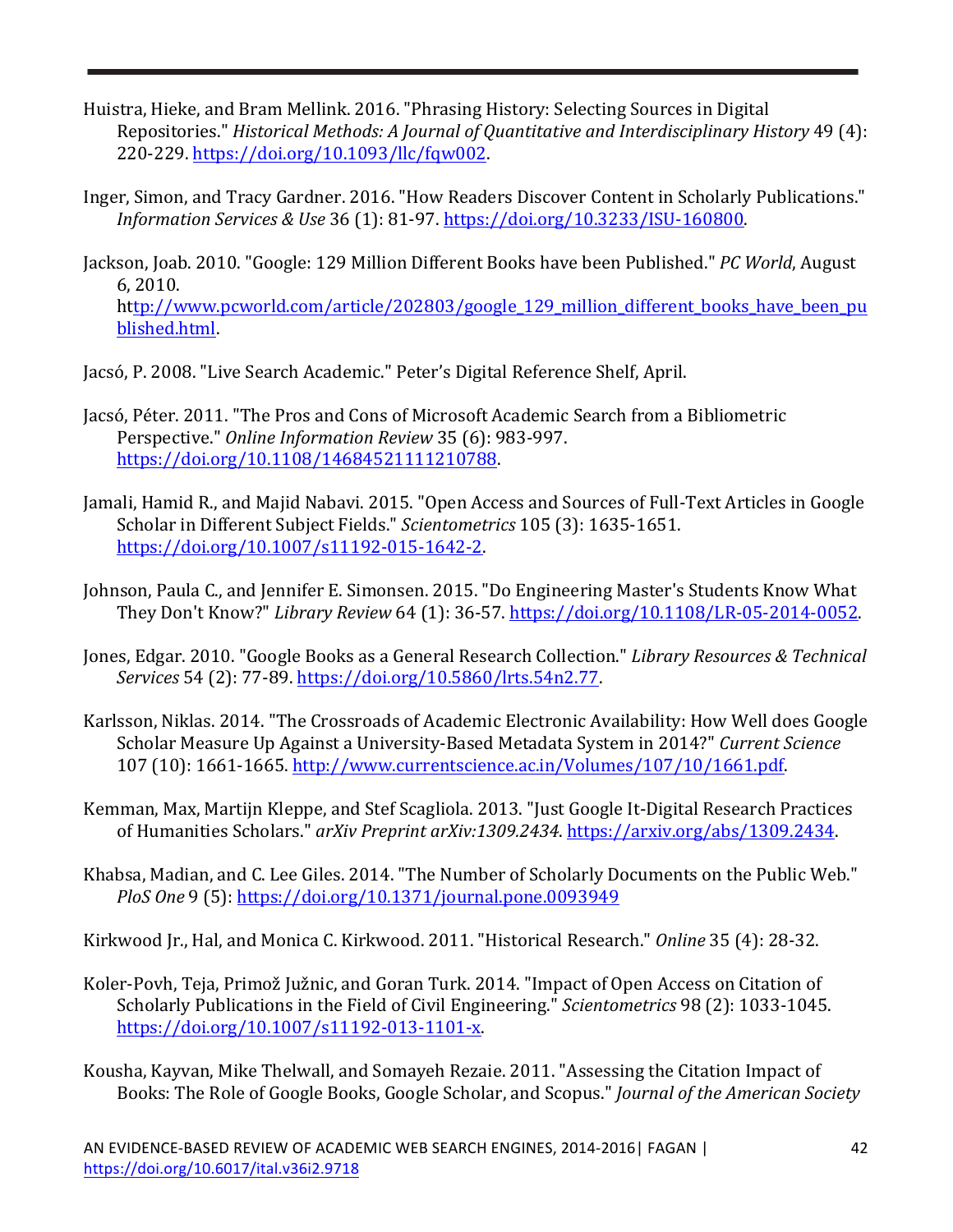*for Information Science and Technology* 62 (11): 2147-2164. https://doi.org/10.1002/asi.21608.

- Kousha, Kayvan, and Mike Thelwall. 2017. "Are Wikipedia Citations Important Evidence of the Impact of Scholarly Articles and Books?" *Journal of the Association for Information Science and Technology*. 68(3):762-779. https://doi.org/10.1002/asi.23694.
- Kousha, Kayvan, and Mike Thelwall. 2015. "An Automatic Method for Extracting Citations from Google Books." *Journal of the Association for Information Science & Technology* 66 (2): 309-320. https://doi.org/10.1002/asi.23170.
- Lee, Jongwook, Gary Burnett, Micah Vandegrift, Hoon Baeg Jung, and Richard Morris. 2015. "Availability and Accessibility in an Open Access Institutional Repository: A Case Study." *Information Research* 20 (1): 334-349.
- Levay, Paul, Nicola Ainsworth, Rachel Kettle, and Antony Morgan. 2016. "Identifying Evidence for Public Health Guidance: A Comparison of Citation Searching with Web of Science and Google Scholar." *Research Synthesis Methods* 7 (1): 34-45. https://doi.org/10.1002/jrsm.1158.
- Levy, Steven. "Making the World's Problem Solvers 10% More Efficient." Backchannel. Last modified October 17, 2014, accessed January 14, 2016, https://medium.com/backchannel/the-gentleman-who-made-scholar-d71289d9a82d.
- Los Angeles Times. 2016. "Google, Books and 'Fair Use'." Los Angeles Times, April 19, 2016. http://www.latimes.com/opinion/editorials/la-ed-google-book-search-20160419-story.html
- Martin, Kim, and Anabel Quan-Haase. 2016. "The Role of Agency in Historians' Experiences of Serendipity in Physical and Digital Information Environments." *Journal of Documentation* 72 (6): 1008-1026. https://doi.org/10.1108/JD-11-2015-0144.
- Martín-Martín, Alberto, Juan Manuel Ayllón, Enrique Orduña-Malea, and Emilio Delgado López-Cózar. 2016a. "2016 Google Scholar Metrics Released: A Matter of Languages... and Something Else." *arXiv Preprint arXiv:1607.06260*. https://arxiv.org/abs/1607.06260.
- Martín-Martín, Alberto, Enrique Orduña-Malea, Juan M. Ayllón, and Emilio Delgado López-Cózar. 2016b. "The Counting House: Measuring those Who Count. Presence of Bibliometrics, Scientometrics, Informetrics, Webometrics and Altmetrics in the Google Scholar Citations, ResearcherID, ResearchGate, Mendeley & Twitter." arXiv Preprint arXiv:1602.02412. https://arxiv.org/abs/1602.02412.
- Martín-Martín, Alberto, Enrique Orduña-Malea, Juan Manuel Ayllón, and Emilio Delgado López-Cózar. 2014. "Does Google Scholar Contain All Highly Cited Documents (1950-2013)?" arXiv *Preprint arXiv:1410.8464*. https://arxiv.org/abs/1410.8464.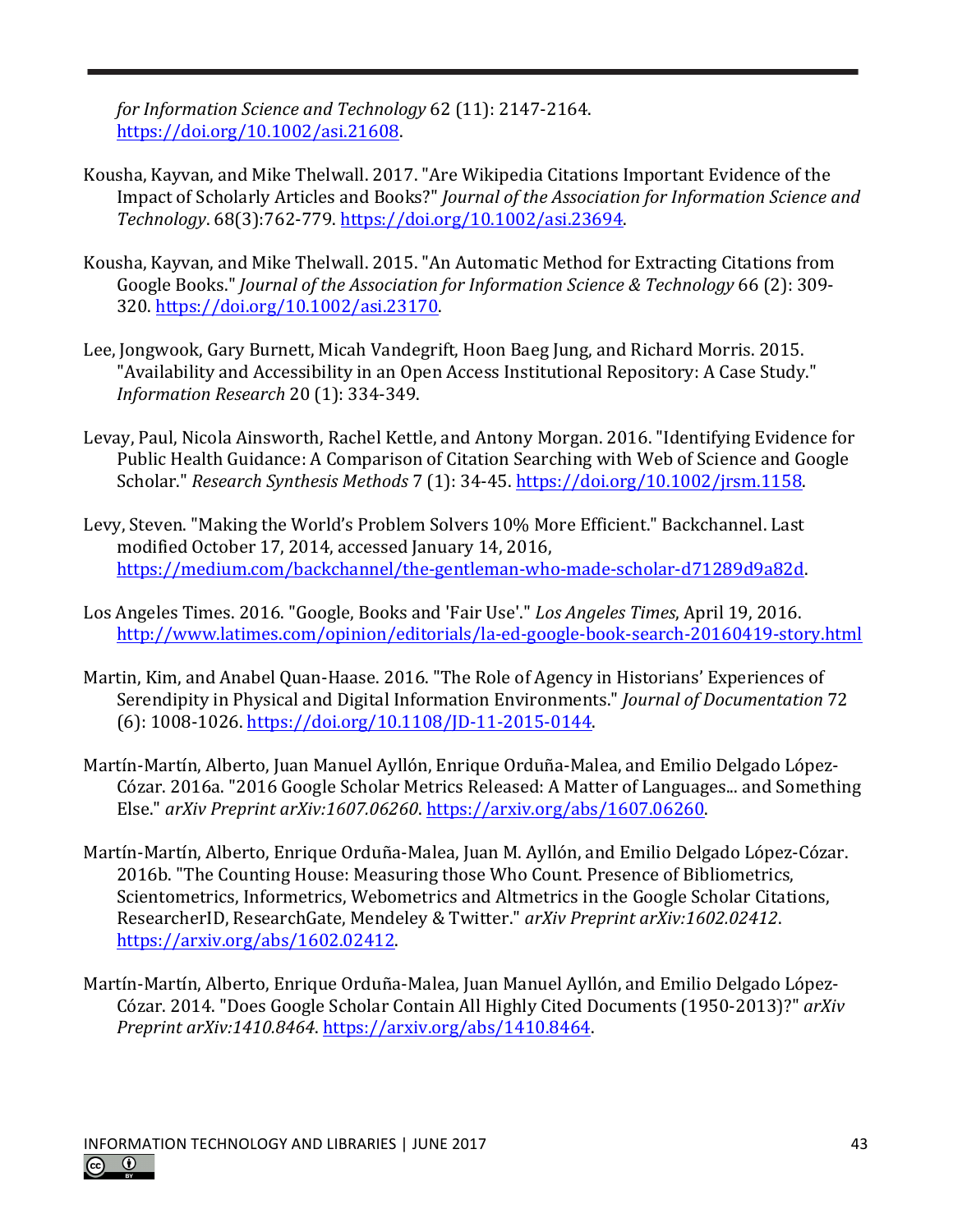- Martín-Martín, Alberto, Enrique Orduña-Malea, Juan Ayllón, and Emilio Delgado López-Cózar. 2016c. "Back to the Past: On the Shoulders of an Academic Search Engine Giant." *Scientometrics* 107 (3): 1477-1487. https://doi.org/10.1007/s11192-016-1917-2.
- Martín-Martín, Alberto, Enrique Orduña-Malea, Anne-Wil Harzing, and Emilio Delgado López-Cózar. 2017. "Can we Use Google Scholar to Identify Highly-Cited Documents?" *Journal of Informetrics* 11 (1): 152-163. https://doi.org/10.1016/j.joi.2016.11.008.
- Mays, Dorothy A. 2015. "Google Books: Far More Than Just Books." *Public Libraries* 54 (5): 23-26. http://publiclibrariesonline.org/2015/10/far-more-than-just-books/
- Meier, John J., and Thomas W. Conkling. 2008. "Google Scholar's Coverage of the Engineering Literature: An Empirical Study." The Journal of Academic Librarianship 34 (3): 196-201. https://doi.org/10.1016/j.acalib.2008.03.002.
- Moed, Henk F., Judit Bar-Ilan, and Gali Halevi. 2016. "A New Methodology for Comparing Google Scholar and Scopus." *arXiv Preprint arXiv:1512.05741.https://arxiv.org/abs/1512.05741.*
- Namei, Elizabeth, and Christal A. Young. 2015. "Measuring our Relevancy: Comparing Results in a Web-Scale Discovery Tool, Google & Google Scholar." Paper presented at the Association of College and Research Libraries annual conference, March 25-27, Portland, OR. http://www.ala.org/acrl/sites/ala.org.acrl/files/content/conferences/confsandpreconfs/201 5/Namei\_Young.pdf
- National Institute for Health and Care Excellence (NICE). "Developing NICE Guidelines: The Manual." Last modified April 2016, accessed November 27, 2016. https://www.nice.org.uk/process/pmg20.
- Neuhaus, Chris, Ellen Neuhaus, Alan Asher, and Clint Wrede. 2006. "The Depth and Breadth of Google Scholar: An Empirical Study." *portal: Libraries and the Academy* 6 (2): 127-141. https://doi.org/10.1353/pla.2006.0026.
- Obrien, Patrick, Kenning Arlitsch, Leila Sterman, Jeff Mixter, Jonathan Wheeler, and Susan Borda. 2016. "Undercounting File Downloads from Institutional Repositories." *Journal of Library Administration* 56 (7): 854-874. https://doi.org/10.1080/01930826.2016.1216224.
- Orduña-Malea, Enrique, and Emilio Delgado López-Cózar. 2014. "Google Scholar Metrics Evolution: An Analysis According to Languages." *Scientometrics* 98 (3): 2353-2367. https://doi.org/10.1007/s11192-013-1164-8.
- Orduña-Malea, Enrique, and Emilio Delgado López-Cózar. 2015. "The Dark Side of Open Access in Google and Google Scholar: The Case of Latin-American Repositories." *Scientometrics* 102 (1): 829-846. https://doi.org/10.1007/s11192-014-1369-5.
- Orduña-Malea, Enrique, Alberto Martín-Martín, Juan M. Ayllon, and Emilio Delgado López-Cózar. 2014. "The Silent Fading of an Academic Search Engine: The Case of Microsoft Academic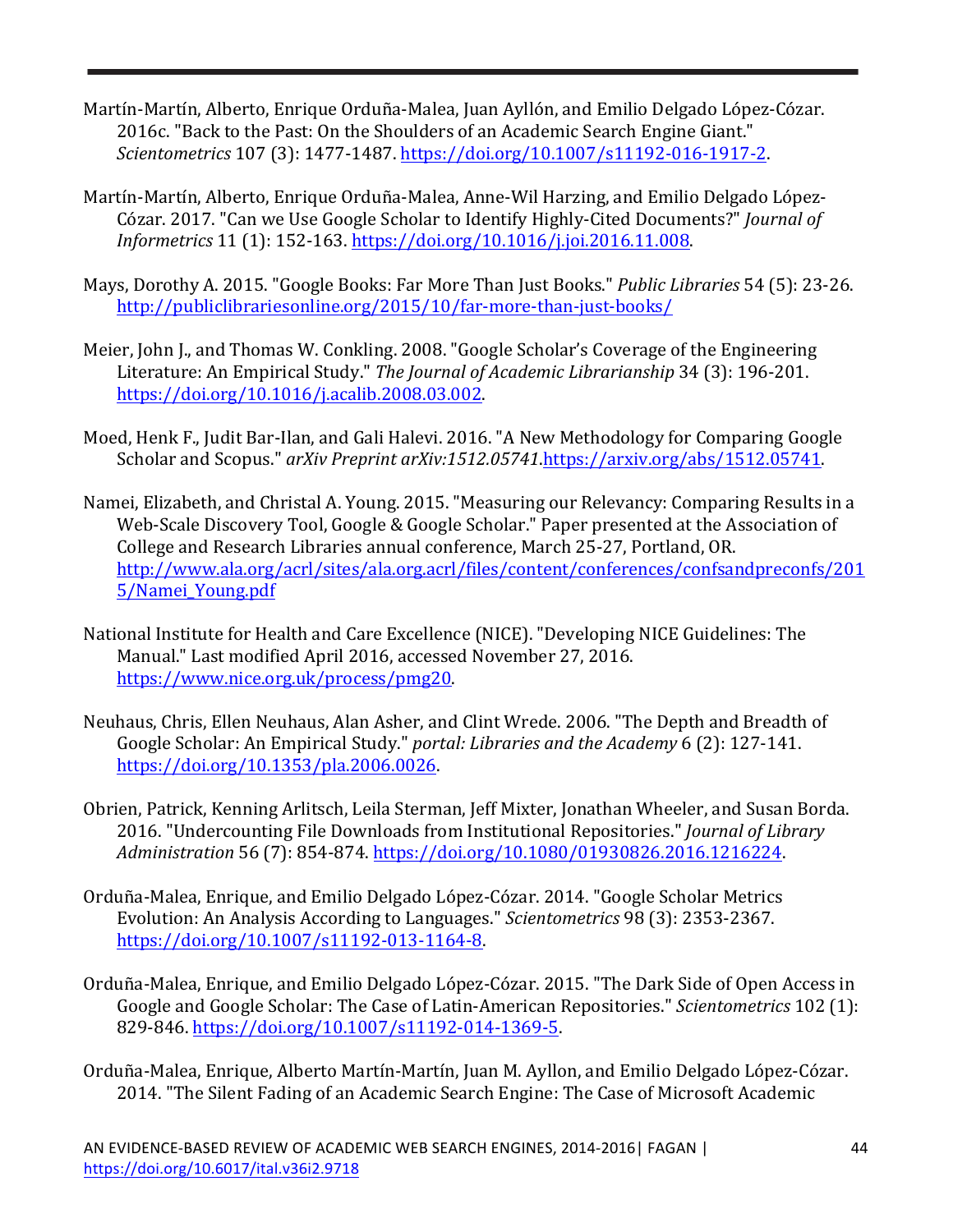Search." Online Information Review 38(7):936-953. https://doi.org/10.1108/OIR-07-2014-0169. 

- Ortega, José Luis. 2015. "Relationship between Altmetric and Bibliometric Indicators Across Academic Social Sites: The Case of CSIC's Members." *Journal of Informetrics* 9 (1): 39-49. https://doi.org/10.1016/j.joi.2014.11.004.
- Ortega, José Luis, and Isidro F. Aguillo. 2014. "Microsoft Academic Search and Google Scholar Citations: Comparative Analysis of Author Profiles." *Journal of the Association for Information Science & Technology* 65 (6): 1149-1156. https://doi.org/10.1002/asi.23036.
- Pitol, Scott P., and Sandra L. De Groote. 2014. "Google Scholar Versions: Do More Versions of an Article Mean Greater Impact?" *Library Hi Tech* 32 (4): 594-611. https://doi.org/0.1108/LHT-05-2014-0039.
- Prins, Ad A. M., Rodrigo Costas, Thed N. van Leeuwen, and Paul F. Wouters. 2016. "Using Google Scholar in Research Evaluation of Humanities and Social Science Programs: A Comparison with Web of Science Data." *Research Evaluation* 25 (3): 264-270. https://doi.org/10.1093/reseval/rvv049.

Quint, Barbara. 2016. "Find and Fetch: Completing the Course." *Information Today* 33 (3): 17-17.

- Rothfus, Melissa, Ingrid S. Sketris, Robyn Traynor, Melissa Helwig, and Samuel A. Stewart. 2016. "Measuring Knowledge Translation Uptake using Citation Metrics: A Case Study of a Pan-Canadian Network of Pharmacoepidemiology Researchers." *Science & Technology Libraries* 35 (3): 228-240. https://doi.org/10.1080/0194262X.2016.1192008.
- Ruppel, Margie. 2009. "Google Scholar, Social Work Abstracts (EBSCO), and PsycINFO (EBSCO)." *Charleston Advisor* 10 (3): 5-11.
- Shultz, M. 2007. "Comparing Test Searches in PubMed and Google Scholar." *Journal of the Medical Library Association : JMLA* 95 (4): 442-445. https://doi.org/10.3163/1536-5050.95.4.442.
- Stansfield, Claire, Kelly Dickson, and Mukdarut Bangpan. 2016. "Exploring Issues in the Conduct of Website Searching and Other Online Sources for Systematic Reviews: How Can We be Systematic?" *Systematic Reviews* 5 (1): 191. https://doi.org/10.1186/s13643-016-0371-9.
- Stirbu, Simona, Paul Thirion, Serge Schmitz, Gentiane Haesbroeck, and Ninfa Greco. 2015. "The Utility of Google Scholar when Searching Geographical Literature: Comparison with Three Commercial Bibliographic Databases." The Journal of Academic Librarianship 41 (3): 322-329. https://doi.org/10.1016/j.acalib.2015.02.013.
- Suiter, Amy M., and Heather Lea Moulaison. 2015. "Supporting Scholars: An Analysis of Academic Library Websites' Documentation on Metrics and Impact." The Journal of Academic *Librarianship* 41 (6): 814-820. https://doi.org/10.1016/j.acalib.2015.09.004.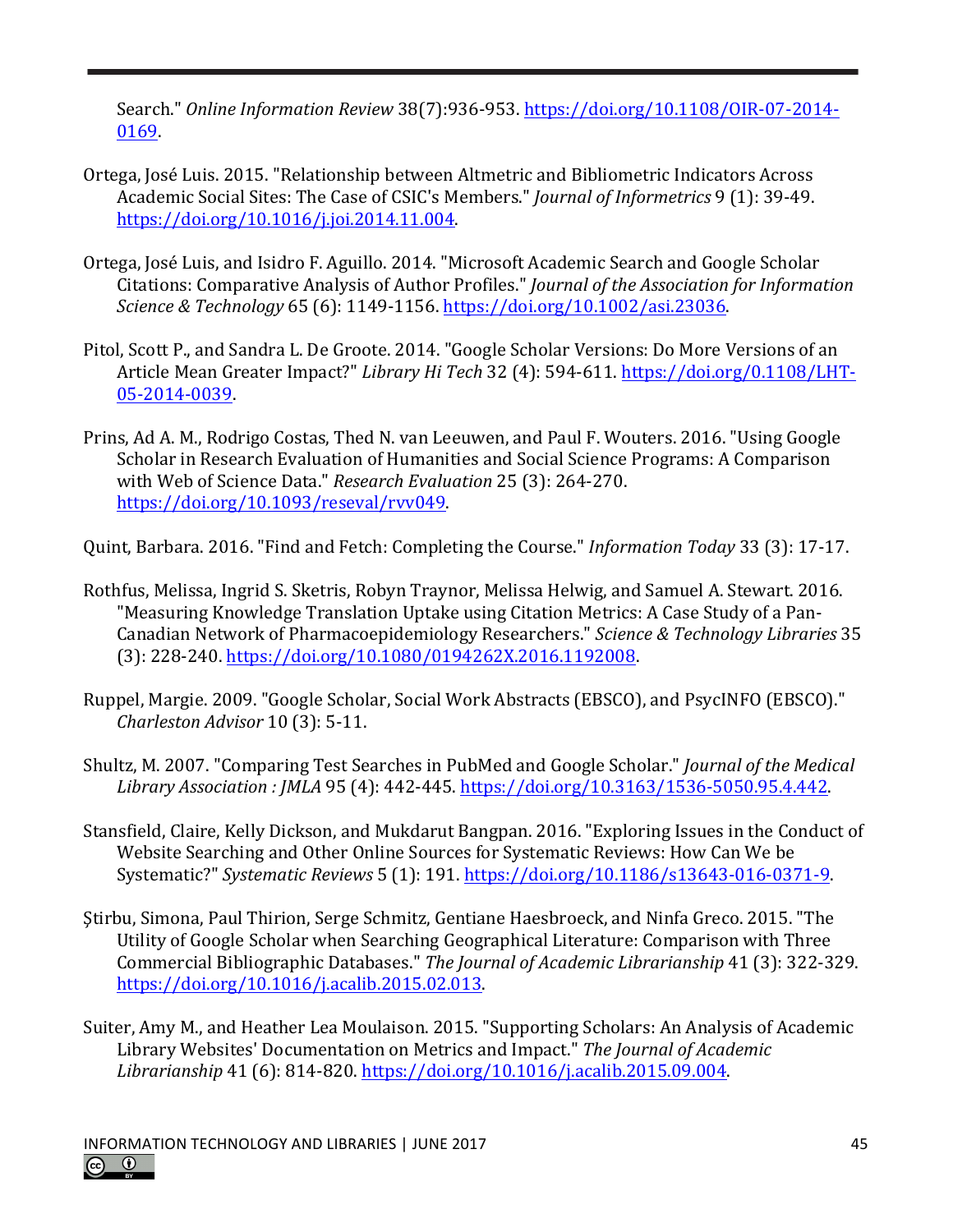- Szpiech, Ryan. 2014. "Cracking the Code: Reflections on Manuscripts in the Age of Digital Books." *Digital Philology: A Journal of Medieval Cultures* 3(1): 75-100. https://doi.org/10.1353/dph.2014.0010.
- Testa, Matthew. 2016. "Availability and Discoverability of Open-Access Journals in Music." Music *Reference Services Quarterly* 19 (1): 1-17. https://doi.org/10.1080/10588167.2016.1130386.
- Thelwall, Mike, and Kayvan Kousha. 2015b. "Web Indicators for Research Evaluation. Part 1: Citations and Links to Academic Articles from the Web." *El Profesional De La Información* 24 (5): 587-606.https://doi.org/10.3145/epi.2015.sep.08.
- Thielen, Frederick W., Ghislaine van Mastrigt, L. T. Burgers, Wichor M. Bramer, Marian H. J. M. Majoie, Sylvia M. A. A. Evers, and Jos Kleijnen. 2016. "How to Prepare a Systematic Review of Economic Evaluations for Clinical Practice Guidelines: Database Selection and Search Strategy Development (Part 2/3)." *Expert Review of Pharmacoeconomics & Outcomes Research*: 1-17. https://doi.org/10.1080/14737167.2016.1246962.
- Trapp, Jamie. 2016. "Web of Science, Scopus, and Google Scholar Citation Rates: A Case Study of Medical Physics and Biomedical Engineering: What Gets Cited and What Doesn't?" *Australasian Physical & Engineering Sciences in Medicine*. 39(4): 817-823. https://doi.org/10.1007/s13246-016-0478-2.
- Van Noorden, R. 2014. "Online Collaboration: Scientists and the Social Network." Nature 512 (7513): 126-129. https://doi.org/10.1038/512126a.
- Varshney, Lav R. 2012. "The Google Effect in Doctoral Theses." *Scientometrics* 92 (3): 785-793. https://doi.org/10.1007/s11192-012-0654-4.
- Verstak, Alex, Anurag Acharya, Helder Suzuki, Sean Henderson, Mikhail Iakhiaev, Cliff Chiung Yu Lin, and Namit Shetty. 2014. "On the Shoulders of Giants: The Growing Impact of Older Articles." *arXiv Preprint arXiv:1411.0275.* https://arxiv.org/abs/1411.0275.
- Walsh, Andrew. 2015. "Beyond "Good" and "Bad": Google as a Crucial Component of Information Literacy." In *The Complete Guide to Using Google in Libraries*, edited by Carol Smallwood, 3-12. New York: Rowman & Littlefield.
- Waltman, Ludo. 2016. "A Review of the Literature on Citation Impact Indicators." *Journal of Informetrics* 10 (2): 365-391. https://doi.org/10.1016/j.joi.2016.02.007.
- Ward, Judit, William Bejarano, and Anikó Dudás. 2015. "Scholarly Social Media Profiles and Libraries: A Review." *Liber Quarterly* 24 (4): 174–204.https://doi.org/10.18352/lq.9958.
- Weideman, Melius. 2015. "ETD Visibility: A Study on the Exposure of Indian ETDs to the Google Scholar Crawler." Paper presented at ETD 2015: 18th International Symposium on Electronic Theses and Dissertations, New Delhi, India, November 4-6. http://www.web-